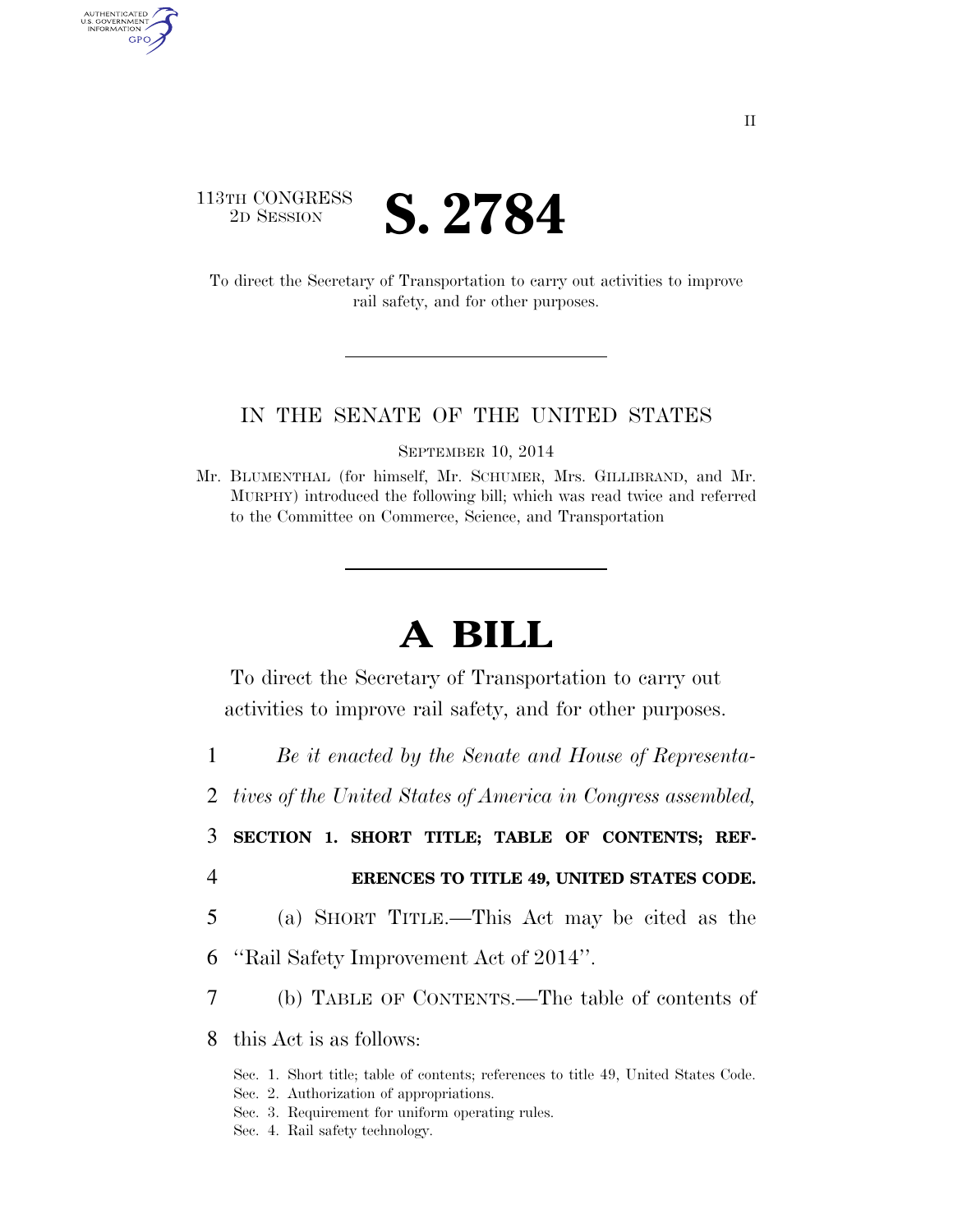Sec. 5. Fatigue mitigation.

Sec. 6. Transportation of flammable liquids by rail.

Sec. 7. Amendments to the Safety Appliance Law.

- Sec. 8. Amendments to the Locomotive Inspection Law.
- Sec. 9. Repair and replacement of damaged track inspection equipment.
- Sec. 10. Commuter rail track inspections.
- Sec. 11. Automated track geometry inspections.
- Sec. 12. Speed enforcement.
- Sec. 13. Unintentional movement.
- Sec. 14. Rail safety oversight improvements.
- Sec. 15. Reports on statutory mandates and recommendations.
- Sec. 16. Operation deep dive; report.
- Sec. 17. Use of certain reports and surveys.
- Sec. 18. Authorization of appropriations; miscellaneous.
- Sec. 19. Enforcement.
- Sec. 20. Confidential close call reporting systems.
- Sec. 21. Freight train crew size.

 (c) REFERENCES TO TITLE 49, UNITED STATES CODE.—Except as otherwise expressly provided, wherever in this Act an amendment or repeal is expressed in terms of an amendment to, or repeal of, a section or other provi- sion, the reference shall be considered to be made to a section or other provision of title 49, United States Code.

#### 7 **SEC. 2. AUTHORIZATION OF APPROPRIATIONS.**

8 Section 20117(a) is amended to read as follows:

9 "(a) AUTHORIZATION OF APPROPRIATIONS.—

10 ''(1) IN GENERAL.—There are authorized to be appropriated to the Secretary of Transportation to carry out this part and to carry out responsibilities under chapter 51 as delegated or authorized by the Secretary—

- 15  $\frac{1}{225,000,000}$  for fiscal year 2015; 16 ''(B) \$245,000,000 for fiscal year 2016;
- 17 ''(C) \$266,000,000 for fiscal year 2017;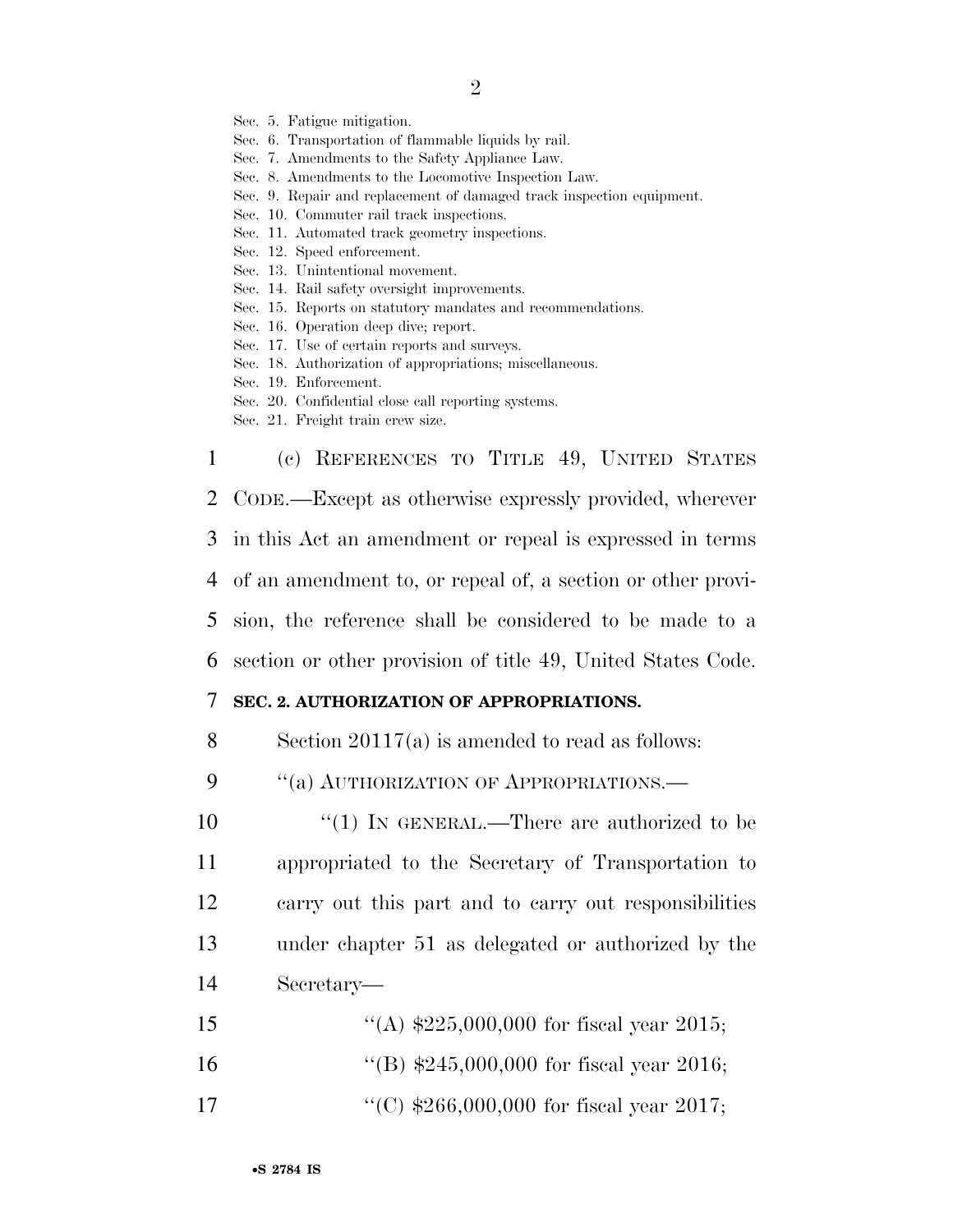''(D) \$289,000,000 for fiscal year 2018; ''(E) \$293,000,000 for fiscal year 2019; and

 $\text{``(F)} \$300,000,000$  for fiscal year 2020. 5 "(2) INSPECTION VEHICLES.—With amounts appropriated pursuant to paragraph (1), the Sec- retary, in addition to providing further funding for previously purchased automated inspection vehicles as needed, shall purchase or lease automated rail in- tegrity inspection vehicles, Gage Restraint Measure- ment System vehicles, and automated track geom- etry vehicles or other comparable technology as needed, including technology that may be added onto an existing railcar or vehicle, to assess rail and track safety.

16 "(3) FACILITY FOR UNDERGROUND RAIL STA- TION AND TUNNEL.—There are authorized to be ap- propriated to the Secretary such sums as may be necessary for the period encompassing fiscal years 2015 through 2020 to design, develop, and construct the Facility for Underground Rail Stations and Tun- nels at the Transportation Technology Center in Pueblo, Colorado. The facility shall be used to test and evaluate the vulnerabilities of above-ground and underground rail tunnels to prevent accidents and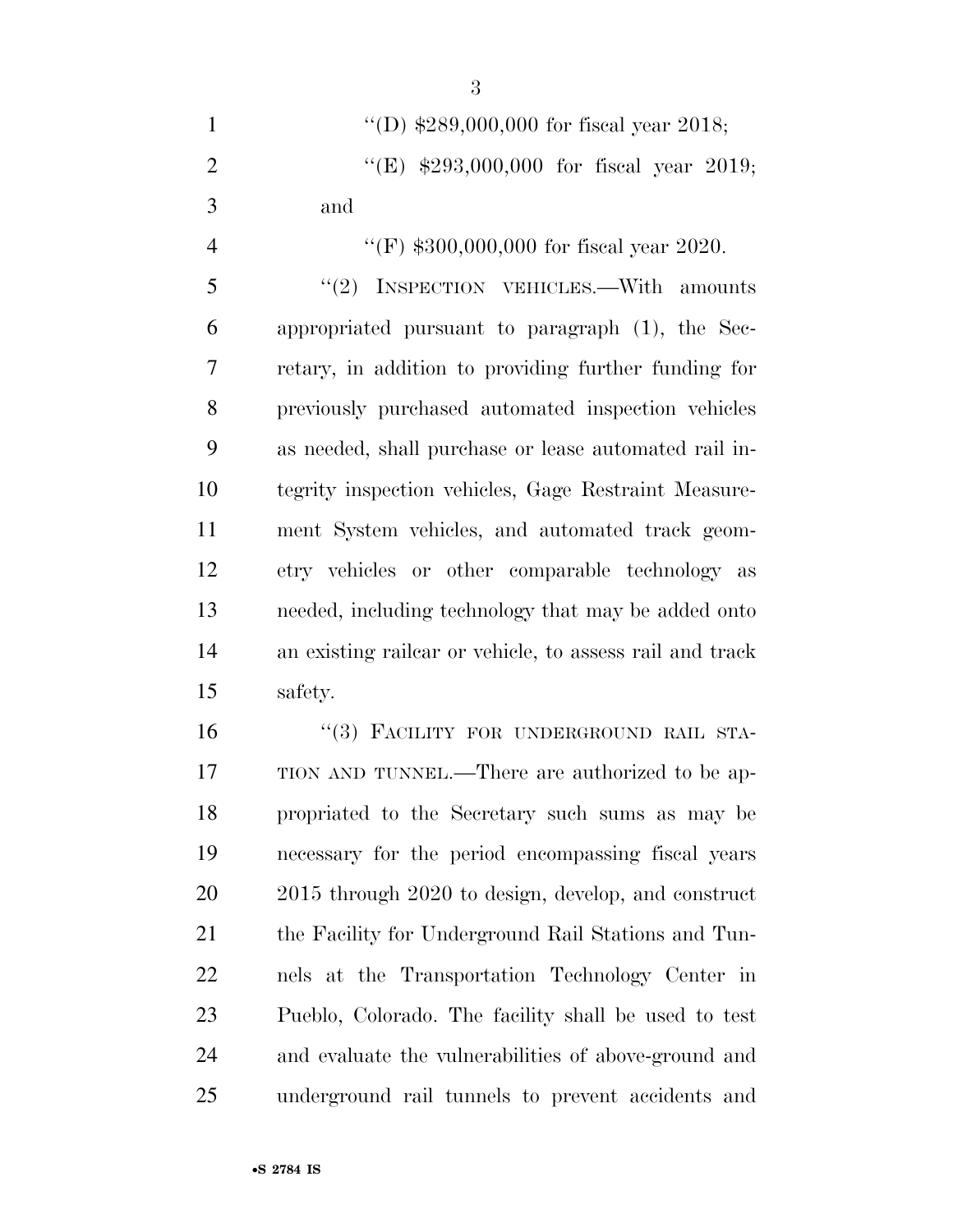incidents in such tunnels, to mitigate and remediate 2 the consequences of any such accidents or incidents, and to provide a realistic scenario for training emer-gency responders.

 ''(4) RAIL SECURITY.—Such sums as may be necessary from the amount appropriated pursuant to paragraph (1) for each of the fiscal years 2015 through 2020 shall be made available to the Sec- retary for personnel in regional offices and in Wash- ington, D.C., whose duties primarily involve rail se-curity.''.

#### **SEC. 3. REQUIREMENT FOR UNIFORM OPERATING RULES.**

 (a) AMENDMENT.—Subchapter II of chapter 201 is amended by adding after section 20167 the following:

#### **''§ 20168. Uniform operating rules**

 ''(a) IN GENERAL.—The Secretary of Transportation may promulgate regulations or issue orders to require in small geographic areas, as defined by the Secretary, where 2 or more railroads serve as host railroads for joint oper- ations that occur within a small geographic area, all such host railroads in the small geographic area to develop uni- form operating rules governing all operations within the small geographic area with respect to—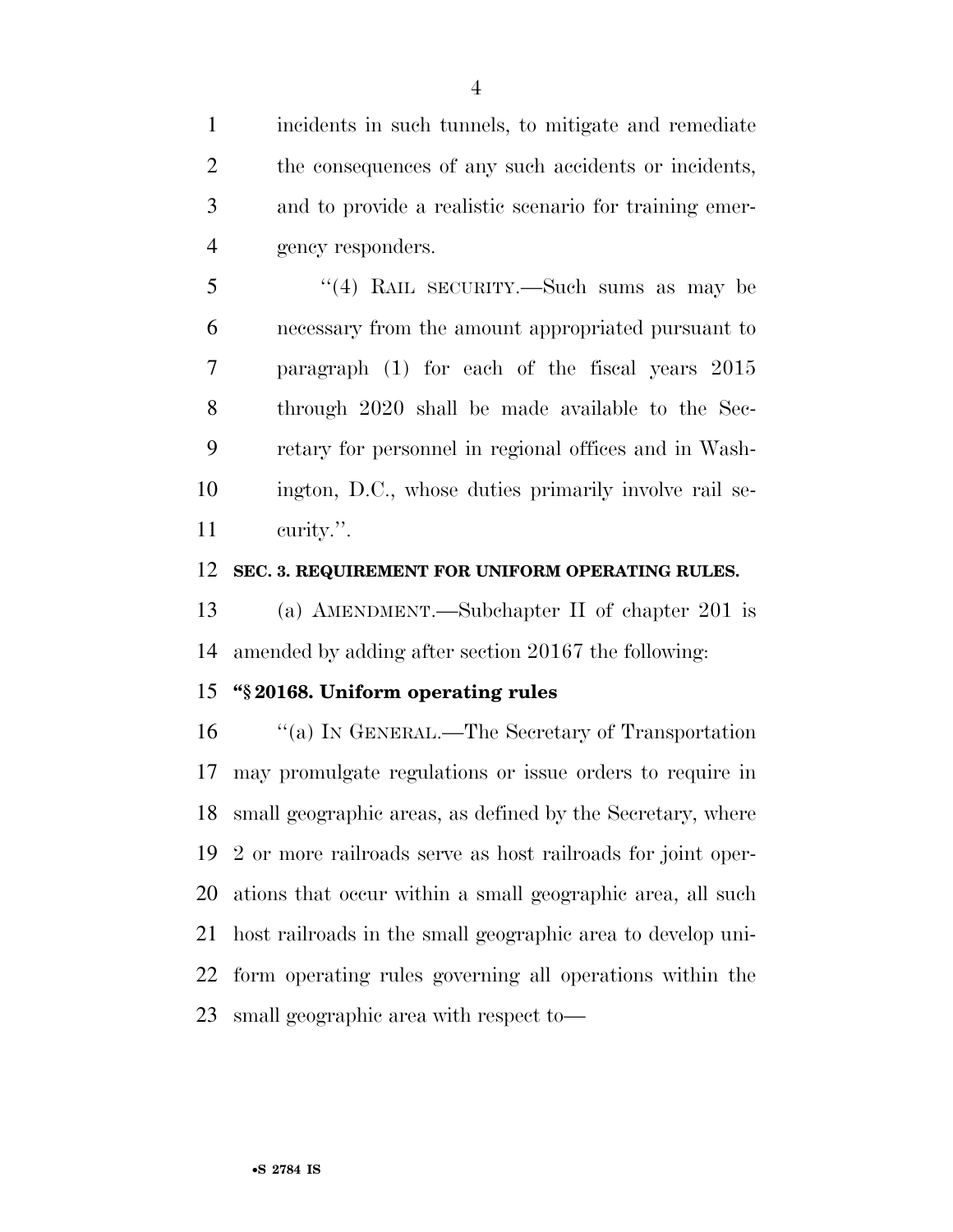| $\mathbf{1}$   | $\lq(1)$ signal aspects and indications, such that           |
|----------------|--------------------------------------------------------------|
| $\overline{2}$ | no aspect represents multiple indications for any op-        |
| 3              | erations within the small geographic area;                   |
| $\overline{4}$ | $"(2)$ after-arrival mandatory directives,<br>such           |
| 5              | that the use of an after-arrival mandatory directive         |
| 6              | is prohibited for any operations in non signaled ter-        |
| 7              | ritory within the small geographic area; and                 |
| 8              | $\cdot\cdot$ (3) forms used to convey track authority, such  |
| 9              | that track authority for any operations within the           |
| 10             | small geographic area is conveyed using an identical         |
| 11             | set of forms.                                                |
| 12             | "(b) CONSTRUCTION.—Nothing in this section shall             |
| 13             | be construed to limit the authority of the Secretary to pro- |
| 14             | mulgate regulations or issue orders under other law.".       |
| 15             | (b) CONFORMING AMENDMENT.—The table of con-                  |
| 16             | tents for subchapter II chapter 201 is amended by adding     |
| 17             | after the item relating to section 20167 the following:      |
|                | "20168. Uniform operating rules."                            |
| 18             | SEC. 4. RAIL SAFETY TECHNOLOGY.                              |
| 19             | (a) RAILROAD SAFETY TECHNOLOGY GRANTS.                       |
| 20             | (1) AUTHORIZATION OF APPROPRIATIONS.                         |
| 21             | Section $20158(c)$ is amended to read as follows:            |
| 22             | "(c) AUTHORIZATION OF APPROPRIATIONS.—There                  |
| 23             | are authorized to be appropriated to the Secretary of        |
| 24             | Transportation the following amounts to carry out this       |
| 25             | section, to remain available until expended:                 |
|                |                                                              |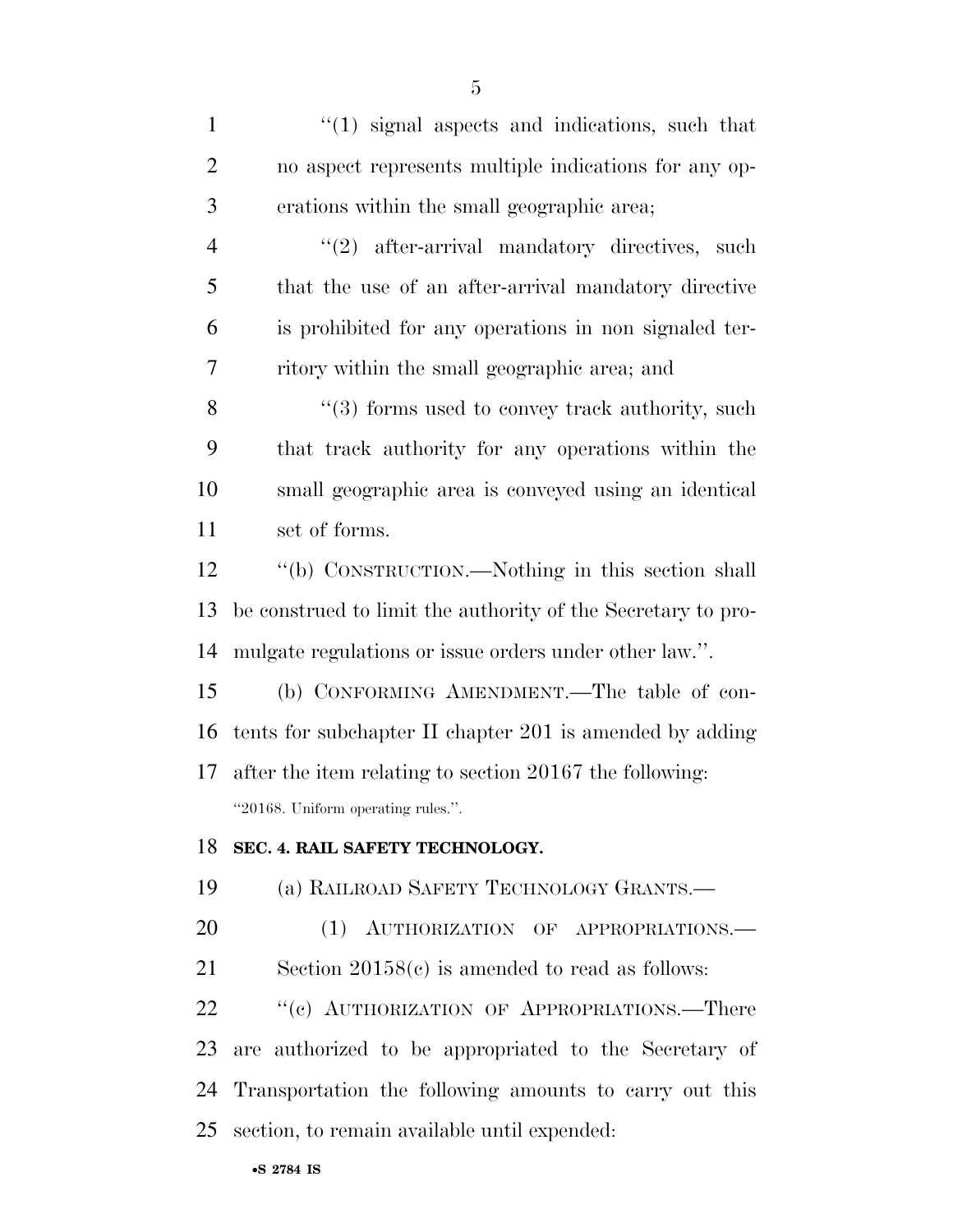| $\mathbf{1}$   | "(1) For fiscal year 2015, $$1,000,000,000$ .       |
|----------------|-----------------------------------------------------|
| $\overline{2}$ | "(2) For fiscal year 2016, $$1,000,000,000$ .       |
| 3              | "(3) For each of fiscal years $2017$ through        |
| $\overline{4}$ | $2020,$ \$250,000,000."                             |
| 5              | (2) MATCHING REQUIREMENTS.-Section                  |
| 6              | $20158(b)(4)$ is amended by striking the period at  |
| 7              | the end and inserting ", except that Federal funds  |
| 8              | for an eligible project for the primary benefit of  |
| 9              | intercity rail passenger transportation or commuter |
| 10             | rail passenger transportation may equal 100 percent |
| 11             | of the total cost of that project.".                |
| 12             | (3) GRANT CRITERIA; CONSIDERATIONS.-Sec-            |
| 13             | tion $20158(b)(2)$ is amended—                      |
| 14             | $(A)$ in subparagraph $(B)$ , by striking ";        |
| 15             | or" and inserting a semicolon;                      |
| 16             | $(B)$ in subparagraph $(C)$ , by striking the       |
| 17             | period at the end and inserting a semicolon;        |
| 18             | and                                                 |
| 19             | (C) by adding at the end the following:             |
| 20             | "(D) are submitted by applicants that               |
| 21             | demonstrate a history of making expenditures        |
| 22             | for capital projects related to railroad safety     |
| 23             | technology.".                                       |
| 24             | (b) POSITIVE TRAIN CONTROL SYSTEMS.-                |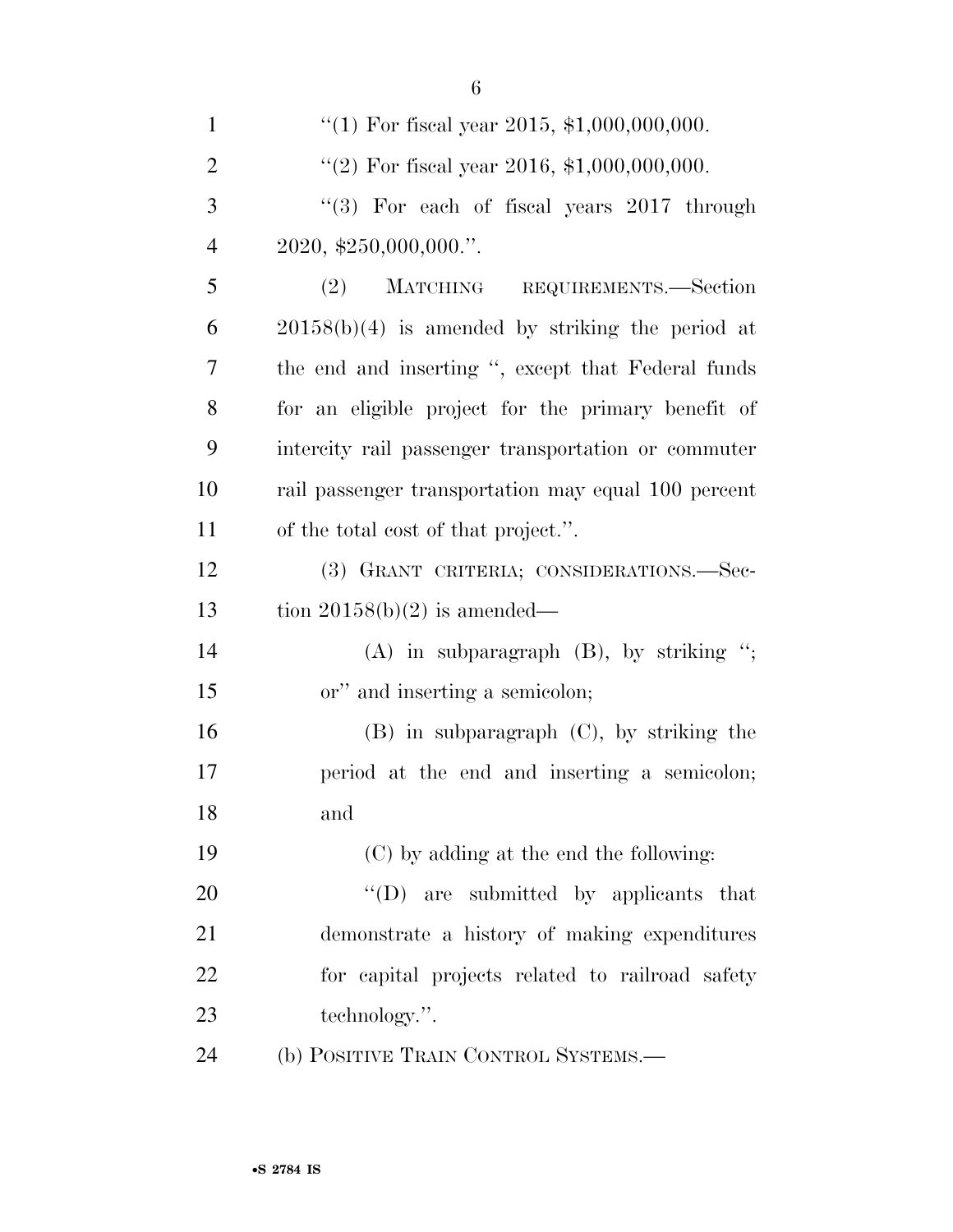(1) SPECTRUM.—Subchapter II of chapter 201, as amended by section 3 of this Act, is further amended by adding at the end the following:

#### **''§ 20169. Electromagnetic spectrum**

 ''Not later than 120 days after the date of enactment of the Rail Safety Improvement Act of 2014, the Secretary of Transportation and the Chairman of the Federal Com- munications Commission shall coordinate to assess spec- trum needs and availability for implementing positive train control systems (as defined in section 20157). Such co- ordination may include conversations with external stake-holders.''.

 (2) CONFORMING AMENDMENT.—The table of contents for subchapter II of chapter 201, as amended by section 3 of this Act, is further amend-ed by adding at the end the following:

''20169. Electromagnetic spectrum.''.

 (3) REPORTS.—Section 20157(a) is amended by adding at the end the following:

19 "(3) PROGRESS REPORTS.—

20 "(A) IN GENERAL.—Beginning 6 months after the date of enactment of the Rail Safety Improvement Act of 2014, and every 6 months thereafter until its positive train control system is certified by the Secretary under subsection (h), each railroad carrier and entity required to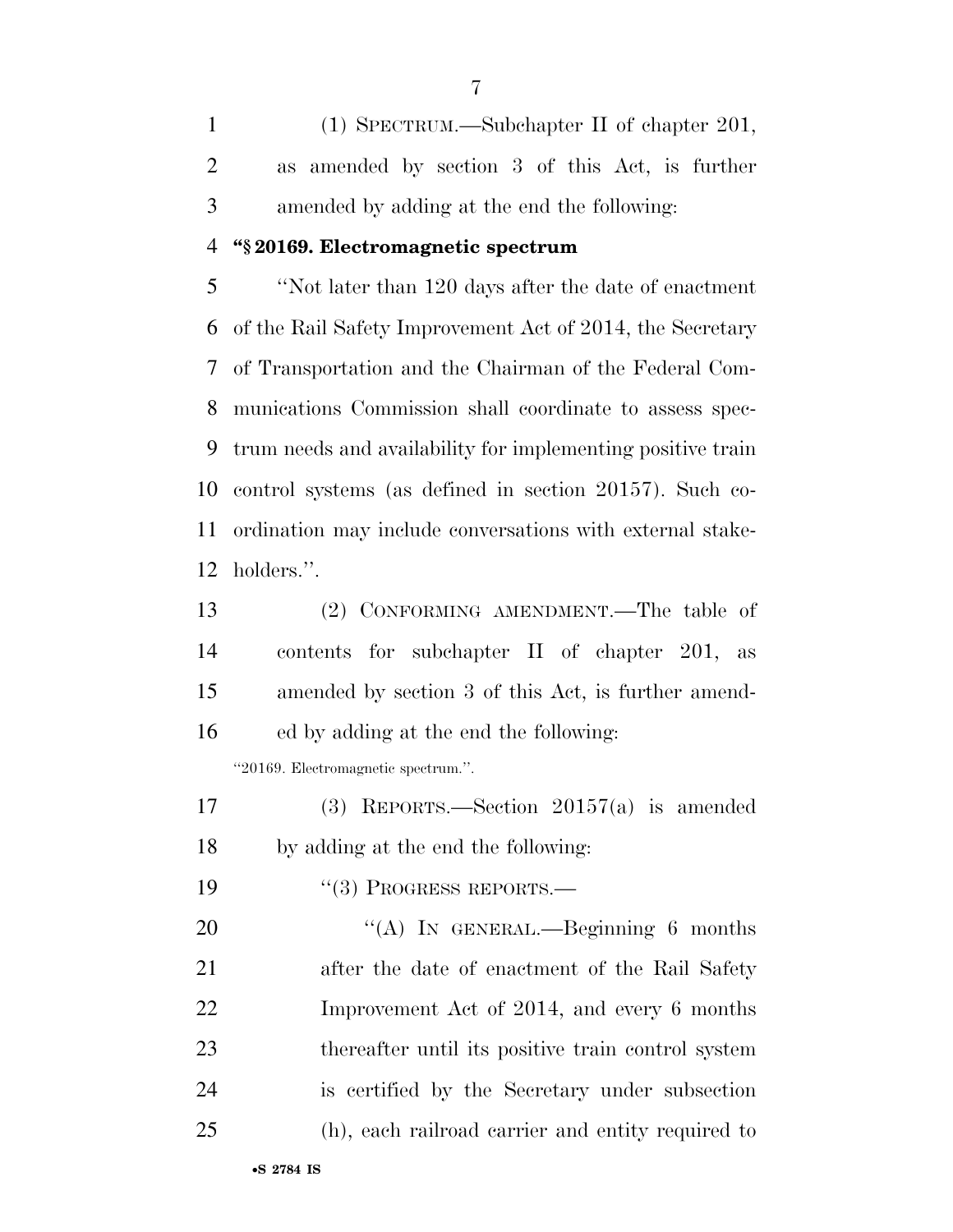| $\mathbf{1}$   | submit a plan under paragraph (1) of this sub- |
|----------------|------------------------------------------------|
| $\overline{2}$ | section shall provide a progress report to the |
| 3              | Secretary on the status of the plan.           |
| $\overline{4}$ | "(B) CONTENTS.—A progress report under         |
| 5              | subparagraph $(A)$ shall include—              |
| 6              | "(i) a section describing the total            |
| $\overline{7}$ | number of positive train components re-        |
| 8              | quired, the number of components that          |
| 9              | have been completed as of the date of the      |
| 10             | progress report, the number of components      |
| 11             | that remain to be completed or imple-          |
| 12             | mented, an estimated completion date for       |
| 13             | each component that remains to be com-         |
| 14             | pleted or implemented, and the overall         |
| 15             | completion percentage; and                     |
| 16             | "(ii) a section describing—                    |
| 17             | $\lq\lq$ (I) the total number of safety-       |
| 18             | related employees and equivalent rail-         |
| 19             | road carrier contractors and<br>sub-           |
| 20             | contractors required to be trained, by         |
| 21             | class and craft;                               |
| 22             | $\lq\lq$ (II) the minimum<br>training          |
| 23             | standards for the employees, contrac-          |
| 24             | tors, and subcontractors under sub-            |
| 25             | clause $(I);$                                  |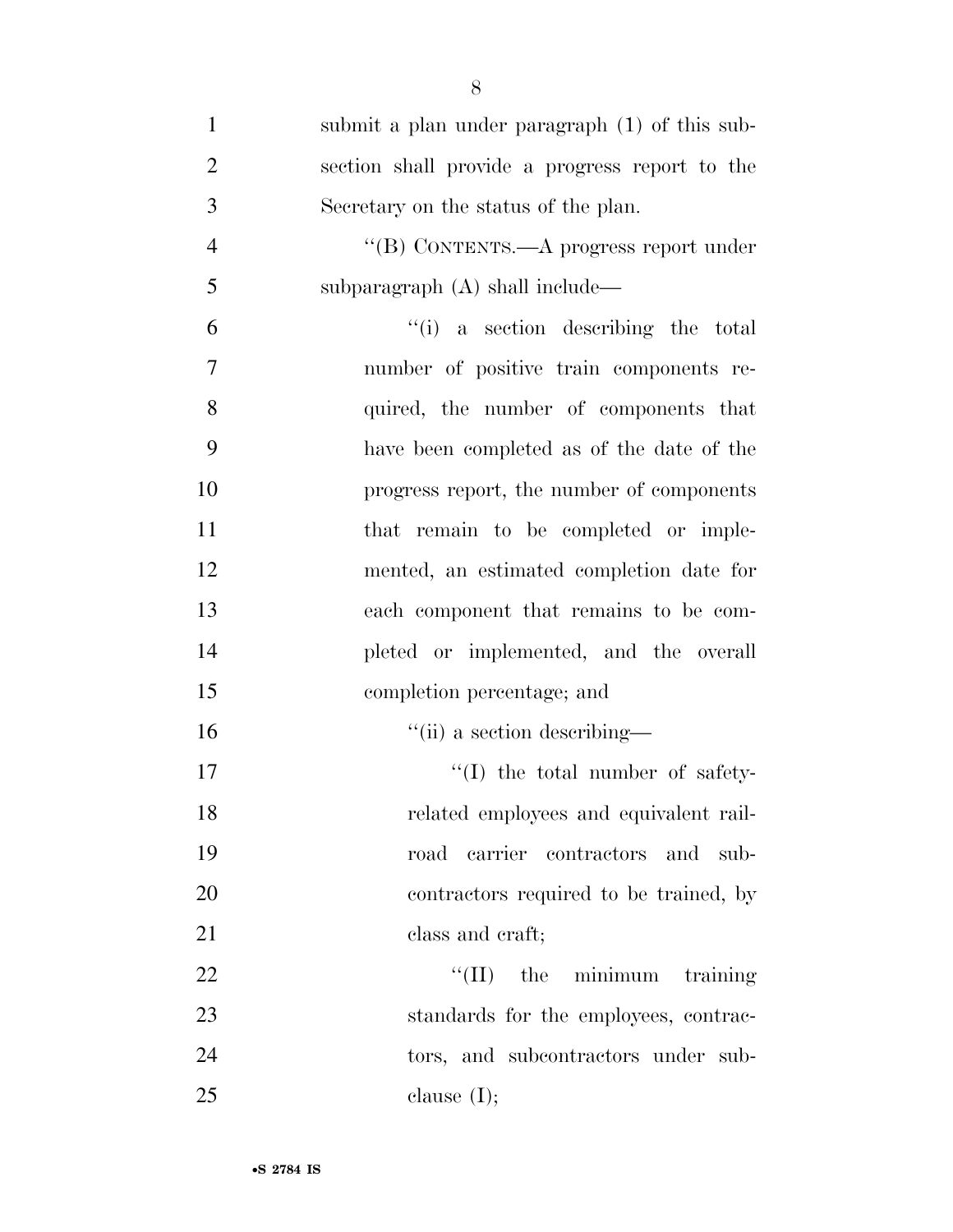| $\mathbf{1}$   | "(III) the percentage of employ-                                                    |
|----------------|-------------------------------------------------------------------------------------|
|                |                                                                                     |
| $\overline{2}$ | ees, contractors, and subcontractors                                                |
| 3              | under subclause (I) that have com-                                                  |
| $\overline{4}$ | pleted training as of the date of the                                               |
| 5              | progress report;                                                                    |
| 6              | "(IV) the percentage of employ-                                                     |
| $\overline{7}$ | ees, contractors, and subcontractors                                                |
| 8              | under subclause (I) that remain to be                                               |
| 9              | trained; and                                                                        |
| 10             | $\lq\lq(V)$ the estimated completion                                                |
| 11             | date for the training under subclause                                               |
| 12             | (IV).                                                                               |
| 13             | "(C) DEFINITIONS.—In this paragraph:                                                |
| 14             | "(i) COMPONENT.—The term 'compo-                                                    |
| 15             | nent' means a locomotive apparatus, way-                                            |
| 16             | side interface unit, switch, base station                                           |
| 17             | radio, wayside radio, locomotive radio, and                                         |
| 18             | any new and novel technology that is part                                           |
| 19             | of a positive train control system.                                                 |
| 20             | MINIMUM TRAINING STAND-<br>``(ii)                                                   |
| 21             | ARDS.—The term 'minimum training                                                    |
|                |                                                                                     |
| 22             | standards' means the knowledge of, and                                              |
| 23             |                                                                                     |
| 24             | ability to comply with, Federal railroad<br>safety laws and regulations and carrier |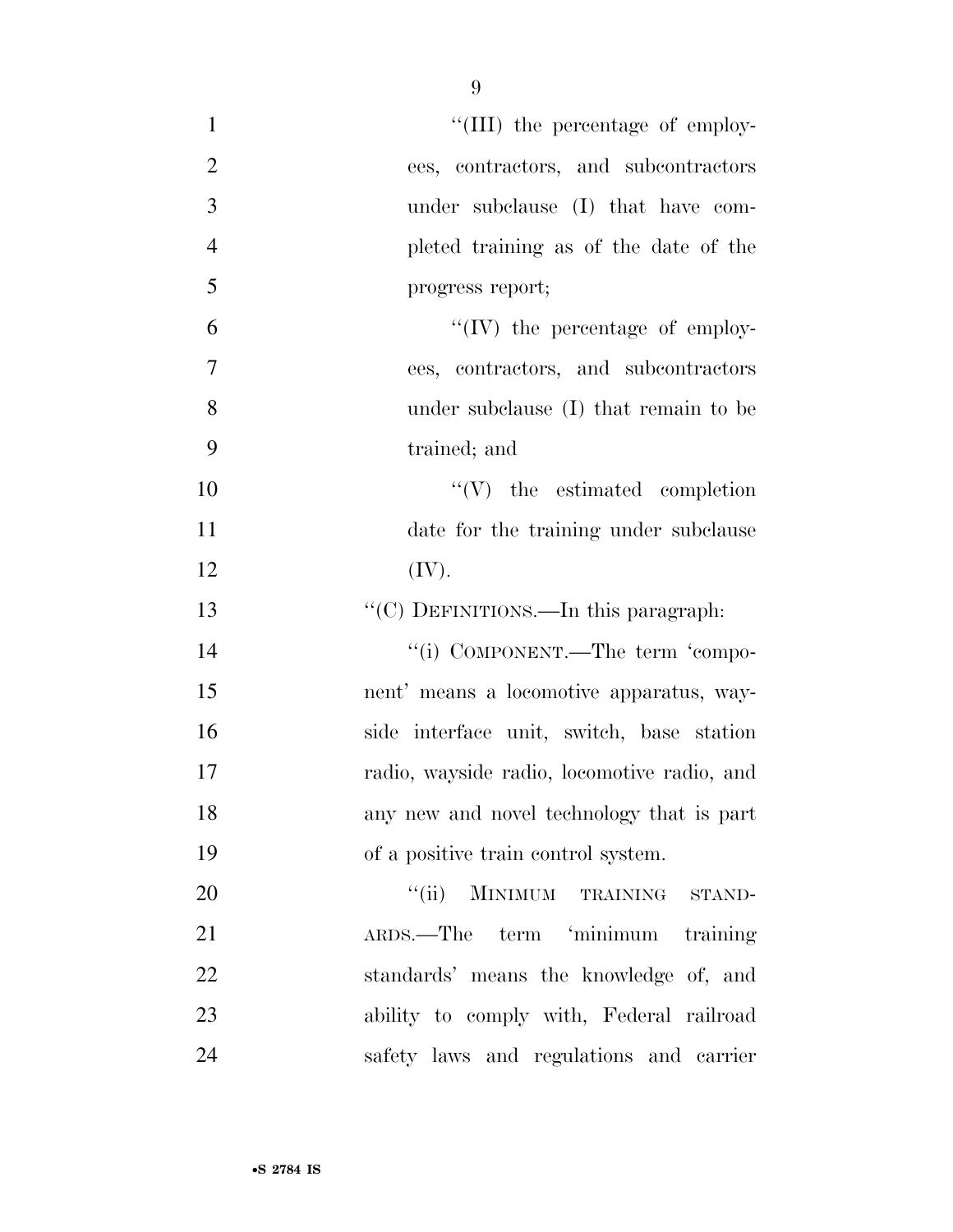| $\mathbf{1}$   | rules and procedures necessary to imple-                     |
|----------------|--------------------------------------------------------------|
| $\overline{2}$ | ment positive train control.                                 |
| 3              | "(D) WEBSITE.—Not later than 30 days                         |
| $\overline{4}$ | after receiving a progress report under this                 |
| 5              | paragraph, the Secretary shall make the report               |
| 6              | available on the website of the Federal Railroad             |
| 7              | Administration.".                                            |
| 8              | (c) ALERTERS.-                                               |
| 9              | (1) IN GENERAL.—Subchapter II of chapter                     |
| 10             | 201, as amended by subsection (b) of this section,           |
| 11             | is further amended by adding at the end the fol-             |
| 12             | lowing:                                                      |
| 13             | "§ 20170. Alerters                                           |
|                |                                                              |
| 14             | "(a) IN GENERAL.—Beginning 1 year after the date             |
| 15             | of enactment of the Rail Safety Improvement Act of 2014,     |
| 16             | a working alerter shall be required in the controlling loco- |
| 17             | motive of each passenger train in intercity rail passenger   |
|                | 18 transportation (as defined in section 24102) or commuter  |
| 19             | rail passenger transportation (as defined in section         |
|                | 20 24102).                                                   |
| 21             | "(b) REGULATIONS.—The Secretary may promulgate               |
|                | 22 or revise existing regulations to specify the appropriate |

 technical detail and essential functionalities of a working alerter, including the manner in which the alerter can be reset.''.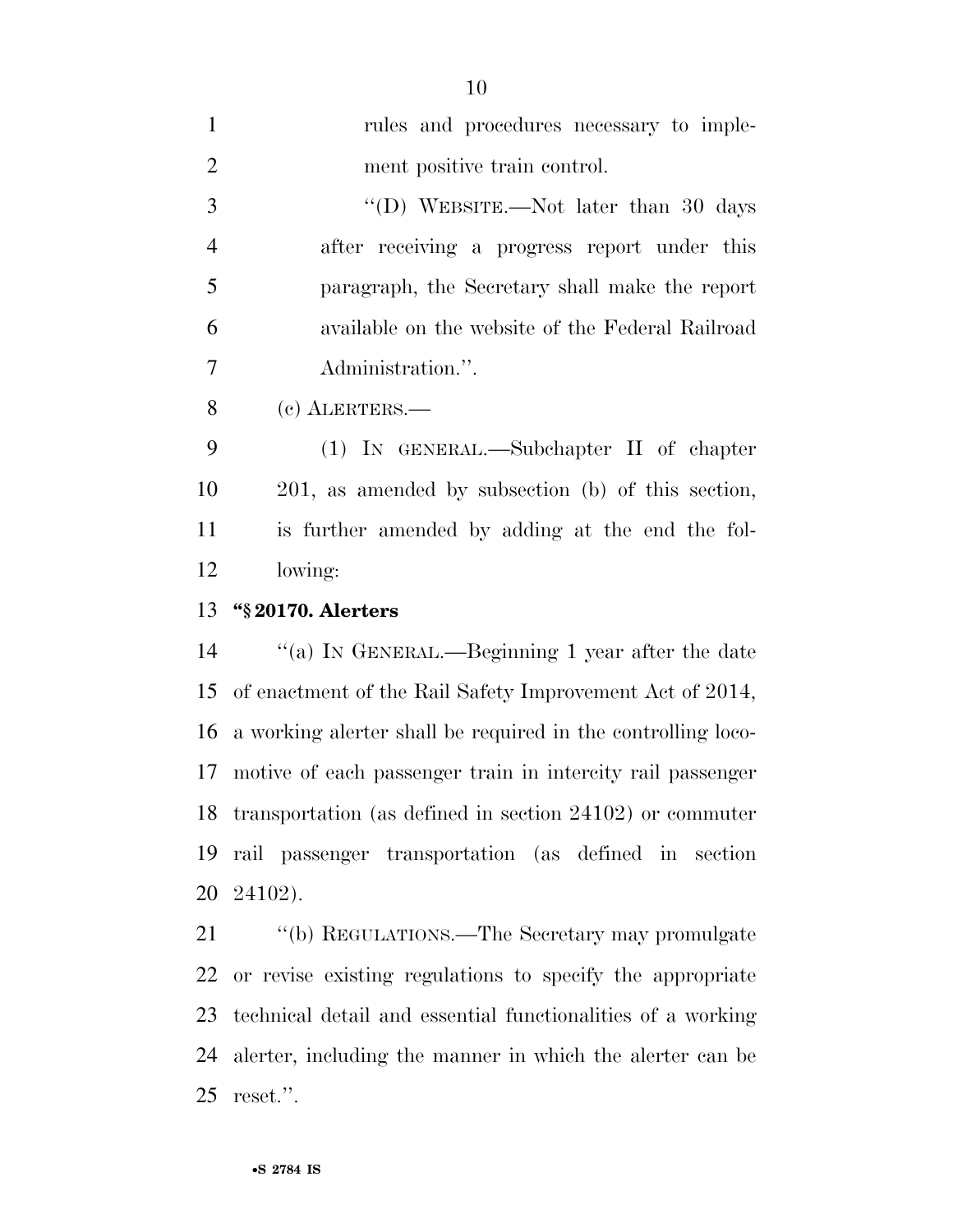(2) CONFORMING AMENDMENT.—The table of contents for subchapter II of chapter 201, as amended by subsection (b) of this section, is further amended by adding at the end the following:

"20170. Alerters.".

 (d) REDUNDANT SIGNAL PROTECTION.—Not later than 1 year after the date of enactment of this Act, the Secretary of Transportation shall promulgate such regula- tions as the Secretary considers necessary to require that on-track safety programs, as described in subpart C of part 214 of title 49, Code of Federal Regulations, when- ever practicable and consistent with other safety require- ments and operational considerations, include requiring implementation of redundant signal protection, such as shunting, for maintenance-of-way work crews who depend on a train dispatcher to provide signal protection.

 (e) INSTALLATION OF AUDIO AND IMAGE RECORDING DEVICES.—

 (1) IN GENERAL.—Subchapter II of chapter 201, as amended by subsection (c) of this section, is further amended by adding at the end the following: **''§ 20171. Installation of audio and image recording devices** 

•**S 2784 IS** 23 "(a) In GENERAL.—Not later than 2 years after the date of enactment of the Rail Safety Improvement Act of 2014, each railroad carrier that is a Class I railroad and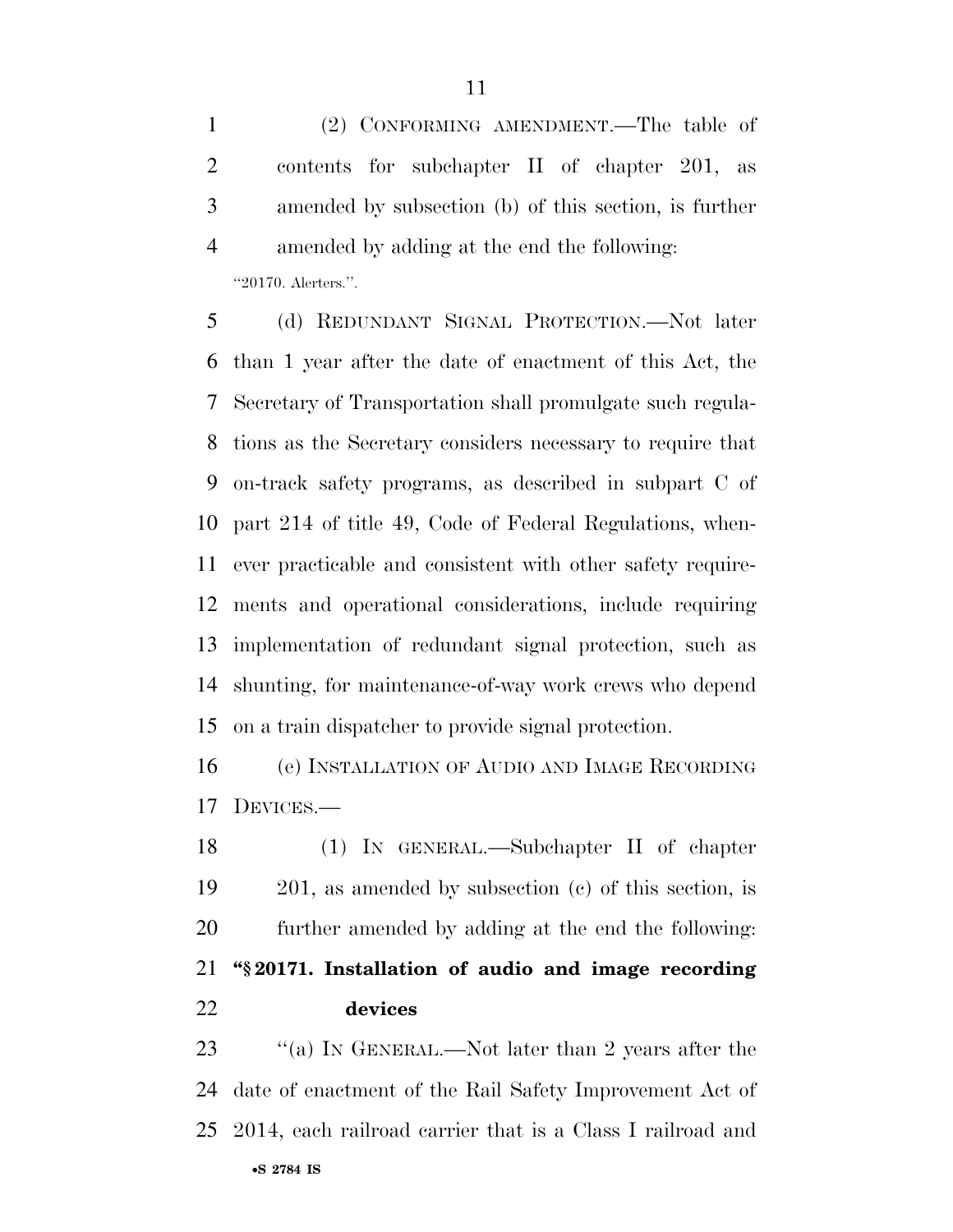each railroad carrier that provides intercity rail passenger or commuter rail passenger transportation shall install inward- and outward-facing audio and image recording de- vices in all controlling locomotive cabs and cab car oper-ating compartments.

 ''(b) REGULATIONS.—Not later than 1 year after the date of enactment of the Rail Safety Improvement Act of 2014, the Secretary of Transportation shall promulgate such regulations as the Secretary considers necessary to implement this section. The regulations, at a minimum, shall require—

12 ''(1) a railroad carrier described in subsection (a) to establish a program for the review and use of in-cab audio and image recordings;

15  $\frac{1}{2}$  the program under paragraph (1) to be submitted to the Secretary for review and approval; and

18 ''(3) privacy protections as determined appro- priate by the Secretary, including limitations on the public release of the recordings under subsection (f). "(c) PROGRAMS.—

22 "(1) In GENERAL.—Each program established under subsection (b)(1) shall be limited to the pur- poses under paragraph (2) of this subsection. A rail-road carrier may not use in-cab audio or image re-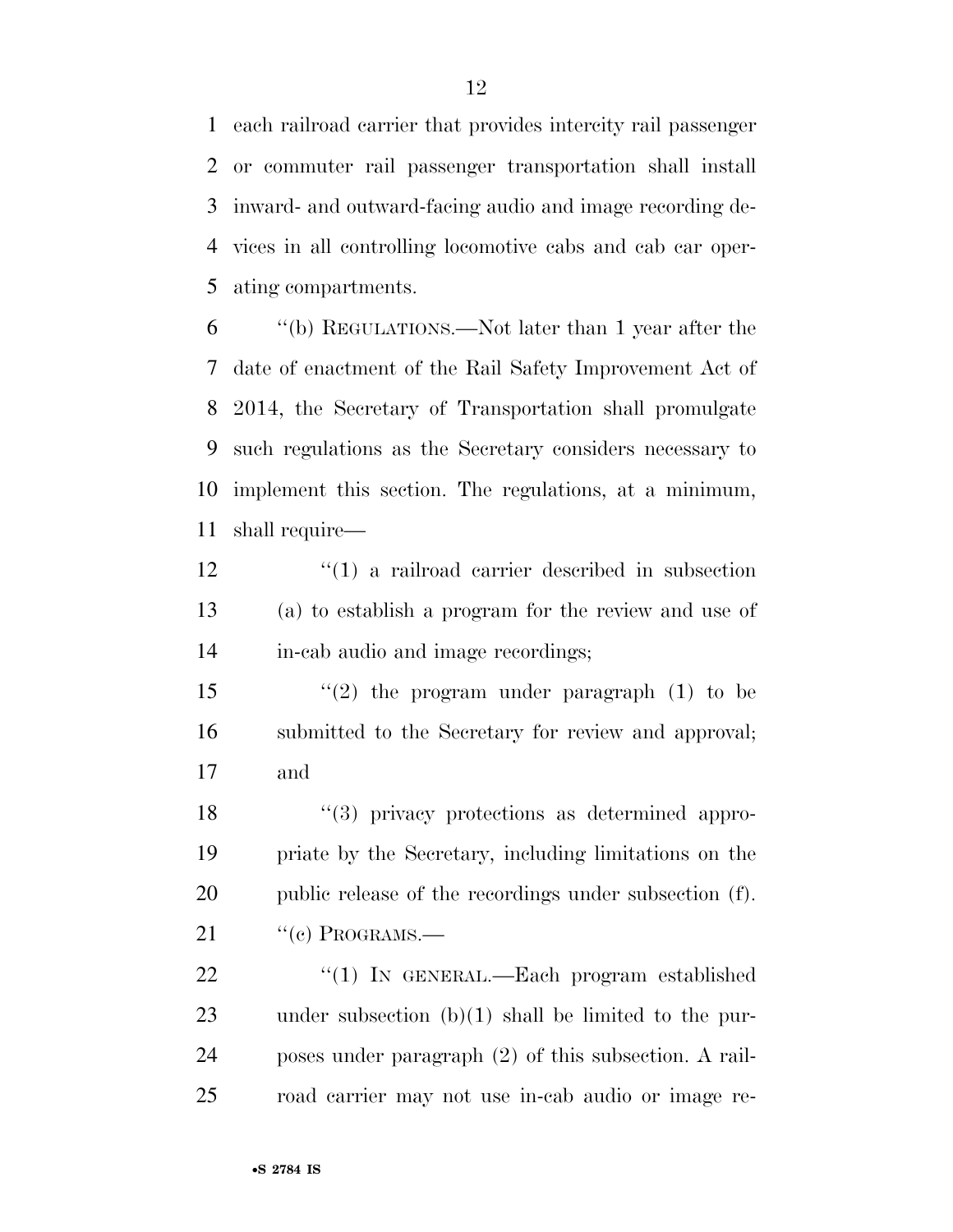| $\mathbf{1}$   | or structure the program to retaliate<br>cordings           |
|----------------|-------------------------------------------------------------|
| $\overline{2}$ | against an employee, or for selective enforcement.          |
| 3              | "(2) PURPOSES.—A program established under                  |
| $\overline{4}$ | subsection $(b)(1)$ shall limit the use of in-cab audio     |
| 5              | and image recordings to the following purposes:             |
| 6              | "(A) Assisting in an investigation into the                 |
| 7              | causation of a reportable accident.                         |
| 8              | "(B) Verifying that a train crew member's                   |
| 9              | actions are in accordance with applicable safety            |
| 10             | laws.                                                       |
| 11             | $\lq\lq$ Counseling a train crew member if                  |
| 12             | the member's actions are not in accordance                  |
| 13             | with applicable safety laws.                                |
| 14             | "(d) DETAIL AND FEATURES.—In promulgating the               |
| 15             | regulations under this section, the Secretary shall specify |
| 16             | the appropriate technical detail and essential features of  |
|                | 17 the inward- and outward-facing audio and image recording |
|                | 18 devices to provide for-                                  |
| 19             | $f''(1)$ protection in the event of a crash or fire;        |
| 20             | $\lq(2)$ a minimum 12-hour continuous recording             |
| 21             | capability;                                                 |
| 22             | $\lq(3)$ recordings that are easily accessible for re-      |
| 23             | view during an accident investigation; and                  |
| 24             | $\cdot$ (4) information captured by recording devices       |
| 25             | to be recorded in a location remote from the control-       |
|                |                                                             |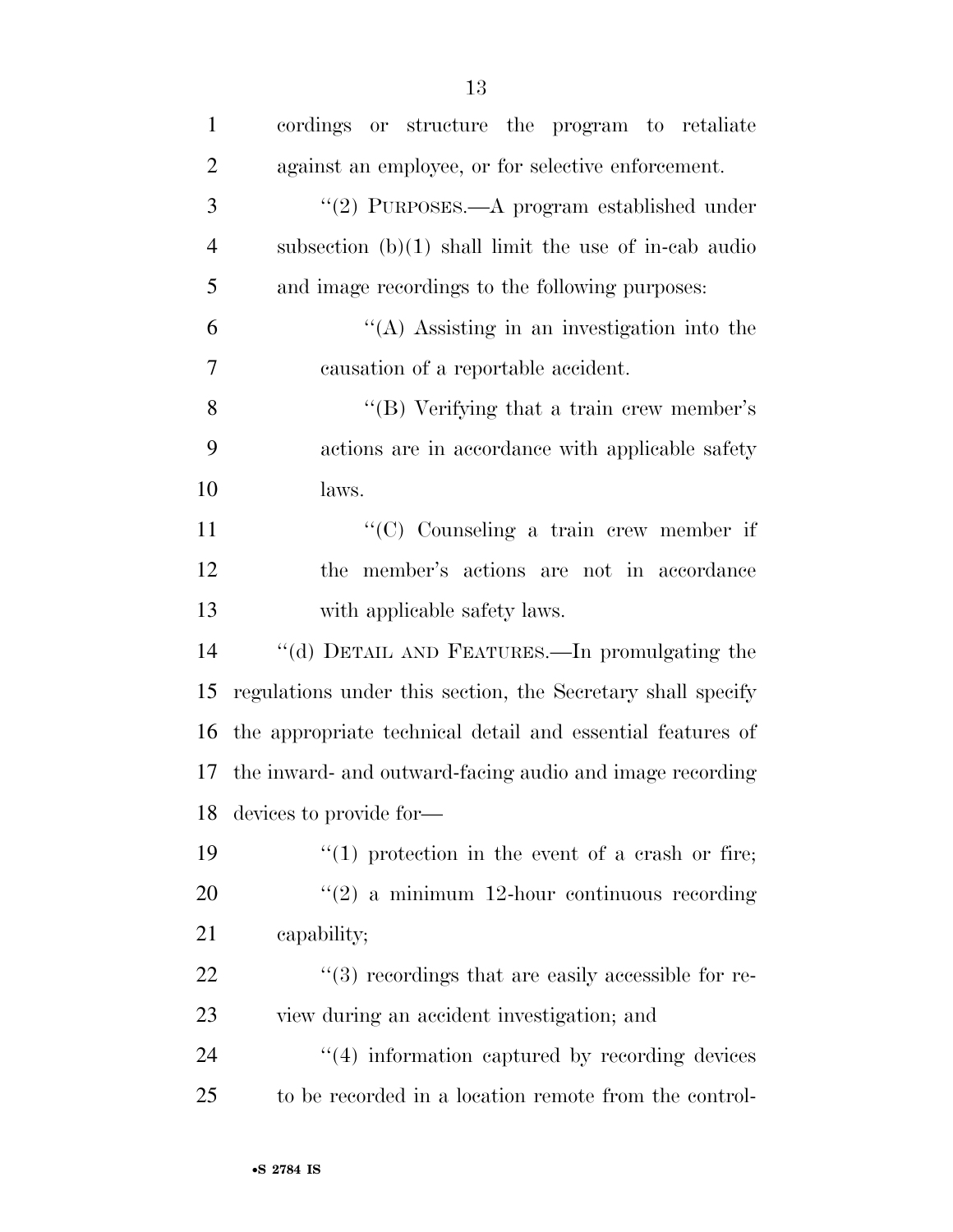ling locomotive to maximize the likelihood of recov-ering the information after an accident.

''(e) OTHER RAILROAD CARRIERS.—

4 "(1) In GENERAL.—Nothing in this section re- stricts the discretion of the Secretary to require rail- road carriers other than those described in sub- section (a) to install inward- and outward-facing audio and image recording devices in all controlling locomotive cabs and cab car operating compart- ments. In exercising such discretion, the Secretary shall consider, at a minimum, the safety perform-ance of the railroad carrier.

13 <sup>"</sup>(2) VOLUNTARY PROGRAM ESTABLISHMENT.— Any railroad carrier other than a railroad carrier de- scribed in subsection (a) may voluntarily establish a program under this section. This section, and any regulations promulgated under this section, shall apply to a program that is voluntarily established.

19 "'(f) CONFIDENTIALITY OF RECORDINGS.—In accord-20 ance with section  $552(b)(3)$  of title 5, the Secretary may not disclose publicly any part of an in-cab audio or image recording that the Secretary obtains as part of an accident or other investigation.''.

 (2) CONFORMING AMENDMENT.—The table of contents for subchapter II of chapter 201, as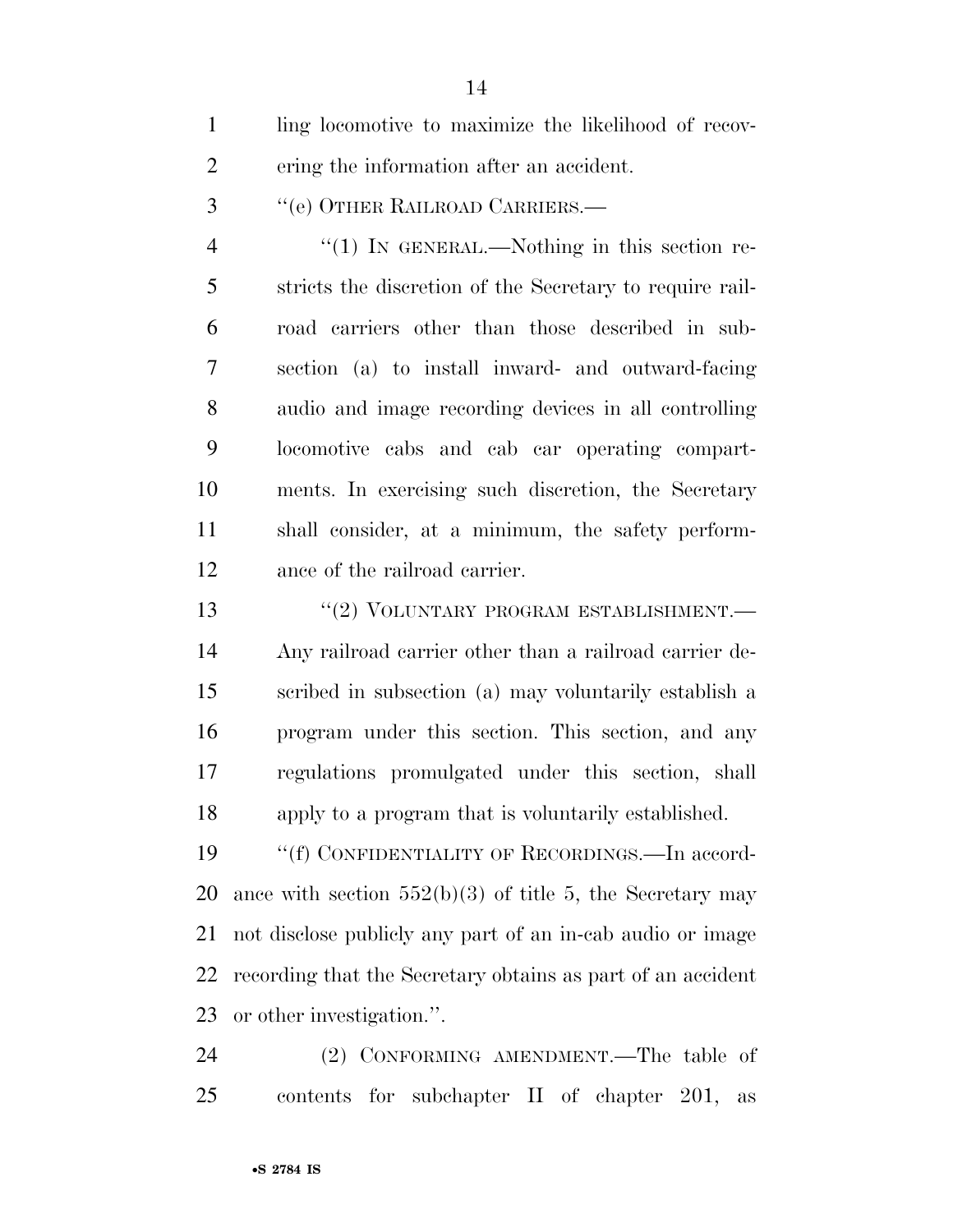amended by subsection (c) of this section, is further amended by adding at the end the following: ''20171. Installation of audio and image recording devices.''.

#### **SEC. 5. FATIGUE MITIGATION.**

 (a) REGULATION ON FATIGUE MANAGEMENT PLANS.—Not later than 180 days after the promulgation of the final regulation implementing the requirement for risk reduction plans under section 20156(a) of title 49, United States Code, or for 10-year technology implemen- tation plans under section 20156(e) of that title, which- ever is later, the Secretary of Transportation shall promul- gate such regulations as are necessary to implement the requirement for fatigue management plans under section 20156(f) of that title.

- (b) COST-BENEFIT ANALYSIS.—
- 

 (1) IN GENERAL.—Not later than 1 year after the date of enactment of this Act, the Secretary of Transportation shall conduct a comprehensive cost- benefit analysis to evaluate the development of hours of service requirements for all train, signal, and dis-patching service employees based on fatigue sciences.

 (2) ASSUMPTIONS.—In performing the cost- benefit analysis, the Secretary of Transportation may—

 (A) contemplate hours of service require-ments for the employees described in paragraph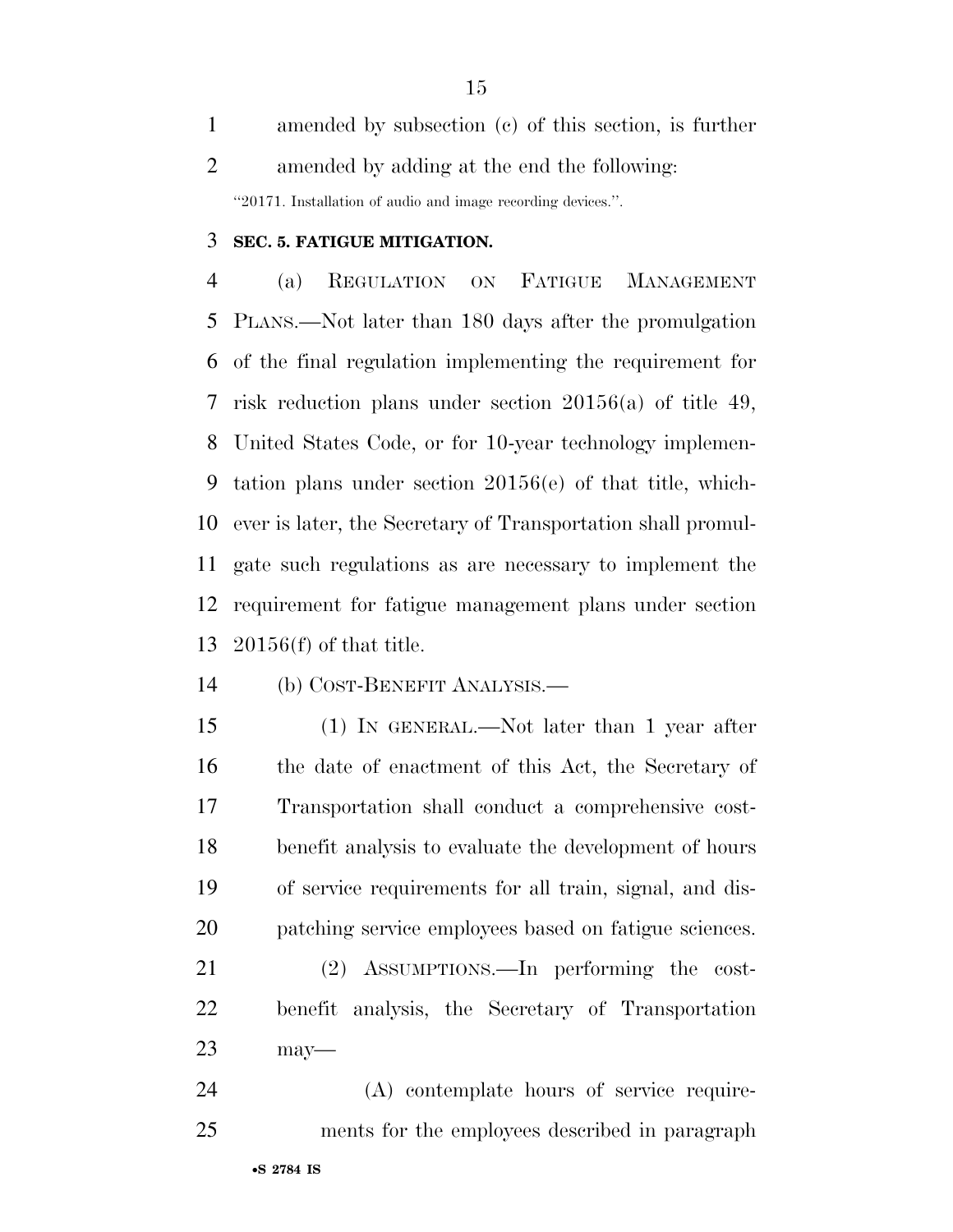| $\mathbf{1}$   | (1) that are based on sound, up-to-date sci-          |
|----------------|-------------------------------------------------------|
| $\overline{2}$ | entific information regarding fatigue measure-        |
| 3              | ment, employee work and sleep, and accident           |
| $\overline{4}$ | risk; and                                             |
| 5              | (B) contemplate requirements that differ              |
| 6              | from the requirements under chapter 211 of            |
| $\overline{7}$ | title 49, United States Code.                         |
| 8              | (3) CONSIDERATIONS.—In performing the cost-           |
| 9              | benefit analysis, the Secretary of Transportation     |
| 10             | shall consider the costs, benefits, and other effects |
| 11             | associated with the requirements contemplated in      |
| 12             | paragraph $(2)$ , including-                          |
| 13             | (A) the impact on train accidents, includ-            |
| 14             | ing fatalities, injuries, and property damage;        |
| 15             | (B) the impact on staffing, schedules, and            |
| 16             | other railroad operations;                            |
| 17             | (C) the impact on employees' salaries,                |
| 18             | earning opportunities, and other compensation;        |
| 19             | (D) the impact on customer needs, such as             |
| 20             | predictability of service;                            |
| 21             | (E) the impact on productivity and com-               |
| 22             | petitiveness;                                         |
| 23             | (F) the impact on record keeping and other            |
| 24             | railroad administration;                              |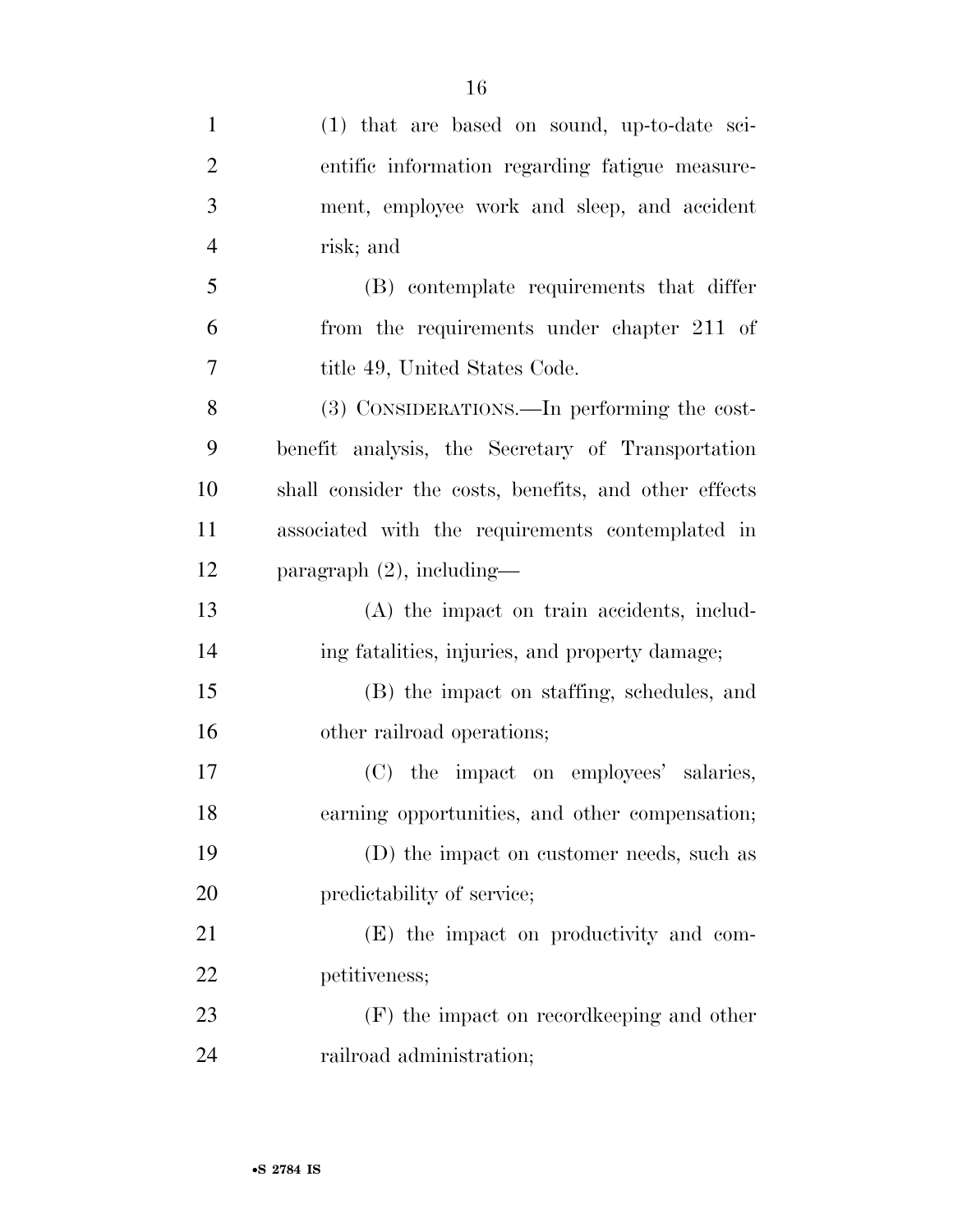| $\mathbf{1}$   | (G) the impact of consecutive days worked              |
|----------------|--------------------------------------------------------|
| $\overline{2}$ | and work performed during night hours on the           |
| 3              | potential for fatigue and risk of accidents;           |
| $\overline{4}$ | (H) one-time versus reoccurring costs;                 |
| 5              | (I) whether an effect disproportionately               |
| 6              | impacts a class of railroad;                           |
| 7              | (J) the cost-effectiveness of existing rail-           |
| 8              | road fatigue management initiatives;                   |
| 9              | $(K)$ the extent to which the application of           |
| 10             | modern fatigue science to hours of service re-         |
| 11             | quirements is consistent with the railroad oper-       |
| 12             | ating environment; and                                 |
| 13             | (L) such other effects as the Secretary of             |
| 14             | Transportation considers appropriate.                  |
| 15             | $(4)$ REPORT.—Not later than 60 days after the         |
| 16             | cost-benefit analysis is complete, the Federal Rail-   |
| 17             | road Administration shall post a report on its         |
| 18             | website that summarizes the results of the cost-ben-   |
| 19             | efit analysis, describes any disproportionate costs or |
| 20             | benefits to a particular class of railroad, and rec-   |
| 21             | ommends any changes to the current hours of serv-      |
| 22             | ice law.                                               |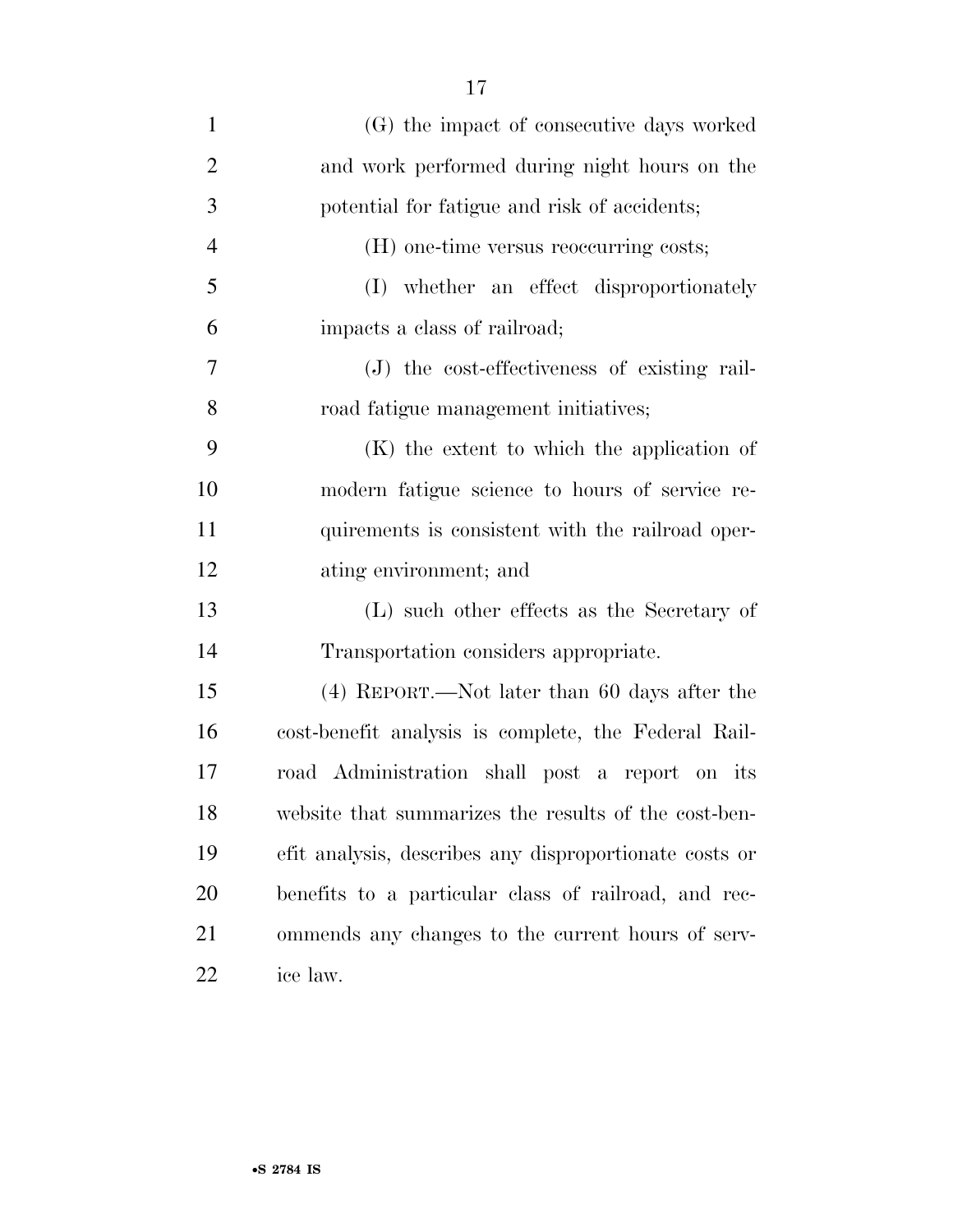| $\overline{2}$ | RAIL.                                                  |
|----------------|--------------------------------------------------------|
| 3              | (a) IN GENERAL.—Chapter 51 is amended by insert-       |
| 4              | ing after section 5110 the following:                  |
| 5              | "§5111. Requirements for the operation of high-haz-    |
| 6              | ard flammable trains                                   |
| 7              | $\lq($ a) In this section:                             |
| 8              | "(1) CLASS 3 FLAMMABLE LIQUID.—The term                |
| 9              | Class 3 flammable liquid' has the meaning given the    |
| 10             | term in section $173.120(a)$ of title 49, Code of Fed- |
| 11             | eral Regulations.                                      |
| 12             | "(2) DISTRIBUTED POWER SYSTEM.—The term                |
| 13             | distributed power system' has the meaning given        |
| 14             | the term in section $229.5$ of title 49, Code of Fed-  |
| 15             | eral Regulations.                                      |
| 16             | "(3) DOT SPECIFICATION 111 TANK CAR.—The               |
| 17             | term 'DOT specification 111 tank car' means a tank     |
| 18             | car that meets Department of Transportation Speci-     |
| 19             | fication 111 standards but does not meet the re-       |
| 20             | quirements of Association of American Railroads        |
| 21             | Casualty Prevention Circular 1232.                     |
| 22             | "(4) HIGH-HAZARD FLAMMABLE TRAIN.—The                  |
| 23             | term 'high-hazard flammable train' means a single      |
| 24             | train transporting 20 or more tank cars loaded with    |
| 25             | a Class 3 flammable liquid.                            |
|                |                                                        |

**SEC. 6. TRANSPORTATION OF FLAMMABLE LIQUIDS BY**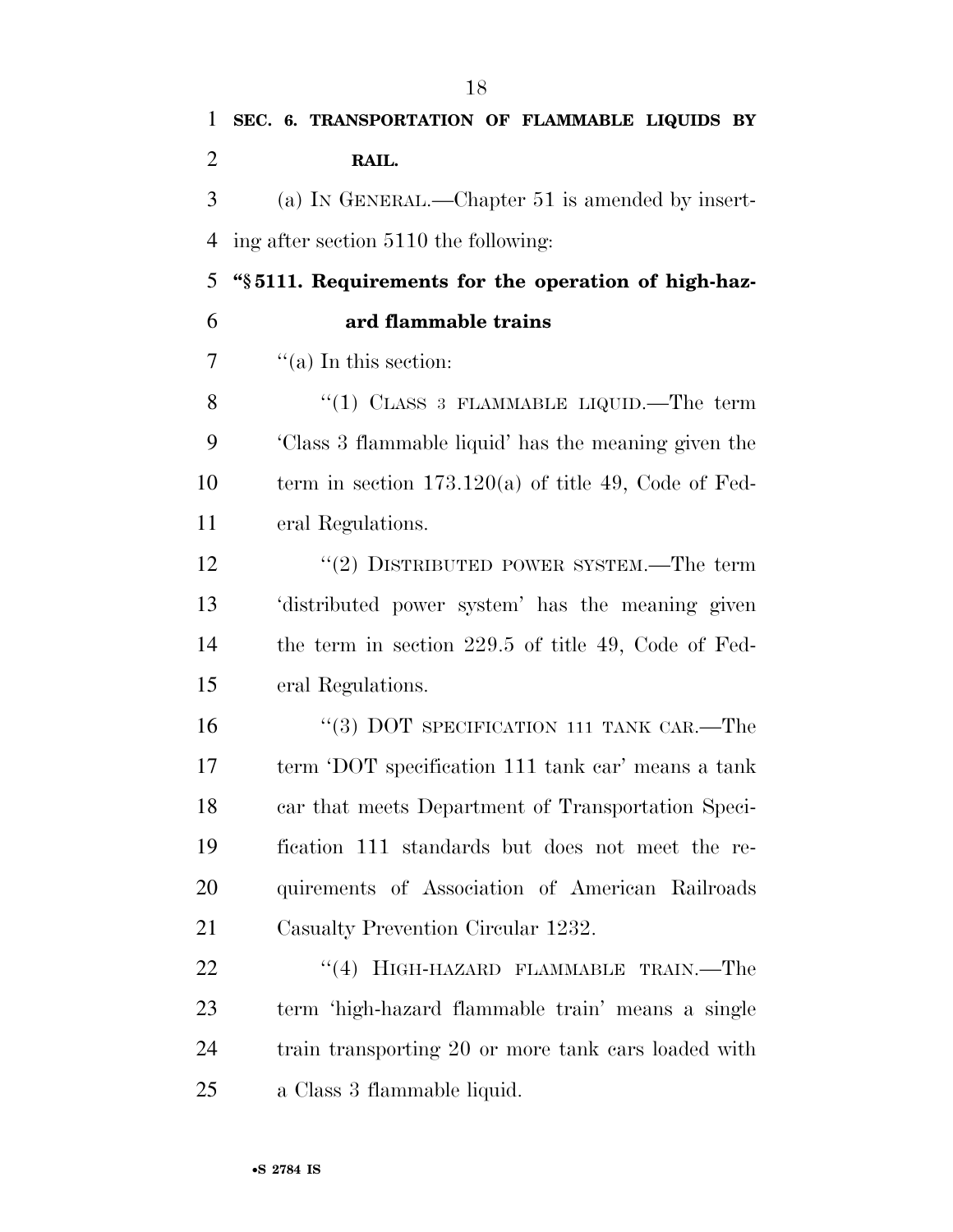| $\mathbf{1}$   | "(5) MAXIMUM EXTENT PRACTICABLE.—The                 |
|----------------|------------------------------------------------------|
| $\overline{2}$ | term 'maximum extent practicable' has the meaning    |
| 3              | given the term in section 130.5 of title 49, Code of |
| $\overline{4}$ | Federal Regulations.                                 |
| 5              | "(6) STATE.—The term 'State' means a State           |
| 6              | of the United States or the District of Columbia.    |
| $\tau$         | " $(7)$ TWO-WAY END-OF-TRAIN DEVICE.—The             |
| 8              | term 'two-way end-of-train device' has the meaning   |
| 9              | given the term in section 232.5 of title 49, Code of |
| 10             | Federal Regulations.                                 |
| 11             | $(8)$ WORST-CASE DISCHARGE.—The<br>term              |
| 12             | 'worst-case discharge' has the meaning given the     |
| 13             | term in section 130.5 of title 49, Code of Federal   |
| 14             | Regulations.                                         |
| 15             | "(b) NOTIFICATION REQUIREMENTS.—                     |
| 16             | "(1) IN GENERAL.—A railroad carrier may not          |
| 17             | operate a high-hazard flammable train in a State     |
| 18             | until the railroad carrier has provided the State    |
| 19             | Emergency Response Commission for the State or       |
| 20             | other appropriate State delegated entity, the Tribal |
| 21             | Emergency Response Commission, as appropriate,       |
| 22             | and the County Emergency Management Commis-          |
| 23             | sioner or other appropriate county emergency re-     |
| 24             | sponse coordinator with—                             |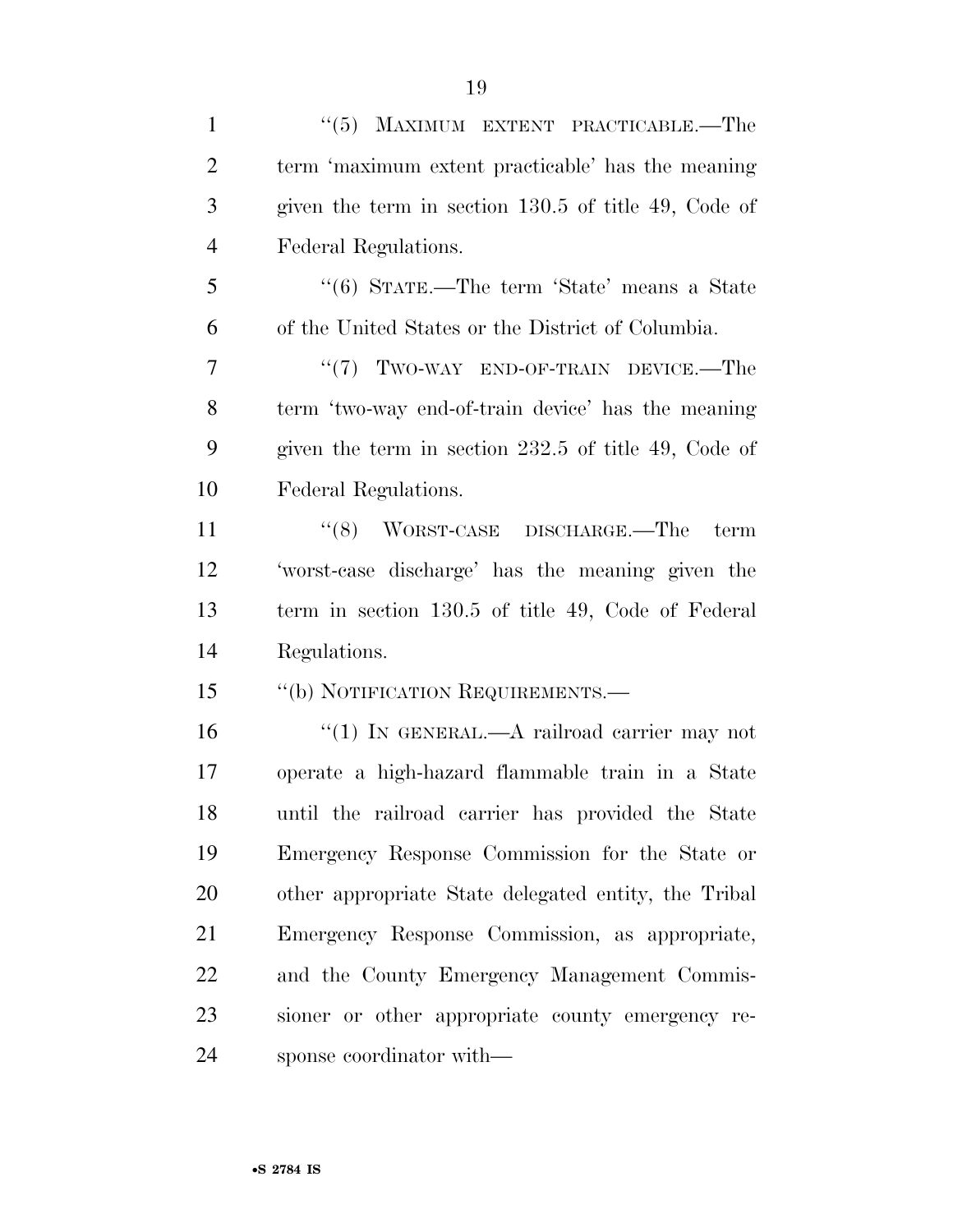| $\mathbf{1}$   | $\lq\lq$ a reasonable estimate of the number      |
|----------------|---------------------------------------------------|
| $\overline{2}$ | of high-hazard flammable trains that are ex-      |
| 3              | pected to travel, per week, through each county   |
| $\overline{4}$ | within the State;                                 |
| 5              | $\lq$ (B) each route that the high-hazard flam-   |
| 6              | mable train will take within the State;           |
| 7              | "(C) a description of the Class 3 flam-           |
| 8              | mable liquid being transported through the        |
| 9              | State;                                            |
| 10             | "(D) all applicable emergency response in-        |
| 11             | formation required under subparts C and G of      |
| 12             | part 172 of title 49, Code of Federal Regula-     |
| 13             | tions; and                                        |
| 14             | $\lq\lq(E)$ the contact information, including    |
| 15             | name, title, telephone number, and address, for   |
| 16             | at least 1 individual at the railroad carrier re- |
| 17             | sponsible for serving as the point of contact for |
| 18             | the State Emergency Response Commission or        |
| 19             | other appropriate State delegated entity, the     |
| 20             | Tribal Emergency Response Commission, if ap-      |
| 21             | propriate, the County Emergency Management        |
| 22             | Commissioner or other appropriate county          |
| 23             | emergency response coordinator, and any other     |
| 24             | relevant emergency responders related to the      |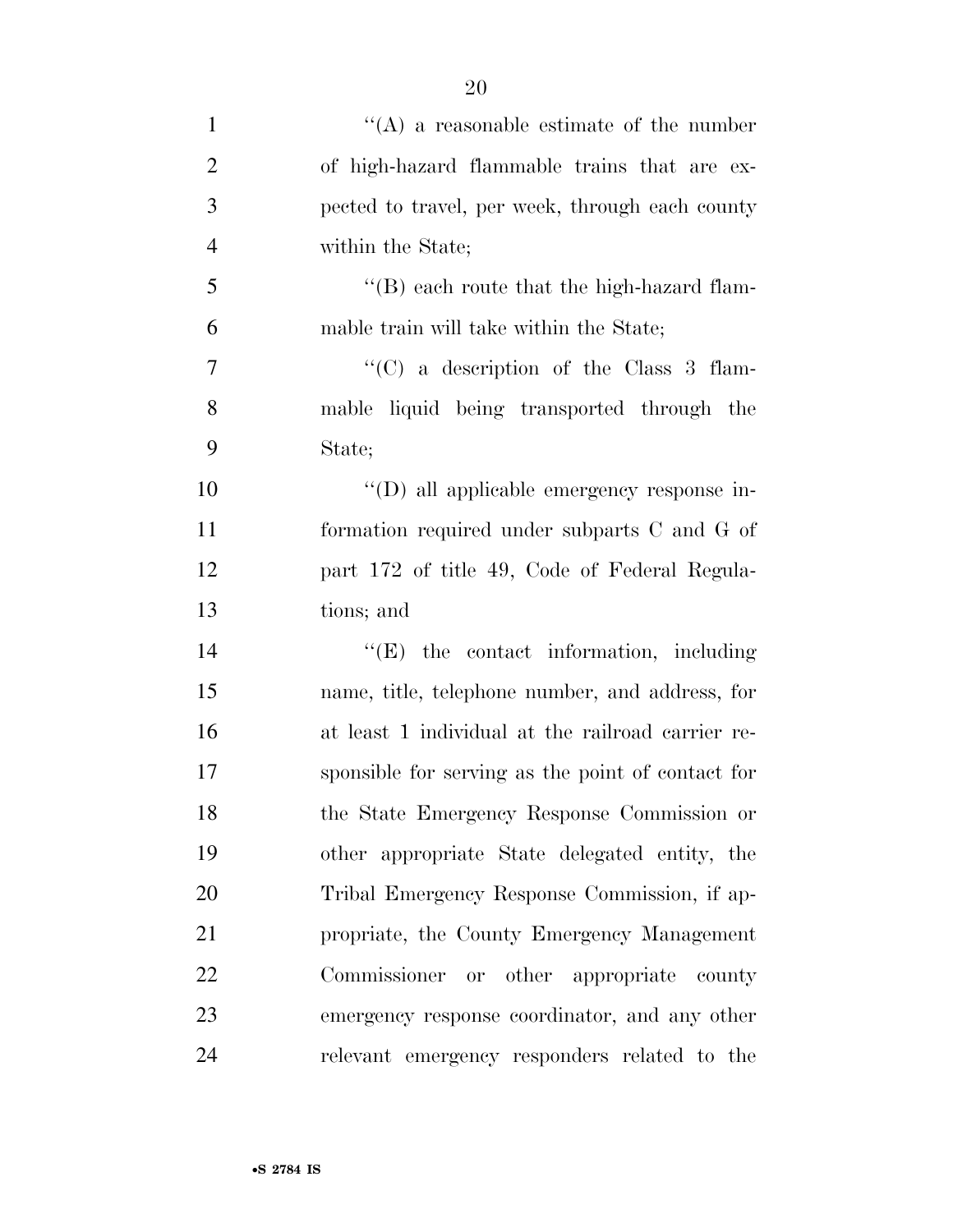railroad carrier's transportation of high-hazard flammable trains.

3 "(2) UPDATES.—A railroad carrier shall update a notification under paragraph (1) prior to making any material change in the estimated number of high-hazard flammable trains that are expected to travel, per week, through a county within the State. For purposes of this paragraph, a 'material change' means an increase or decrease of 25 percent or more in the estimate of the number of high-hazard flam- mable trains from the number provided under para-12 graph  $(1)(A)$ .

13 "(3) COPIES TO DEPARTMENT OF TRANSPOR- TATION.—A railroad carrier shall provide the infor- mation required under paragraph (1) to the Depart- ment of Transportation concurrently with the State Emergency Response Commission or other appro-priate State delegated entity, as applicable.

19 ''(4) FOIA.—The information provided to the Department of Transportation under paragraph (3) shall be considered a record and available to the public in accordance with section 552 of title 5, United States Code.

24 "(5) PENALTIES.—A railroad carrier violating this subsection or a regulation promulgated under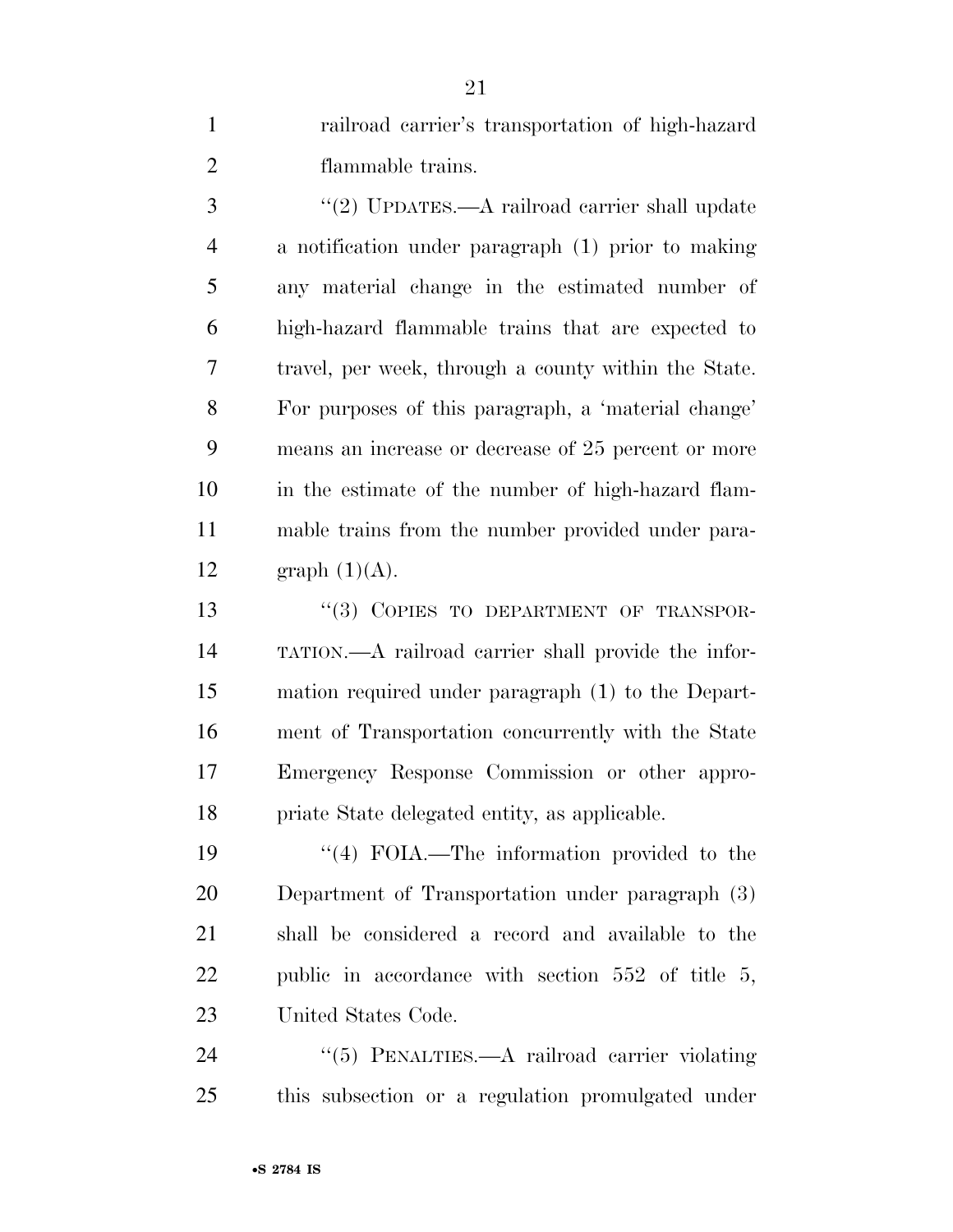| $\mathbf{1}$   | this subsection is liable to the United States Govern- |
|----------------|--------------------------------------------------------|
| $\overline{2}$ | ment for a civil penalty. The Secretary of Transpor-   |
| 3              | tation may impose a civil penalty of up to $$175,000$  |
| $\overline{4}$ | for each violation or for each day the violation con-  |
| 5              | tinues.                                                |
| 6              | "(c) SPEED RESTRICTIONS.—A railroad carrier oper-      |
| 7              | ating a high-hazard flammable train shall—             |
| 8              | "(1) except as provided under paragraph $(2)$ ,        |
| 9              | adhere to a speed restriction of 50 miles per hour;    |
| 10             | and                                                    |
| 11             | $(2)$ adhere to a speed restriction of 40 miles        |
| 12             | per hour for each high-hazard flammable train—         |
| 13             | "(A) with at least 1 DOT specification $111$           |
| 14             | tank car while the train operates in an area           |
| 15             | that has a population of more than $100,000$           |
| 16             | people, as determined by census population             |
| 17             | data; or                                               |
| 18             | "(B) with at least 1 non-DOT specification             |
| 19             | tank car while the train operates in an area           |
| 20             | that has a population of more than $100,000$           |
| 21             | people, as determined by census population             |
| 22             | data.                                                  |
| 23             | "(d) REQUIRED EQUIPMENT.—                              |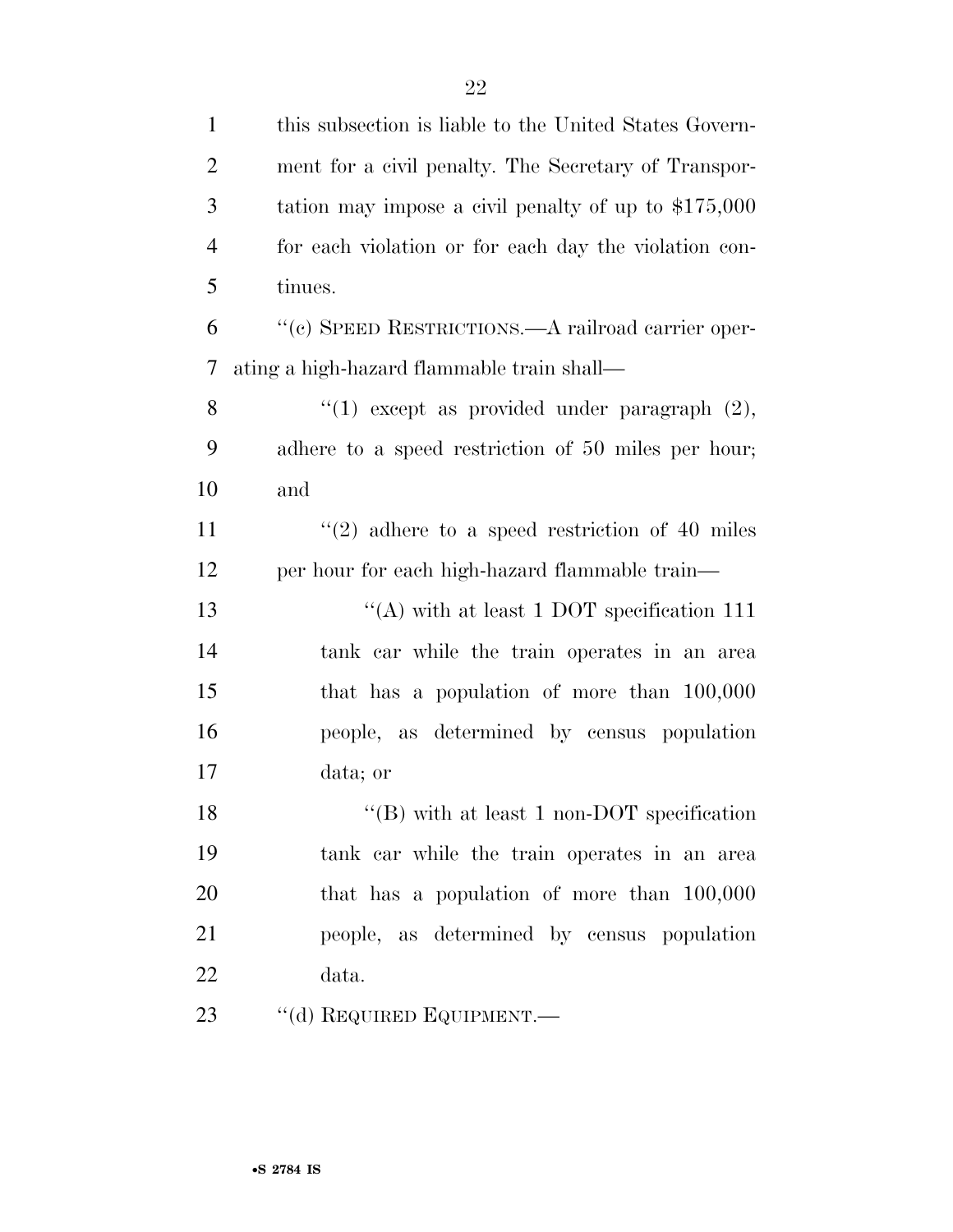| $\mathbf{1}$   | "(1) IN GENERAL.—A railroad carrier shall             |
|----------------|-------------------------------------------------------|
| $\overline{2}$ | equip each high-hazard flammable train it operates    |
| 3              | with-                                                 |
| $\overline{4}$ | "(A) a two-way end-of-train device (as de-            |
| 5              | fined in section 232.5 of title 49, Code of Fed-      |
| 6              | eral Regulations);                                    |
| $\overline{7}$ | "(B) a distributed power system (as de-               |
| 8              | fined in section 229.5 of title 49, Code of Fed-      |
| 9              | eral Regulations); or                                 |
| 10             | $\lq\lq$ (C) an electronically controlled pneumatic   |
| 11             | brake system (as defined in section 232.5 of          |
| 12             | title 49, Code of Federal Regulations).               |
| 13             | "(2) EXCEPTION.—Paragraph (1) shall not               |
| 14             | apply to the operation of a high-hazard flammable     |
| 15             | train that is limited to a maximum speed of 30 miles  |
| 16             | per hour.                                             |
| 17             | CONSTRUCTION.—Nothing in this sub-<br>(3)             |
| 18             | section shall be construed to limit the authority of  |
| 19             | the Secretary to promulgate regulations or issue or-  |
| 20             | ders under other law.                                 |
| 21             | "(e) INSTALLATION OF WAYSIDE DEFECTIVE BEAR-          |
| 22             | ING DETECTORS.-                                       |
| 23             | "(1) IN GENERAL.—Subject to paragraph $(2)$ ,         |
| 24             | each railroad carrier shall install wayside defective |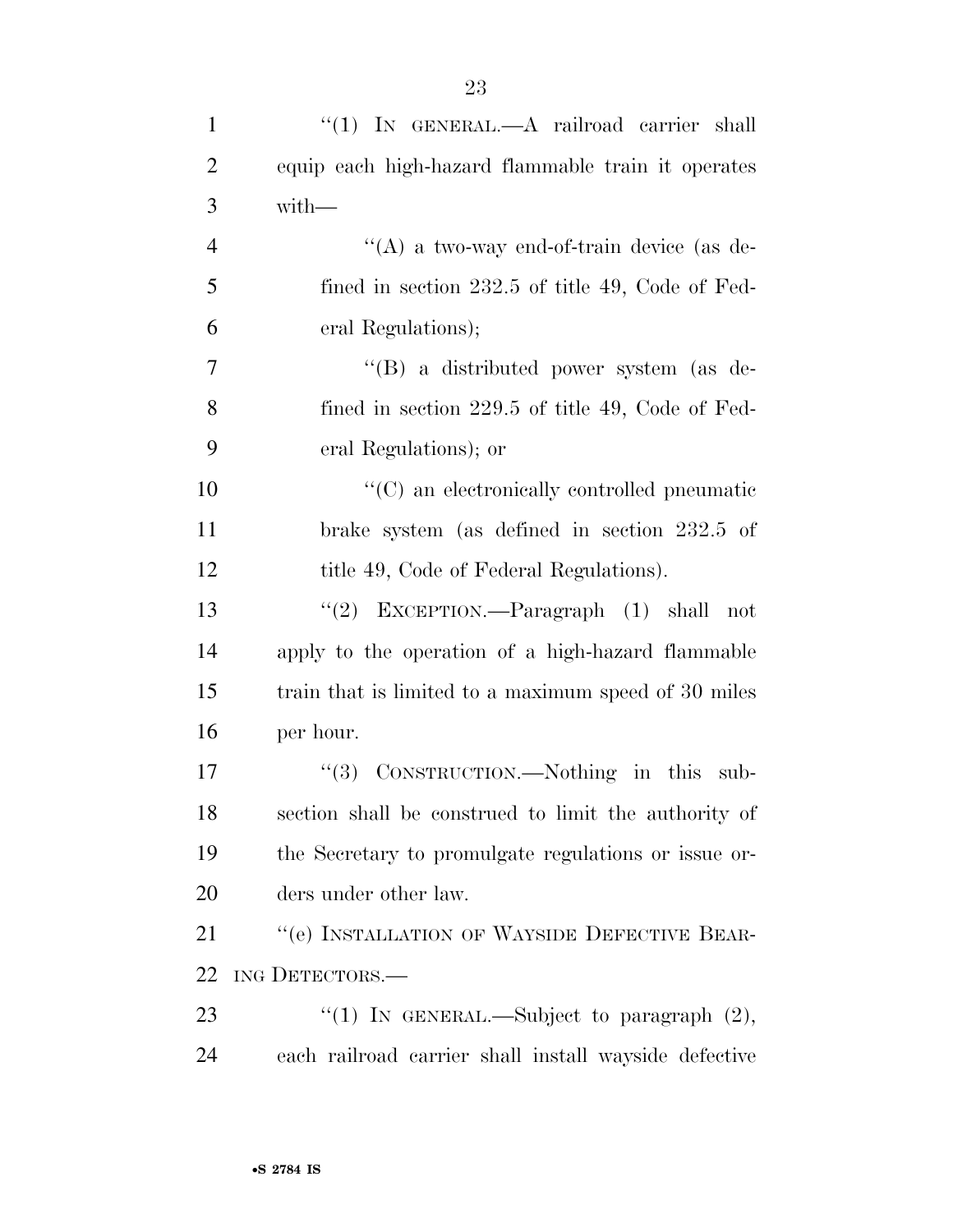| $\mathbf{1}$   | bearing detectors at least every 40 miles along main   |
|----------------|--------------------------------------------------------|
| $\overline{2}$ | line track—                                            |
| 3              | "(A) that the railroad carrier owns or has             |
| $\overline{4}$ | been assigned maintenance responsibility under         |
| 5              | section 213.5 of title 49, Code of Federal Regu-       |
| 6              | lations; and                                           |
| 7              | "(B) over which 1 or more high-hazard                  |
| 8              | flammable trains are operated.                         |
| 9              | $"(2)$ COMPLETION.—                                    |
| 10             | "(A) PROGRESS REPORT.—Not later than                   |
| 11             | 180 days after the date of enactment of the            |
| 12             | Rail Safety Improvement Act of 2014, a rail-           |
| 13             | road carrier shall submit to the Secretary a re-       |
| 14             | port describing the progress the railroad carrier      |
| 15             | has made toward completion of the installation         |
| 16             | of wayside defective bearing detectors under           |
| 17             | $\frac{1}{2}$ paragraph (1).                           |
| 18             | "(B) COMPLETION DATE.—After reviewing                  |
| 19             | the report submitted under subparagraph (A),           |
| 20             | the Secretary shall establish a date by which          |
| 21             | the railroad carrier must complete the installa-       |
| 22             | tion of wayside defective bearing detectors            |
| 23             | under paragraph $(1)$ .                                |
| 24             | ``(3)<br>$EXCEPTION.$ -Paragraph $(1)$<br>shall<br>not |

apply to any situation in which the Secretary deter-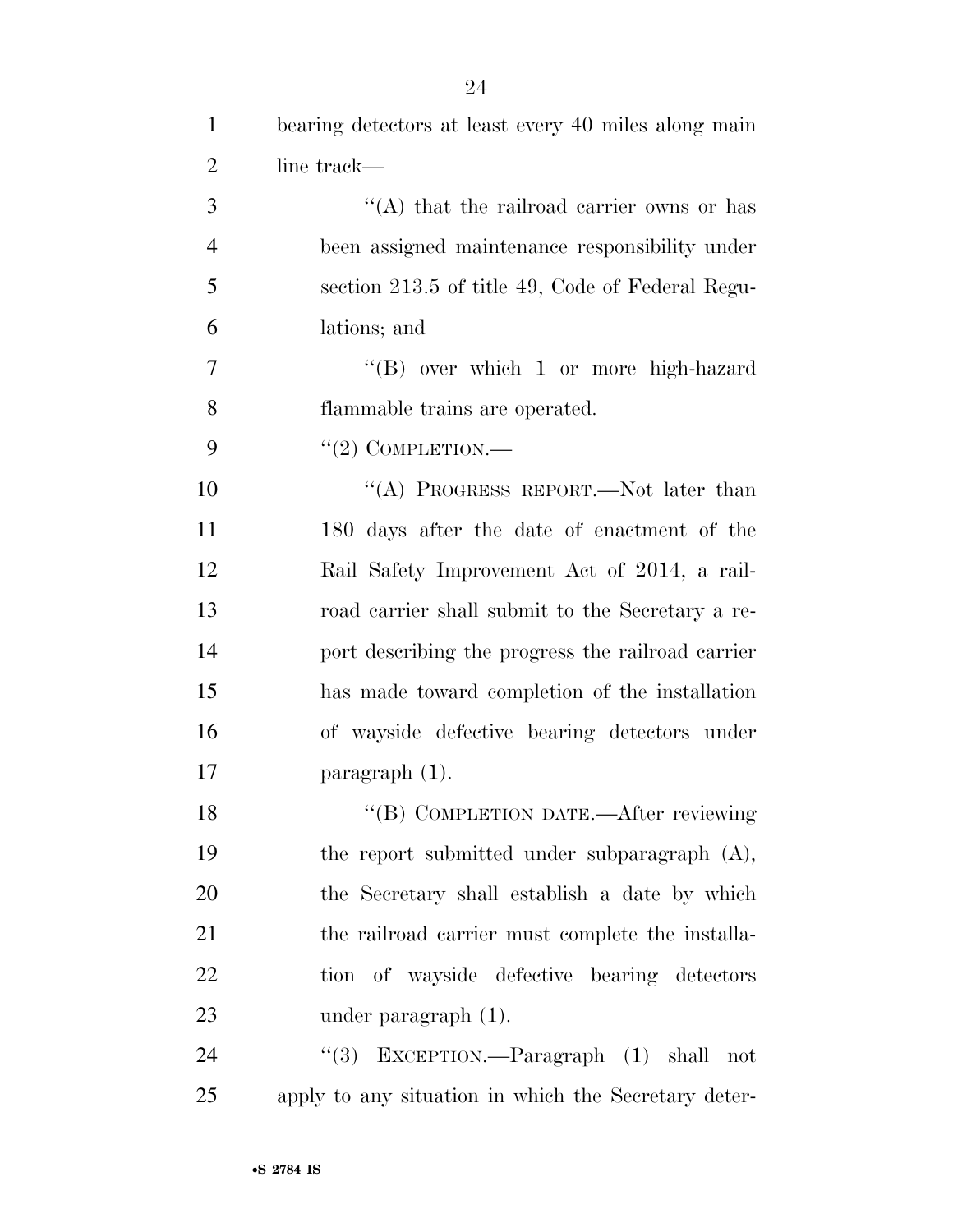| $\mathbf{1}$   | mines that track configuration or other safety con-   |
|----------------|-------------------------------------------------------|
| $\overline{2}$ | siderations dictate otherwise.                        |
| 3              | "(f) INSPECTIONS.—A railroad carrier shall—           |
| $\overline{4}$ | $\lq(1)$ conduct at least 2 automated track geom-     |
| 5              | etry inspections each calendar year on main line      |
| 6              | track—                                                |
| 7              | "(A) that the railroad carrier owns or has            |
| 8              | been assigned maintenance responsibility under        |
| 9              | section 213.5 of title 49, Code of Federal Regu-      |
| 10             | lations; and                                          |
| 11             | "(B) over which a high-hazard flammable               |
| 12             | train is operated;                                    |
| 13             | "(2) perform at least 1 additional internal rail      |
| 14             | inspection each calendar year than is required under  |
| 15             | section 213.237(c) of title 49, Code of Federal Reg-  |
| 16             | ulations on main line track—                          |
| 17             | $\lq\lq$ that the railroad carrier owns or has        |
| 18             | been assigned maintenance responsibility under        |
| 19             | section 213.5 of title 49, Code of Federal Regu-      |
| 20             | lations; and                                          |
| 21             | "(B) over which a high-hazard flammable               |
| 22             | train is operated; and                                |
| 23             | $\lq(3)$ perform at least 1 additional track inspec-  |
| 24             | week than is required under<br>section<br>tion<br>per |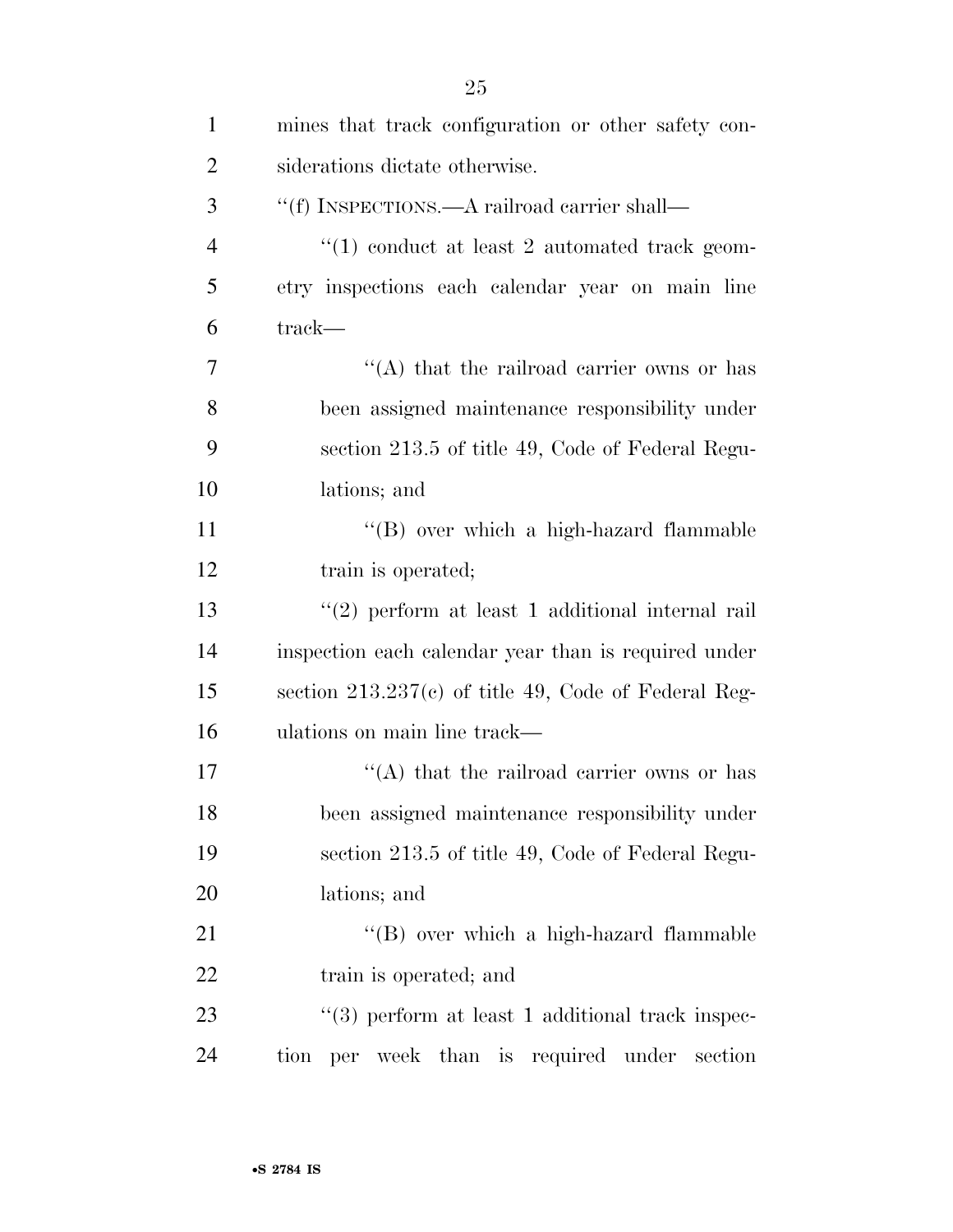| $\mathbf{1}$   | $213.233(c)$ of title 49, Code of Federal Regulations,                   |
|----------------|--------------------------------------------------------------------------|
| $\overline{2}$ | on each main line track—                                                 |
| 3              | $\lq\lq$ that the railroad carrier owns or has                           |
| $\overline{4}$ | been assigned maintenance responsibility under                           |
| 5              | section 213.5 of title 49, Code of Federal Regu-                         |
| 6              | lations; and                                                             |
| 7              | "(B) over which a high-hazard flammable                                  |
| 8              | train is operated.".                                                     |
| 9              | (b) CONFORMING AMENDMENT.—The table of con-                              |
| 10             | tents for chapter 51 is amended by adding after the item                 |
| 11             | relating to section 5110 the following:                                  |
|                | "5111. Requirements for the operation of high-hazard flammable trains.". |
| 12             | (e)<br>OIL SPILL PREVENTION AND RESPONSE                                 |
| 13             | PLANS.—                                                                  |
| 14             | <b>SUBMISSION</b><br>(1)<br>AND APPROVAL<br>PROCE-                       |
| 15             | DURES.—Not later than 180 days after the date of                         |
| 16             | enactment of this Act, the Secretary of Transpor-                        |
| 17             | tation shall promulgate regulations to require ap-                       |
| 18             | proval of each oil spill prevention and response plan                    |
| 19             | submitted or resubmitted to the Federal Railroad                         |
| 20             | Administrator (for tank cars) to ensure it meets all                     |
| 21             | the requirements of part 130 of title 49, Code of                        |
| 22             | Federal Regulations, as revised under paragraph (2)                      |
| 23             | of this subsection. The regulations shall include no-                    |
| 24             | tice of, and an opportunity to respond to, including                     |
| 25             | the opportunity for an informal conference, any al-                      |
|                | •S 2784 IS                                                               |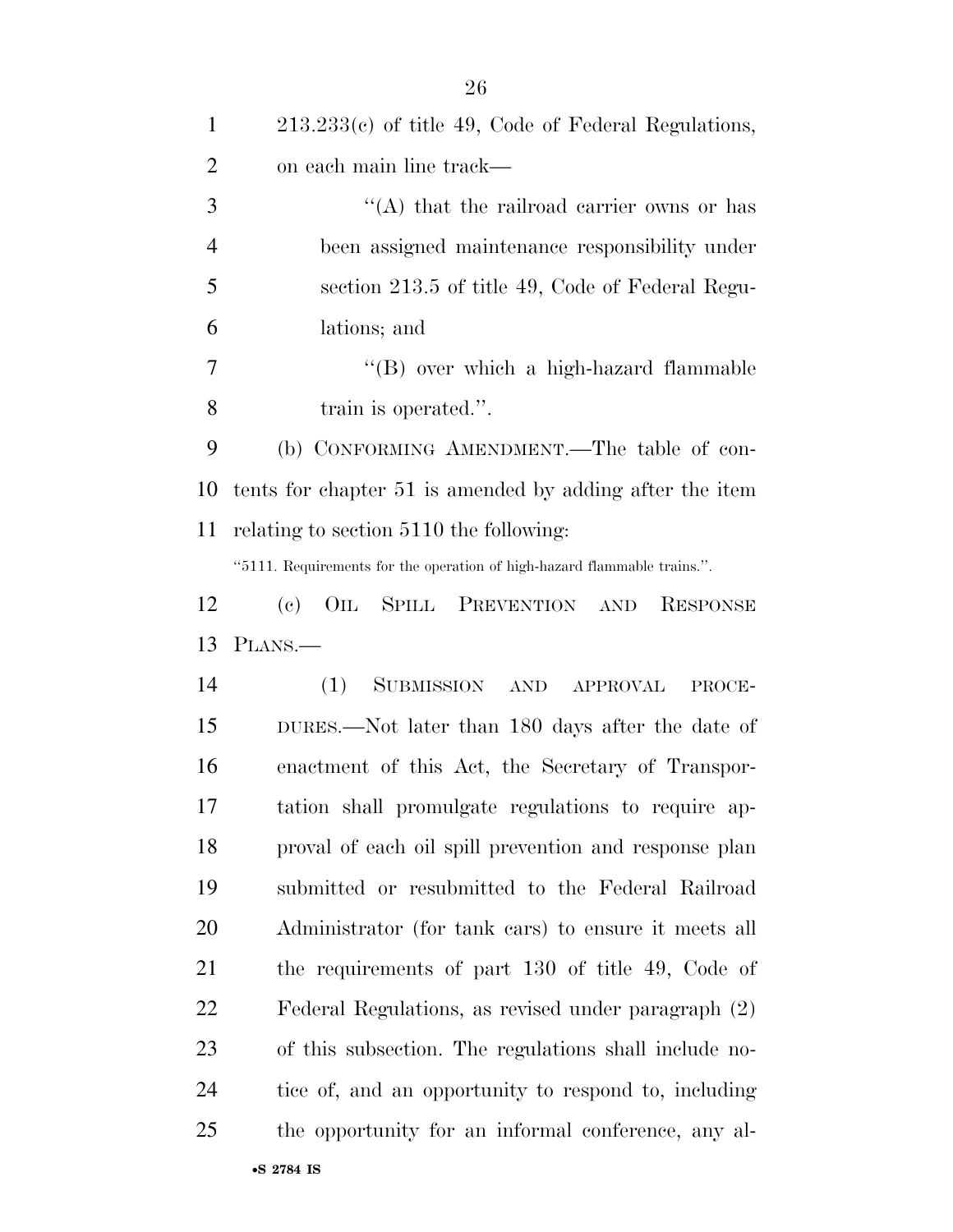| $\mathbf{1}$   | leged plan deficiencies or proposed plan revisions       |
|----------------|----------------------------------------------------------|
| $\overline{2}$ | and an opportunity to correct any plan deficiencies.     |
| 3              | (2) REGULATIONS.—Not later than 180 days                 |
| $\overline{4}$ | after the date of enactment of this Act, the Sec-        |
| 5              | retary of Transportation shall revise the regulations    |
| 6              | under part 130 of the Code of Federal Regulations        |
| 7              | (relating to oil spill prevention and response plans)    |
| 8              | to modify the $1,000$ barrels $(42,000$ gallons) thresh- |
| 9              | old for a comprehensive oil spill prevention and re-     |
| 10             | sponse plan to account for worst-case discharges re-     |
| 11             | sulting from accidents involving unit trains or blocks   |
| 12             | of 20 or more tank cars.                                 |
| 13             | TRAIN<br>(d)<br>POSITIVE<br>CONTROL.—Section             |
| 14             | $20157(a)(1)$ is amended—                                |
| 15             | $(1)$ by striking "Not later than 18 months after        |
| 16             | the date of enactment of the Rail Safety Improve-        |
| 17             | ment Act of 2008, each" and inserting "Each";            |
| 18             | $(2)$ in subparagraph $(B)$ , by striking "; and"        |
| 19             | and inserting a semicolon;                               |
| 20             | $(3)$ by redesignating subparagraph $(C)$ as sub-        |
| 21             | paragraph $(D)$ ; and                                    |
| 22             | $(4)$ by inserting after subparagraph $(B)$ , the        |
| 23             | following:                                               |
| 24             | $\lq\lq$ (C) its main line over which 20 or more         |
| 25             | tank cars loaded with petroleum crude oil, Class         |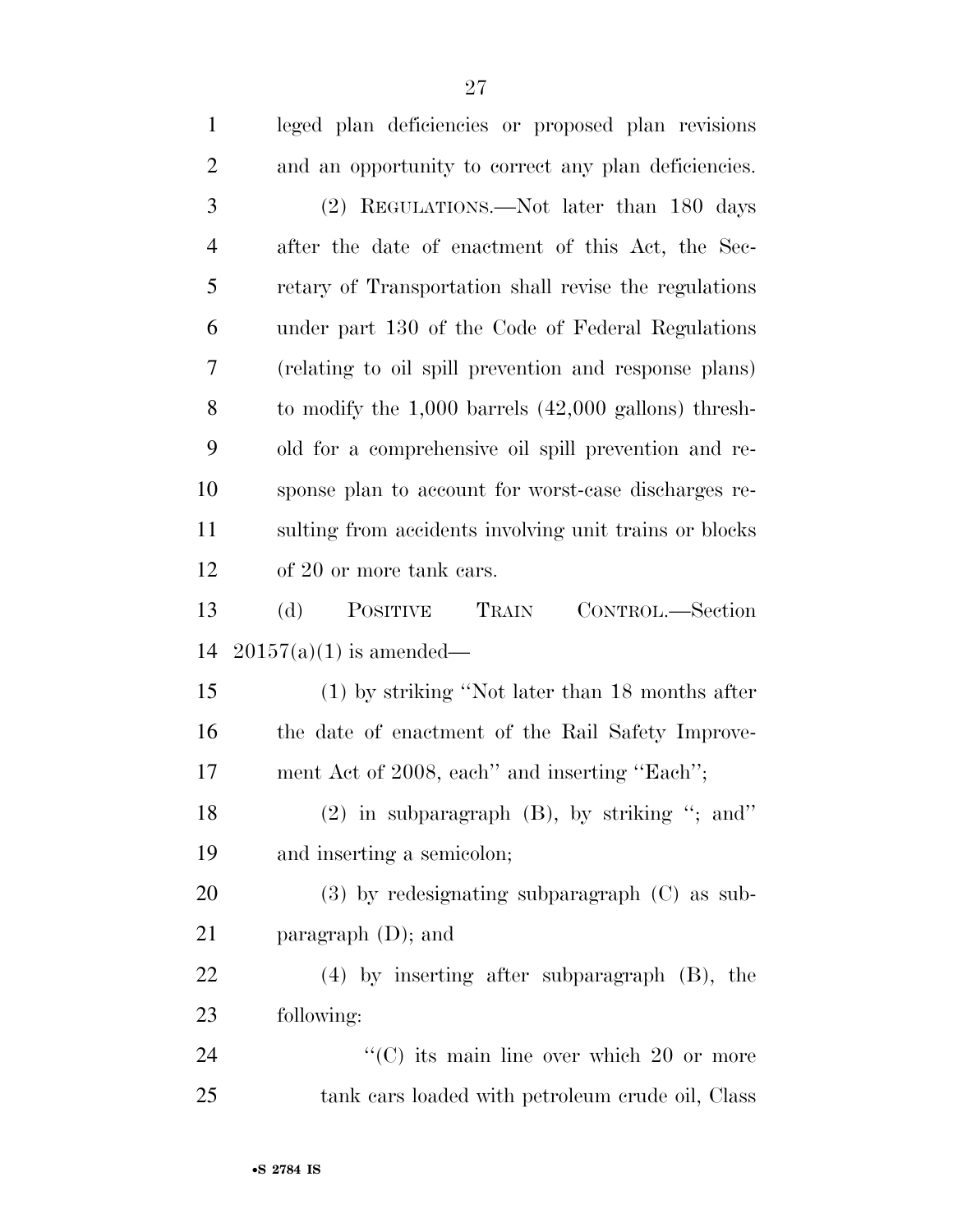| $\mathbf{1}$   | 3 (as described in section $172.101$ of title 49,        |
|----------------|----------------------------------------------------------|
| $\overline{2}$ | Code of Federal Regulations) are transported;            |
| 3              | and".                                                    |
| $\overline{4}$ | (e) SHORT LINE AND REGIONAL RAILROAD SAFETY              |
| 5              | GRANTS.—Section 20108 is amended by adding at the end    |
| 6              | the following:                                           |
| 7              | "(d) SHORT LINE AND REGIONAL RAILROAD SAFETY             |
| 8              | INITIATIVE.—                                             |
| 9              | GRANTS AUTHORIZED. The Secretary<br>``(1)                |
| 10             | may award grants to private or nonprofit organiza-       |
| 11             | tions involved in, or affiliated with, transportation by |
| 12             | Class II or Class III railroads.                         |
| 13             | "(2) USE OF FUNDS.—Grant funds awarded                   |
| 14             | under this subsection shall be used for research, de-    |
| 15             | velopment, testing, evaluation, and training efforts     |
| 16             | that are designed to enhance rail safety practices       |
| 17             | and safety culture.                                      |
| 18             | "(3) AUTHORIZATION OF APPROPRIATIONS.-                   |
| 19             | "(A) FISCAL YEAR 2015.—There is author-                  |
| 20             | ized to be appropriated to the Secretary                 |
| 21             | $$2,000,000$ for fiscal year 2015 for grants             |
| 22             | under this subsection.                                   |
| 23             | "(B) FISCAL YEARS 2016 THROUGH 2019.—                    |
| 24             | There is authorized to be appropriated to the            |
| 25             | Secretary such sums as may be necessary for              |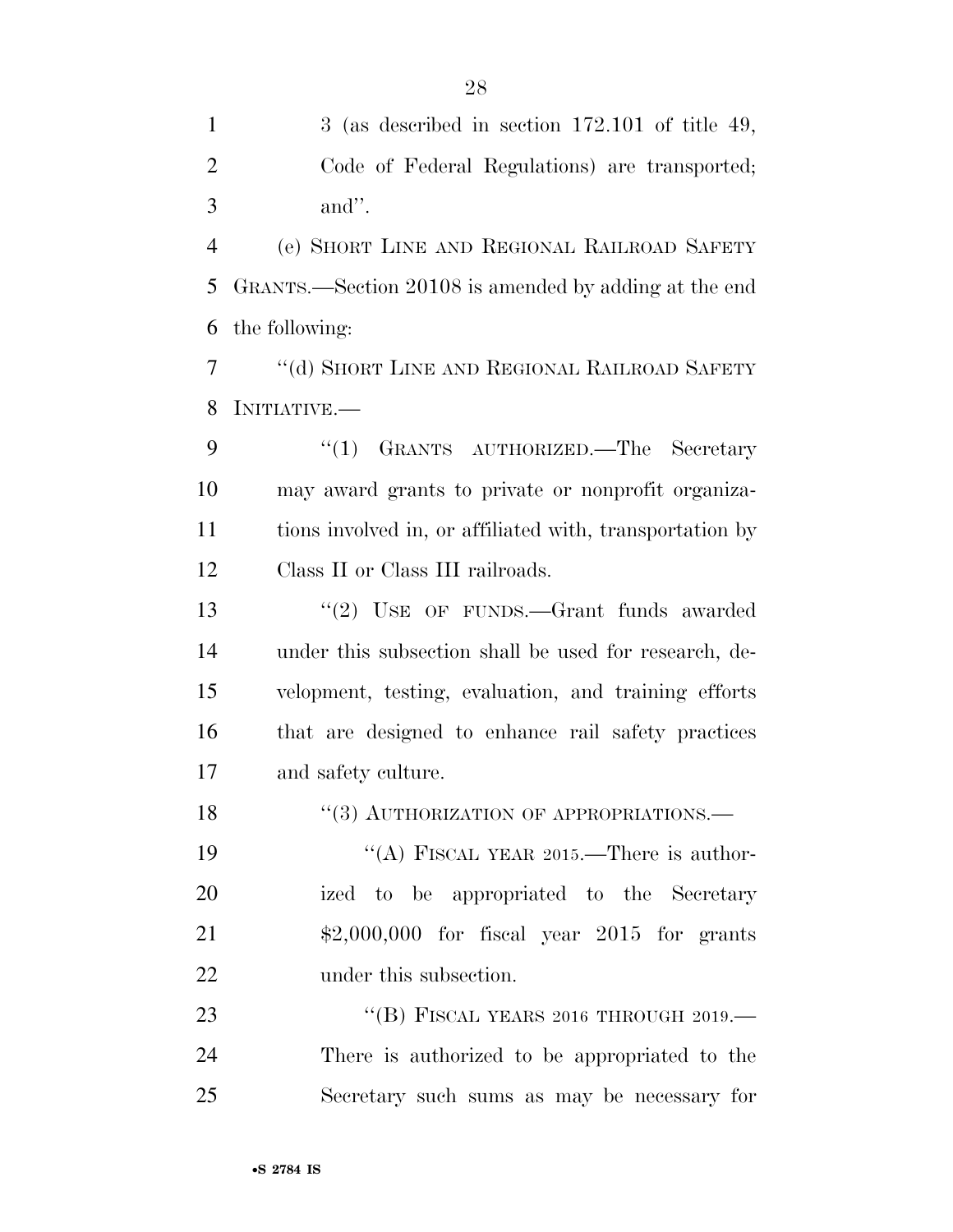| $\mathbf{1}$   | each of the fiscal years 2016 through 2019 for             |
|----------------|------------------------------------------------------------|
| $\overline{2}$ | grants under this subsection.                              |
| 3              | $\lq\lq(C)$ AVAILABILITY.—Amounts<br>appro-                |
| $\overline{4}$ | priated under this paragraph shall remain avail-           |
| 5              | able until expended.".                                     |
| 6              | (f) ACCIDENT ANALYSIS AND MITIGATION. With                 |
| 7              | amounts appropriated under section $20117(a)$ of title 49, |
| 8              | United States Code, the Secretary of Transportation shall  |
| 9              | conduct accident analysis and mitigation research to ex-   |
| 10             | amine-                                                     |
| 11             | (1) how the safety risks of transporting energy            |
| 12             | products by rail changes from source to destination;       |
| 13             | (2) the likelihood and consequences of accidents           |
| 14             | during pre-treatment, classification, loading, transit,    |
| 15             | and unloading;                                             |
| 16             | (3) mitigation strategies to reduce identified             |
| 17             | risks throughout the supply chain, including—              |
| 18             | (A) regulation and enforcement;                            |
| 19             | (B) more accurate classification methods;                  |
| 20             | (C) alternative routing;                                   |
| 21             | (D) reduced speeds;                                        |
| 22             | (E) improved braking;                                      |
| 23             | (F) improved tank car crashworthiness;                     |
| 24             | and                                                        |
| 25             | (G) better informed emergency responders.                  |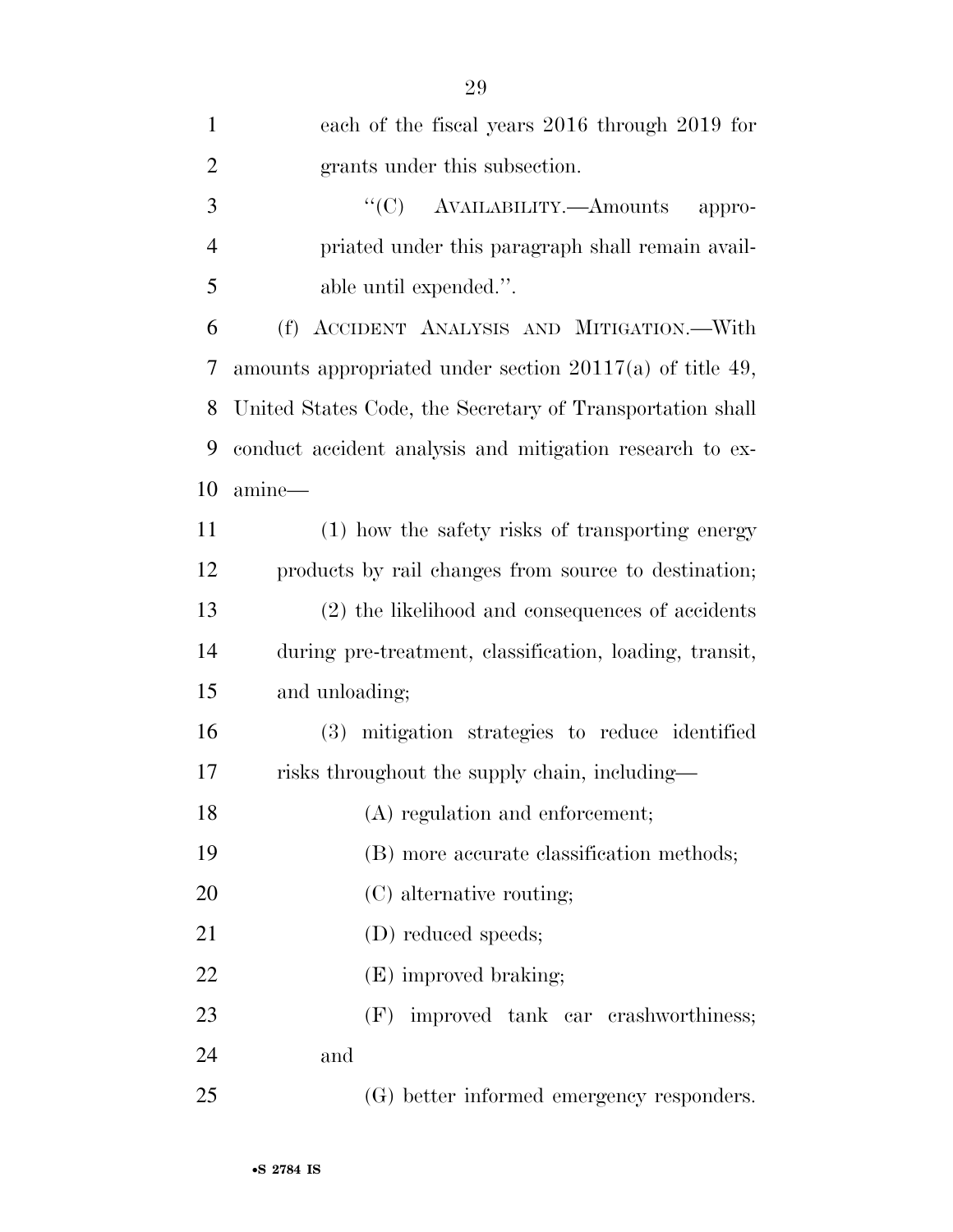(g) RESEARCH ON TANK CAR SAFETY.—With amounts appropriated under section 20117(a) of title 49, United States Code, the Secretary of Transportation shall supplement research conducted by the Pipeline and Haz- ardous Materials Safety Administration on the develop- ment of a Liquefied Natural Gas bulk tank car and loco- motive tender designs by conducting full-scale impact tests to assess performance, puncture resistance, and validate computer simulations.

#### **SEC. 7. AMENDMENTS TO THE SAFETY APPLIANCE LAW.**

 (a) MOVING DEFECTIVE AND INSECURE VEHICLES NEEDING REPAIRS.—

 (1) IN GENERAL.—Section 20303 is amended by adding at the end the following:

 ''(d) DEFINITION OF NEAREST.—The term 'nearest' means the closest in the forward direction of travel for the defective or insecure vehicle.''.

 (2) TECHNICAL AMENDMENTS.—Section 19  $20303(a)(2)$  is amended by striking "clause (1) of this subsection'' and inserting ''paragraph (1)''.

 (b) EXEMPTION FOR TECHNOLOGICAL IMPROVE-MENTS.—Section 20306 is amended—

23 (1) in subsection (b)(1), by striking "; or" and inserting a semicolon;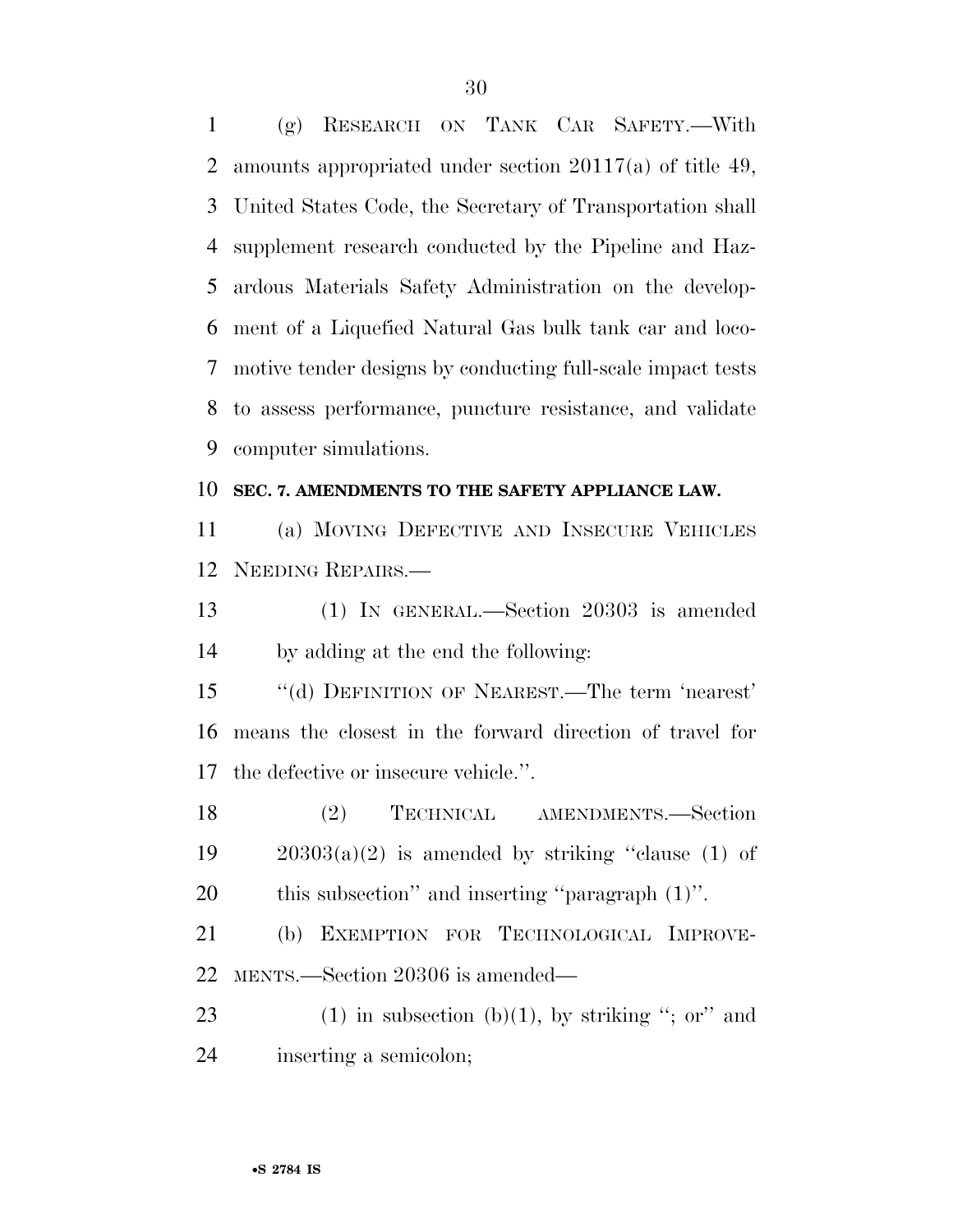| $\mathbf{1}$   | $(2)$ in subsection $(b)(2)$ , by striking the period      |
|----------------|------------------------------------------------------------|
| $\overline{2}$ | at the end and inserting "; or"; and                       |
| 3              | $(3)$ by adding at the end the following:                  |
| $\overline{4}$ | $(3)$ a regulation promulgated under section               |
| 5              | 553 of title 5, United States Code.".                      |
| 6              | SEC. 8. AMENDMENTS TO THE LOCOMOTIVE INSPECTION            |
| 7              | LAW.                                                       |
| 8              | (a) REQUIREMENTS FOR USE.—Section 20701 is                 |
| 9              | amended—                                                   |
| 10             | (1) by inserting "(a) IN GENERAL.—" before                 |
| 11             | "A railroad carrier" and indenting appropriately;          |
| 12             | $(2)$ in subsection $(a)(2)$ , as redesignated, by         |
| 13             | striking "; and" and inserting a semicolon;                |
| 14             | $(3)$ in subsection $(a)(3)$ , as redesignated, by         |
| 15             | striking the period and inserting "; and";                 |
| 16             | $(4)$ in subsection $(a)$ , as redesignated, by add-       |
| 17             | ing at the end the following:                              |
| 18             | $(4)$ are of a unique design or utilize a new              |
| 19             | power source technology that has been approved in          |
| 20             | advance by the Secretary."; and                            |
| 21             | $(5)$ by adding at the end the following:                  |
| 22             | "(b) DEFINITION OF NEW POWER SOURCE TECH-                  |
| 23             | NOLOGY.—For the purposes of subsection $(a)(4)$ , the term |
| 24             | 'new power source technology' means a technology that      |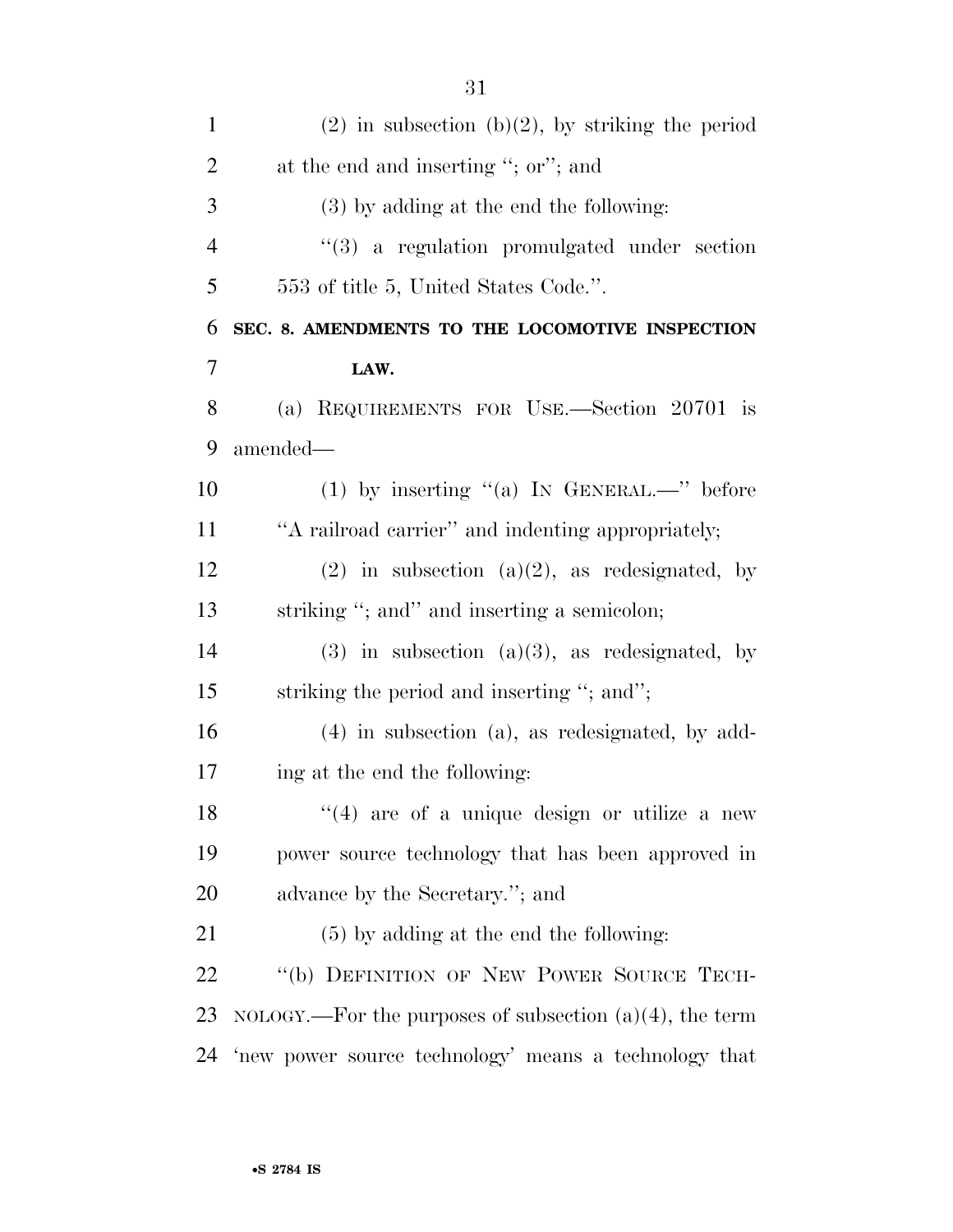employs a source of motive power other than diesel fuel, electricity, or steam.''.

### **SEC. 9. REPAIR AND REPLACEMENT OF DAMAGED TRACK INSPECTION EQUIPMENT.**

 (a) IN GENERAL.—Subchapter I of chapter 201 is amended by adding after section 20120 the following:

## **''§ 20121. Repair and replacement of damaged track inspection equipment**

 ''The Secretary of Transportation may receive and expend cash, or receive and utilize spare parts and similar items, from non-United States Government sources to re- pair damages to or replace United States Government owned automated track inspection cars and equipment as a result of third-party liability for such damages, and any amounts collected under this section shall be credited di- rectly to the Railroad Safety and Operations account of the Federal Railroad Administration, and shall remain available until expended for the repair, operation, and maintenance of automated track inspection cars and equipment in connection with the automated track inspec-tion program.''.

 (b) CONFORMING AMENDMENT.—The table of con- tents for subchapter I of chapter 201 is amended by add-ing after section 21020 the following:

''20121. Repair and replacement of damaged track inspection equipment.''.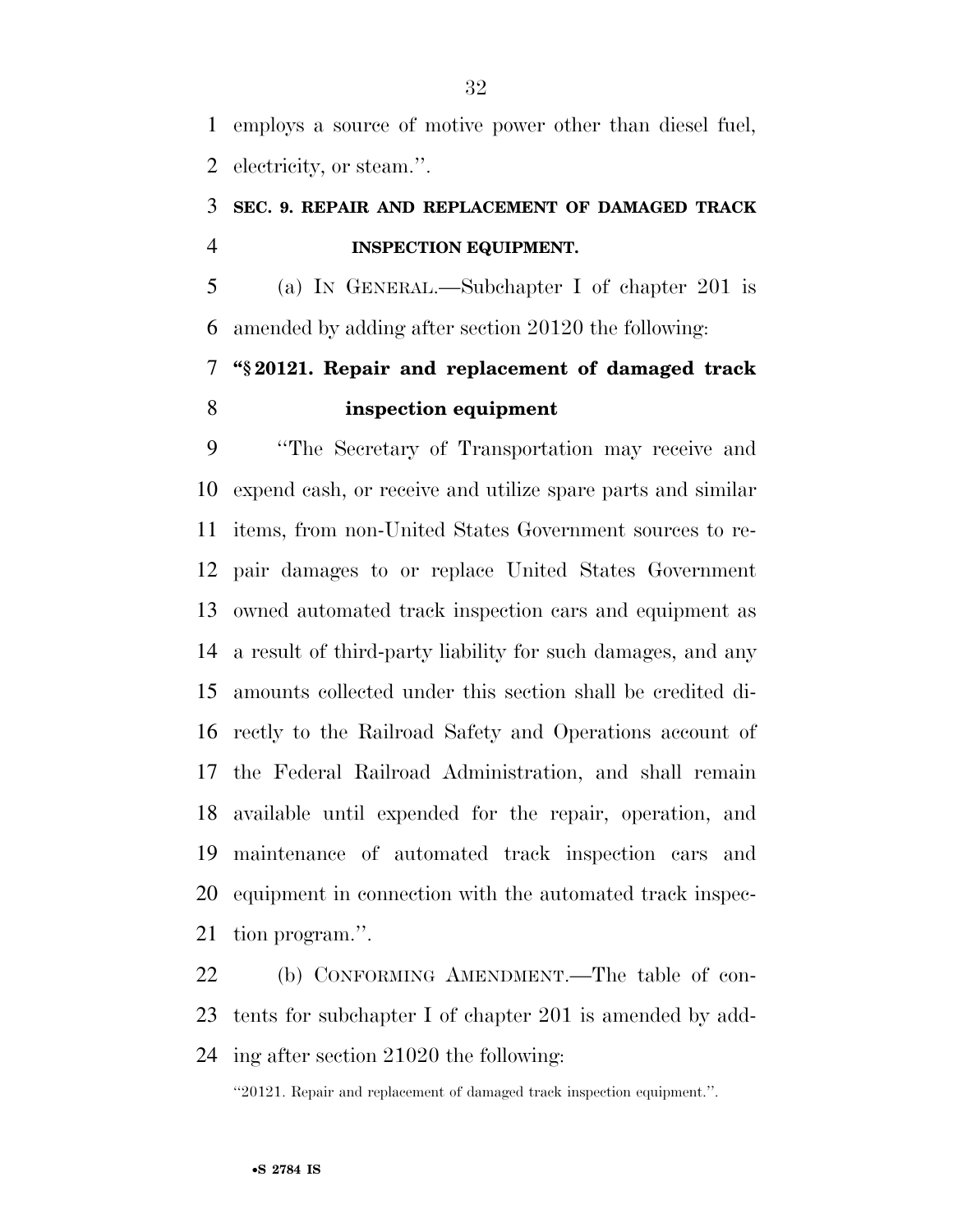#### **SEC. 10. COMMUTER RAIL TRACK INSPECTIONS.**

 (a) IN GENERAL.—Subchapter II of chapter 201, as amended by section 4 of this Act, is further amended by adding at the end the following:

#### **''§ 20172. Commuter rail track inspections**

 ''(a) IN GENERAL.—When performing an inspection as required under subpart F of part 213 of title 49, Code of Federal Regulations, a railroad carrier providing com- muter rail passenger transportation on high density com- muter railroad lines (as described in section 213.233(b)(3) of title 49, Code of Federal Regulations) shall, at a min-imum—

- 13 ''(1) actually traverse each main line by vehicle or inspect each main line on foot at least once every 2 weeks; and
- ''(2) actually traverse and inspect each siding by vehicle or by foot at least once every month.
- ''(b) CONSTRUCTION.—Nothing in this section shall be construed to limit the authority of the Secretary to pro-mulgate regulations or issue orders under other law.''.

 (b) CONFORMING AMENDMENT.—The table of con- tents for subchapter II of chapter 201, as amended by section 4 of this Act, is further amended by adding at the end the following:

''20172. Commuter rail track inspections.''.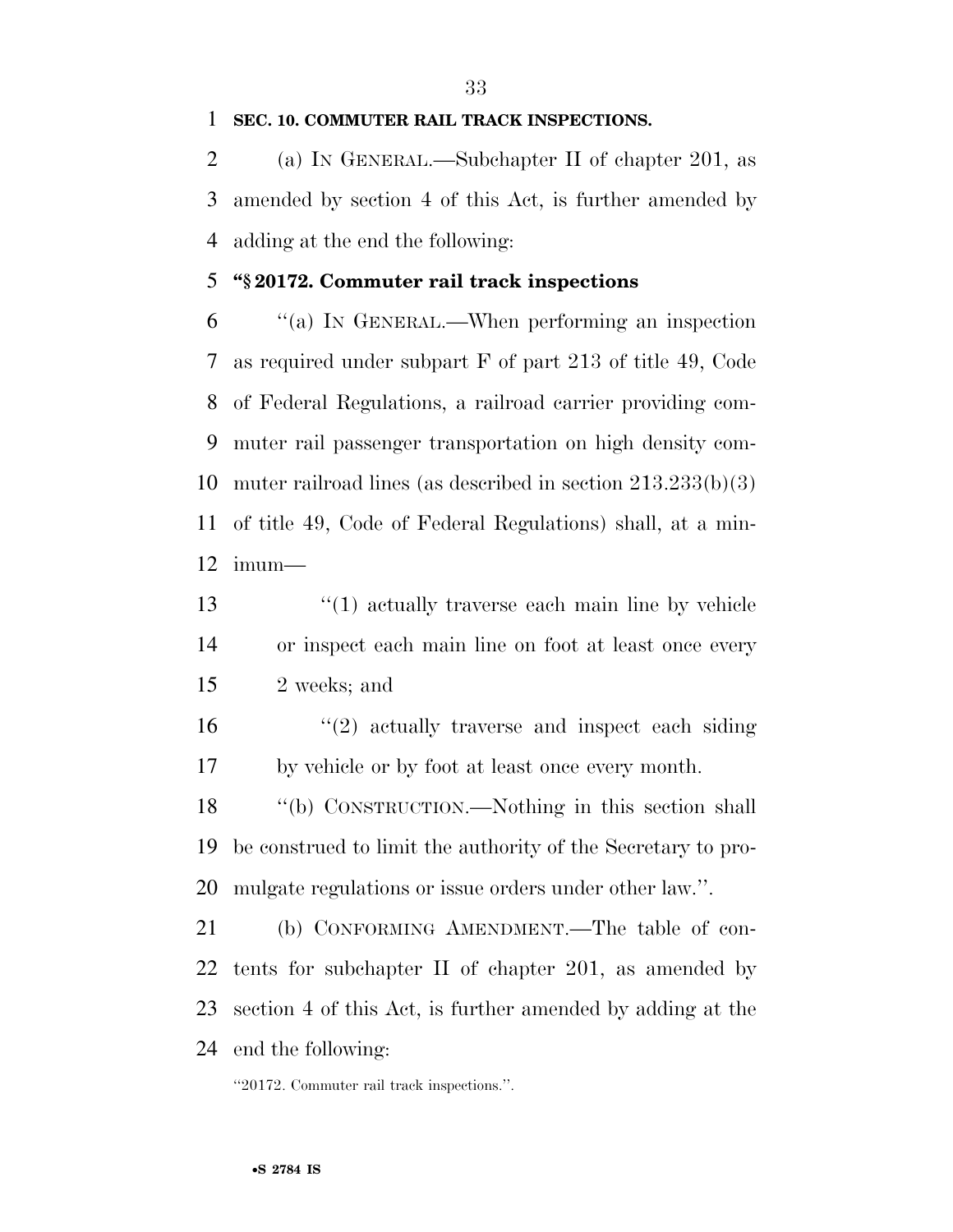#### **SEC. 11. AUTOMATED TRACK GEOMETRY INSPECTIONS.**

 (a) IN GENERAL.—Not later than 1 year after the date of enactment of this Act, the Secretary of Transpor- tation shall promulgate such regulations as the Secretary considers necessary to require each railroad carrier to con- duct at least 1 annual automated track geometry inspec- tion on all high-tonnage routes (as defined by the Sec- retary), passenger train routes, and hazardous materials routes on main line track that the railroad carrier owns or has been assigned maintenance responsibility under sec-tion 213.5 of title 49, Code of Federal Regulations.

 (b) EXCEPTIONS.—In promulgating the regulations under subsection (a), the Secretary of Transportation may provide an exception for a railroad carrier that dem- onstrates, to the Secretary's satisfaction, that its inspec- tion practices provide an equivalent level of safety benefit. (c) CONSTRUCTION.—Nothing in this section shall be

 construed to limit the authority of the Secretary to pro-mulgate regulations or issue orders under other law.

#### **SEC. 12. SPEED ENFORCEMENT.**

 (a) AUTOMATED TRAIN CONTROL INSPECTIONS.— Not later than 1 year after the date of enactment of this Act, the Secretary of Transportation shall promulgate reg- ulations requiring each railroad carrier operating in auto- mated train control territory to perform a regular inspec-tion at each location that has a reduction of more than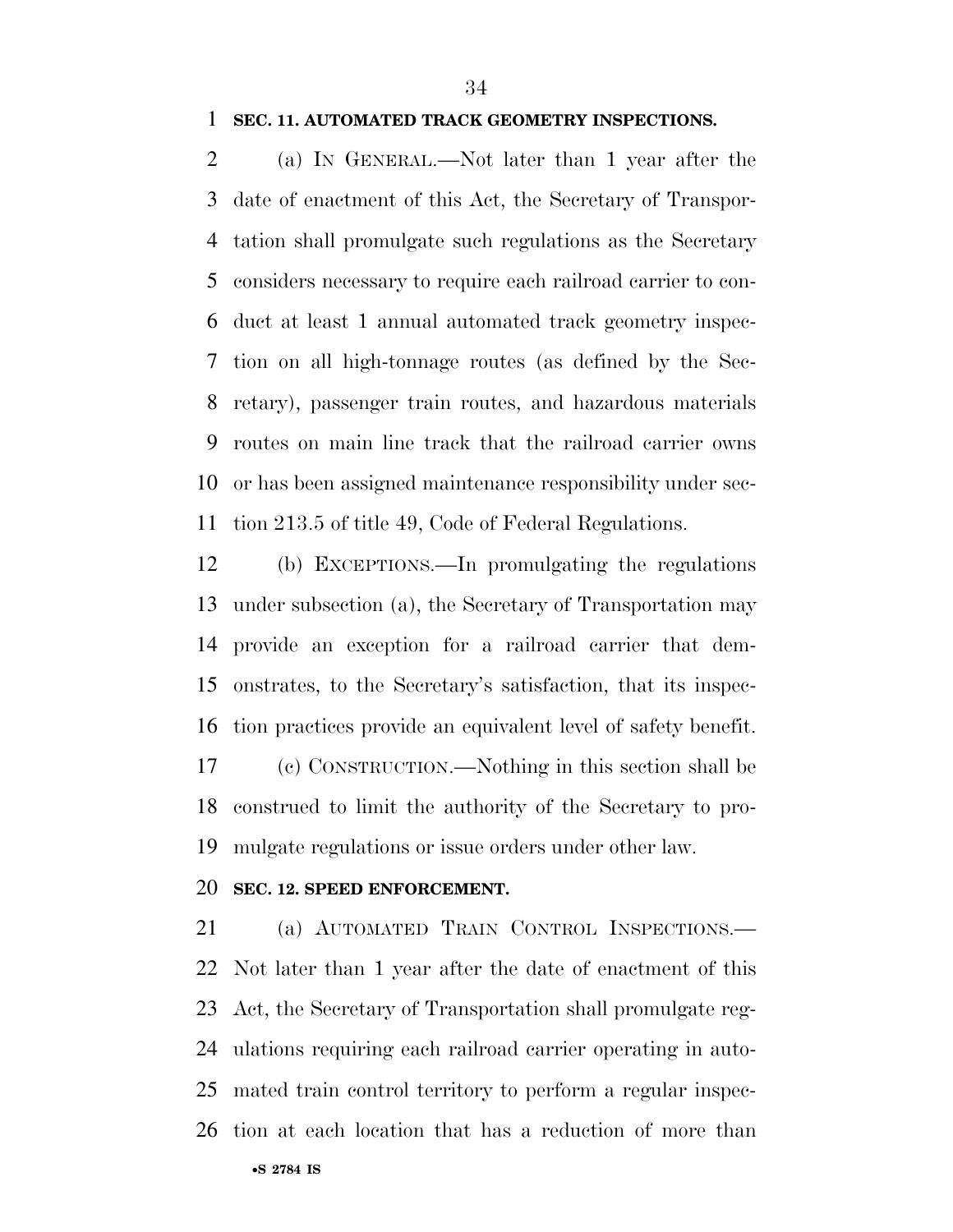20 miles per hour in the maximum authorized speed until the Secretary has certified the railroad carrier's positive train control system under section 20157(h) of title 49, United States Code.

 (b) SIGNAGE.—Not later than 1 year after the date of enactment of this Act, the Secretary of Transportation shall promulgate regulations requiring the installation of signs to warn train crews before they approach a location where there is a permanent reduction of more than 20 miles per hour in the maximum authorized speed.

 (c) REPORT.—Not later than 6 months after the date of the enactment of this Act, the Secretary of Transpor- tation shall transmit to the Committee on Commerce, Science, and Transportation of the Senate and the Com- mittee on Transportation and Infrastructure of the House of Representatives a report describing—

 (1) the actions the railroad carriers have taken in response to Safety Advisory 2013–08, entitled Operational Tests and Inspections for Compliance With Maximum Authorized Train Speeds and Other Speed Restrictions; and

 (2) the actions the Federal Railroad Adminis- tration has taken to determine and ensure compli-ance with that safety advisory.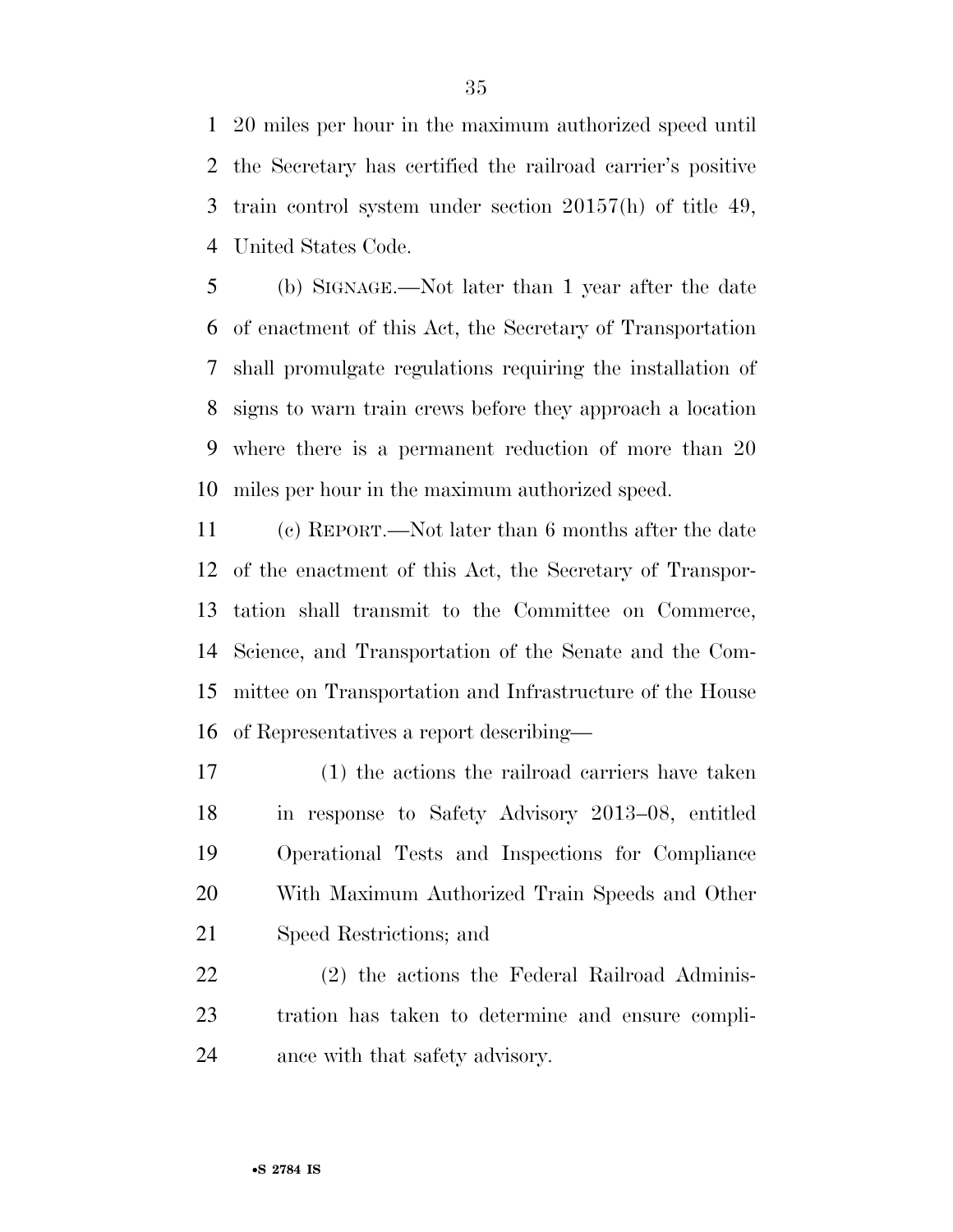#### **SEC. 13. UNINTENTIONAL MOVEMENT.**

 Not later than 180 days after the date of enactment of this Act, the Secretary of Transportation shall revise the regulations in section 232.103(n) of title 49, Code of Federal Regulations, relating to securement of unattended equipment, to incorporate those requirements under Fed- eral Railroad Administration Emergency Order No. 28 (78 Fed. Reg. 48218; relating to establishing additional requirements for attendance and securement of certain freight trains and vehicles on mainline track or mainline siding outside of a yard or terminal) to the extent the Sec-retary considers practicable.

#### **SEC. 14. RAIL SAFETY OVERSIGHT IMPROVEMENTS.**

 (a) RISK REDUCTION IMPLEMENTATION PLAN.—Not later than 60 days after the date of enactment of this Act, the Secretary of Transportation shall develop and submit to the Committee on Commerce, Science, and Transpor- tation of the Senate and the Committee on Transportation and Infrastructure of the House of Representatives an im- plementation plan for the oversight of railroad safety risk reduction programs developed under section 20156 of title 49, United States Code. The plan shall contain—

 (1) interim milestones for finalizing any regula-24 tion required to implement section 20156 of title 49,

United States Code; and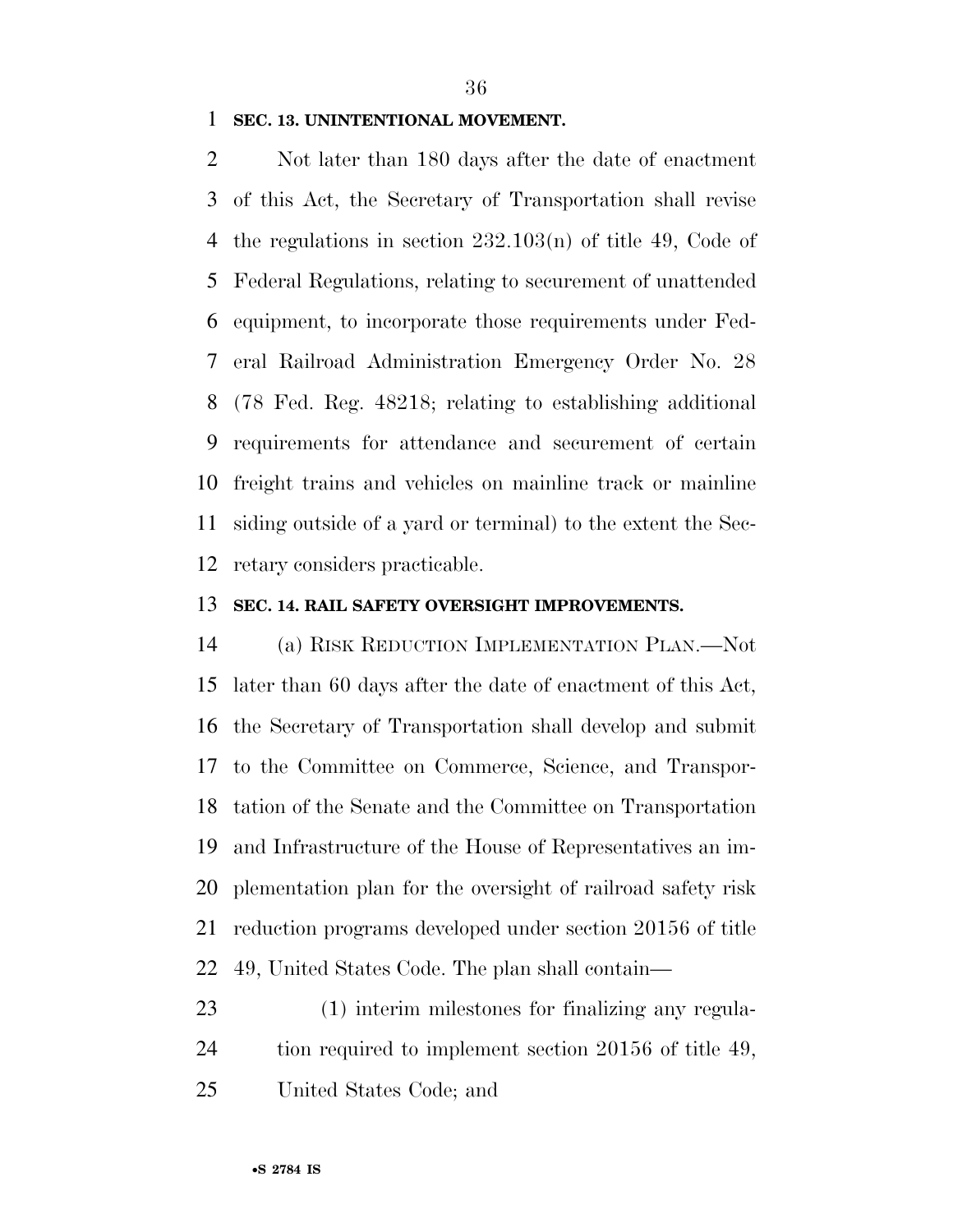| $\mathbf{1}$   | (2) estimated time frames for the review and ap-   |
|----------------|----------------------------------------------------|
| $\overline{2}$ | proval of railroad safety risk reduction program   |
| 3              | components required under section $20156(d)(2)$ of |
| $\overline{4}$ | title 49, United States Code.                      |
| 5              | (b) HUMAN CAPITAL PLAN.—                           |
| 6              | $(1)$ In GENERAL.—Not later than 2 years after     |
| 7              | the date of enactment of this Act, the Secretary   |
| 8              | shall develop a long-range strategic human capital |
| 9              | plan for the Federal Railroad Administration. The  |
| 10             | plan shall—                                        |
| 11             | (A) identify and prioritize the Federal            |
| 12             | Railroad Administration's human capital needs      |
| 13             | over a minimum of 5 years;                         |
| 14             | (B) align the human capital needs under            |
| 15             | subparagraph (A) with the Federal Railroad         |
| 16             | Administration's safety mission; and               |
| 17             | (C) include specific approaches for how the        |
| 18             | Secretary will ensure that the Federal Railroad    |
| 19             | Administration has enough inspectors to per-       |
| 20             | form its current and future oversight work, in-    |
| 21             | cluding the implementation of requirements for     |
| 22             | positive train control and railroad safety risk    |
| 23             | reduction programs.                                |
| 24             | (2) CONSIDERATIONS.—In developing the plan,        |
| 25             | the Secretary shall consider—                      |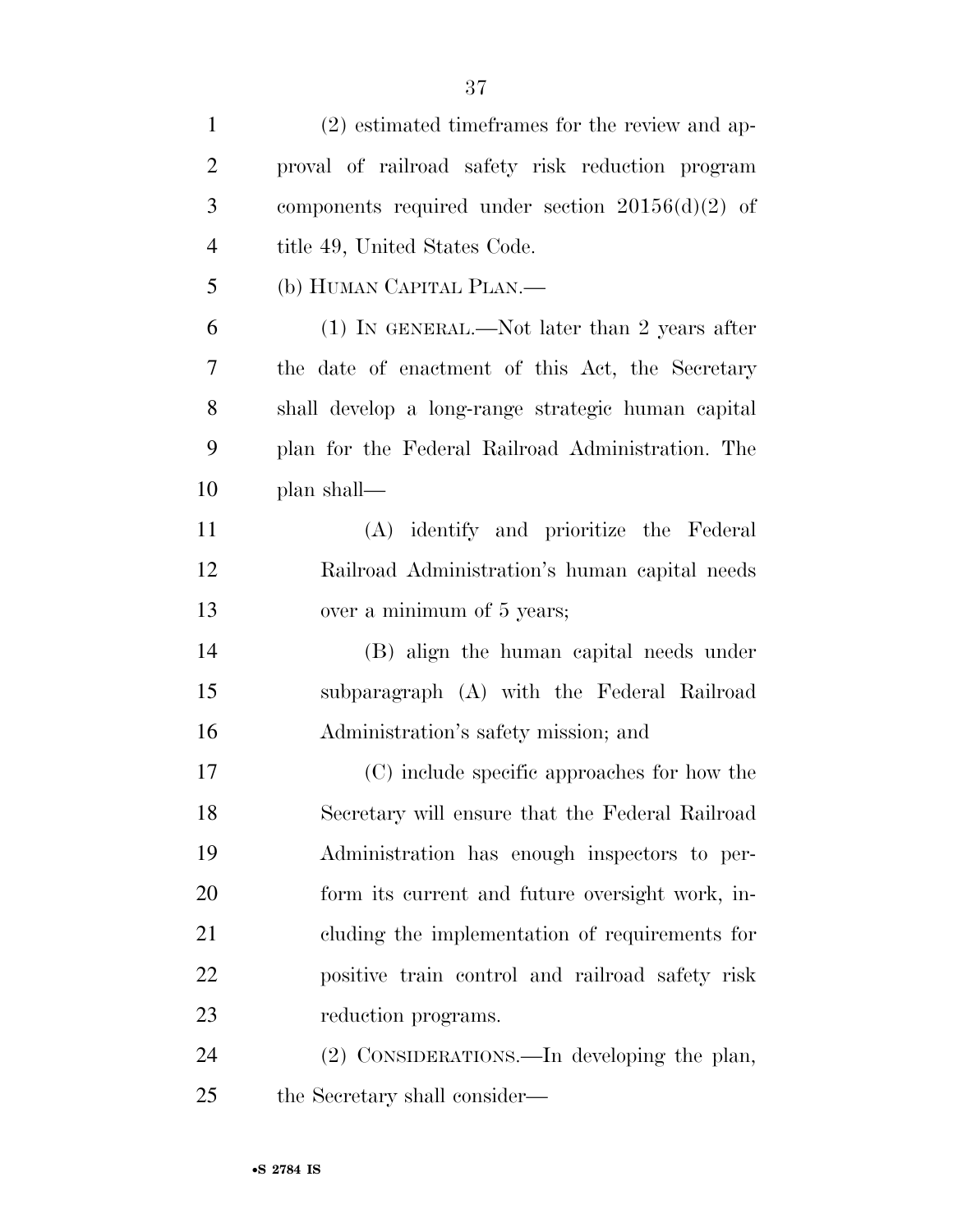| $\mathbf{1}$   | (A) whether the Federal Railroad Adminis-                  |
|----------------|------------------------------------------------------------|
| $\overline{2}$ | tration's staffing allocation process is flexible          |
| 3              | enough to respond to shifts in rail traffic vol-           |
| $\overline{4}$ | umes and patterns across different regions; and            |
| 5              | (B) railroad industry trends, projected re-                |
| 6              | tirements, skill gaps, and training needs.                 |
| 7              | (3) REPORT.—Not later than 30 days after the               |
| 8              | plan is complete, the Secretary shall transmit a re-       |
| 9              | port to the Committee on Commerce, Science, and            |
| 10             | Transportation of the Senate and the Committee on          |
| 11             | Transportation and Infrastructure of the House of          |
| 12             | Representatives that summarizes the contents of the        |
| 13             | plan and describes how the Secretary will prioritize       |
| 14             | resources to mitigate the largest rail safety oversight    |
| 15             | risks and to prevent rail accidents.                       |
| 16             | SEC. 15. REPORTS ON STATUTORY MANDATES AND REC-            |
| 17             | <b>OMMENDATIONS.</b>                                       |
| 18             | Section 106 of the Rail Safety Improvement Act of          |
| 19             | 2008 (49 U.S.C. 20101 note) is amended by striking "Not    |
| 20             | later than December 31, 2008, and annually thereafter,     |
| 21             | the Secretary" and inserting "Not later than 90 days after |
| 22             | the date of enactment of the Rail Safety Improvement Act   |
| 23             | of 2014, and quarterly thereafter, the Administrator of    |
| 24             | the Federal Railroad Administration".                      |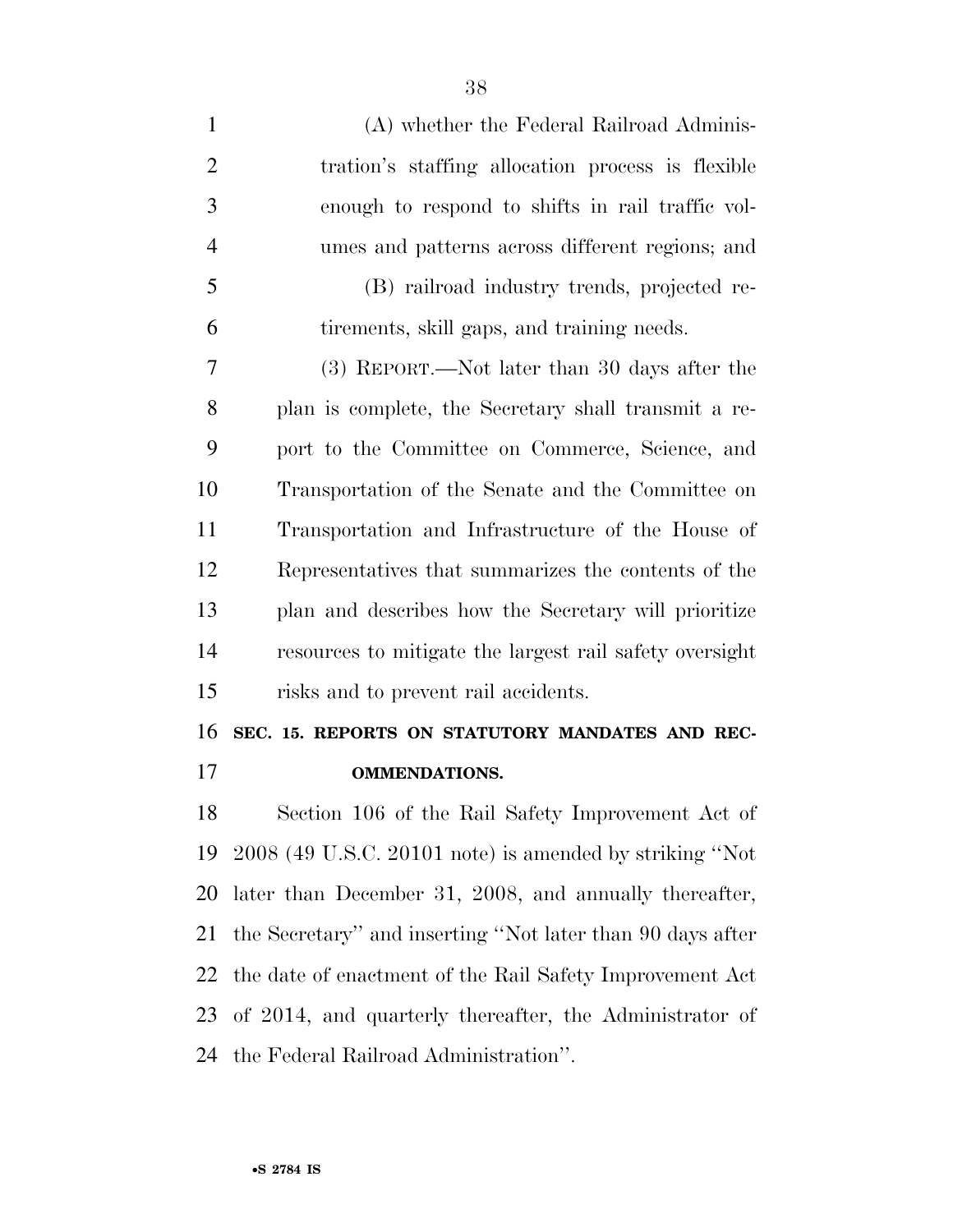#### **SEC. 16. OPERATION DEEP DIVE; REPORT.**

 (a) IN GENERAL.—Not later than 60 days after the date of enactment of this Act, and quarterly thereafter until the completion date, the Administrator of the Fed- eral Railroad Administration shall submit to the Com- mittee on Commerce, Science, and Transportation of the Senate and the Committee on Transportation and Infra- structure of the House of Representatives a report on the progress of Metro-North Commuter Railroad in imple- menting the directives and recommendations issued by the Federal Railroad Administration in its March 2014 report to Congress, Operation Deep Dive Metro-North Commuter Railroad Safety Assessment. Not later than 30 days after the completion date, the Federal Railroad Administration shall submit a final report on the directives and rec-ommendations to Congress.

 (b) DEFINITION OF COMPLETION DATE.—For pur- poses of this section, the term ''completion date'' means the date that Metro-North Commuter Railroad has com- pleted all of the directives and recommendations issued by the Federal Railroad Administration in its March 2014 report to Congress.

#### **SEC. 17. USE OF CERTAIN REPORTS AND SURVEYS.**

 (a) IN GENERAL.—Section 20119 of title 49, United States Code, is repealed.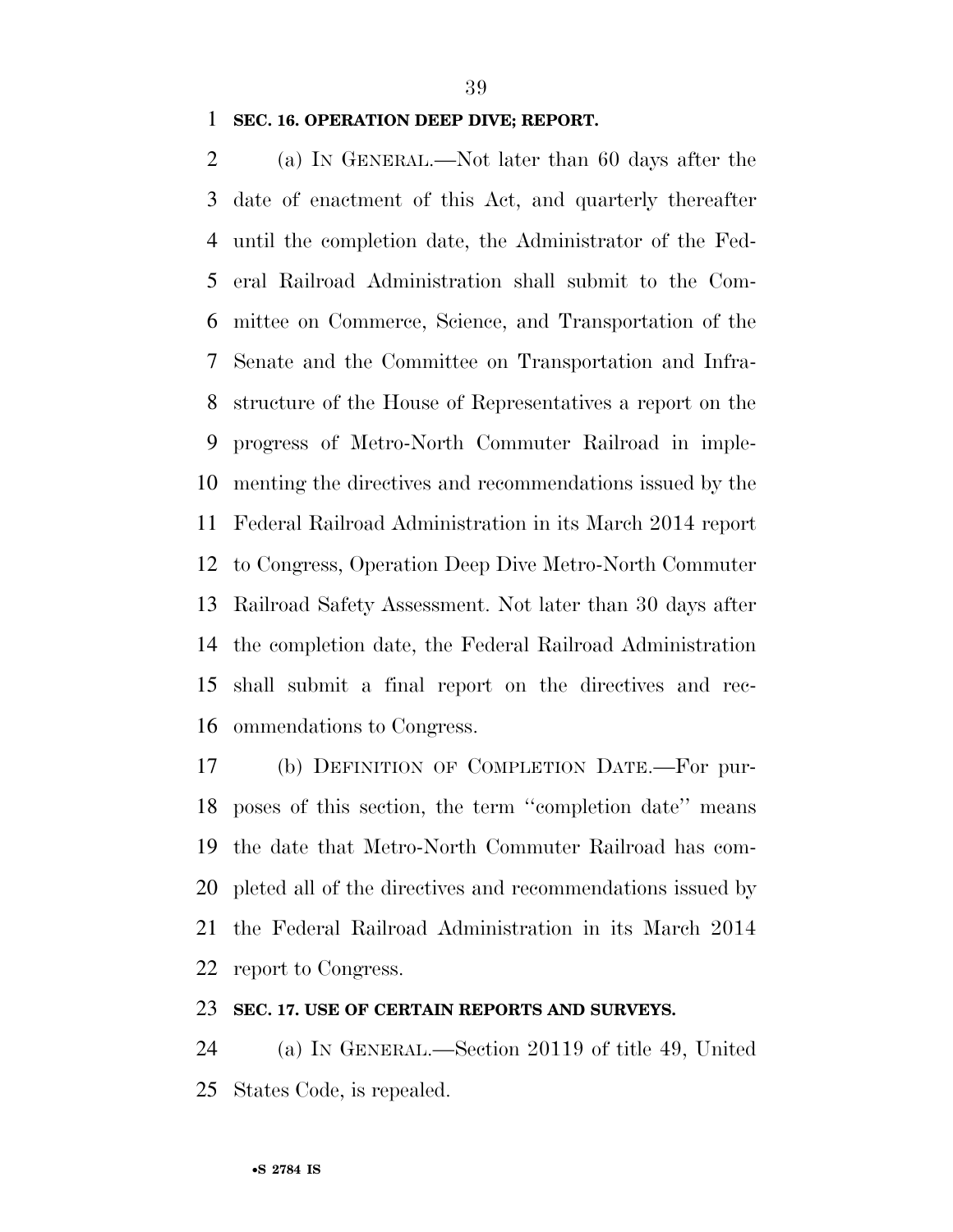(b) CONFORMING AMENDMENT.—The table of con- tents for title 49, United States Code, is amended by strik-ing the item relating to section 20119.

### **SEC. 18. AUTHORIZATION OF APPROPRIATIONS; MISCELLA-NEOUS.**

 (a) HIGHWAY-RAIL GRADE CROSSING SAFETY STUDY.—There are authorized to be appropriated to the Secretary of Transportation such sums as may be nec- essary to conduct a study of railroad operations that block highway-rail grade crossings, including the severity, fre- quency, and other characteristics of such blockages, to re- main available until expended. For the purpose of this subsection, the term ''highway-rail grade crossing'' has the meaning given the term in section 20153(a) of title 49, United States Code.

 (b) TRAIN LENGTH STUDY.—There are authorized to be appropriated to the Secretary of Transportation such sums as may be necessary to conduct a study of whether train length correlates with the severity and frequency of train derailments, to remain available until expended.

 (c) OPERATION LIFESAVER; AUTHORIZATION OF AP- PROPRIATIONS.—Section 206(c) of the Rail Safety Im- provement Act of 2008 (49 U.S.C. 22501 note) is amend-ed to read as follows: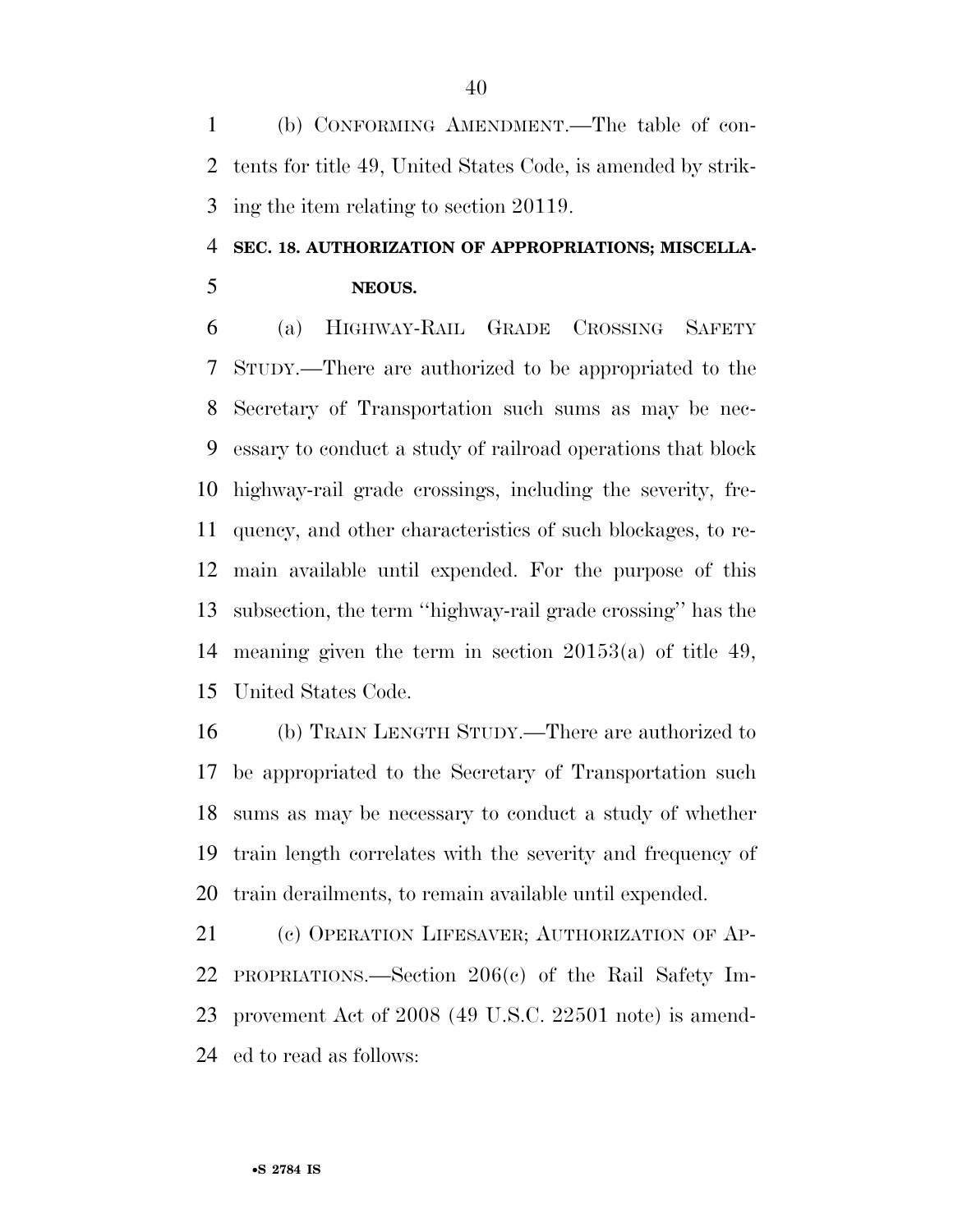1 "(c) AUTHORIZATION OF APPROPRIATIONS.—There are authorized to be appropriated to the Federal Railroad Administration for carrying out this section \$1,500,000 for each of fiscal years 2015 through 2020.''.

#### **SEC. 19. ENFORCEMENT.**

 (a) SAFETY SENSITIVE VIOLATIONS.—Not later than 180 days after the date of enactment of this Act, the Sec- retary of Transportation shall issue a statement of agency policy—

 (1) defining the term ''safety sensitive viola- tion'' for purposes of the amendments under sub-section (c); and

 (2) identifying in the penalty schedules those violations under chapter 201, chapters 203 through 209, and chapter 211 of title 49, United States Code, that meet the definition under paragraph (1) of this subsection.

 (b) NOTICE AND COMMENT.—The Secretary of Transportation may subject the statement of agency policy under subsection (a) to notice and comment, as the Sec-retary considers appropriate.

22 (c) CIVIL PENALTIES INCREASES.—

23 (1) CHAPTER 201 GENERAL VIOLATIONS.—Sec-24 tion  $21301(a)$  is amended—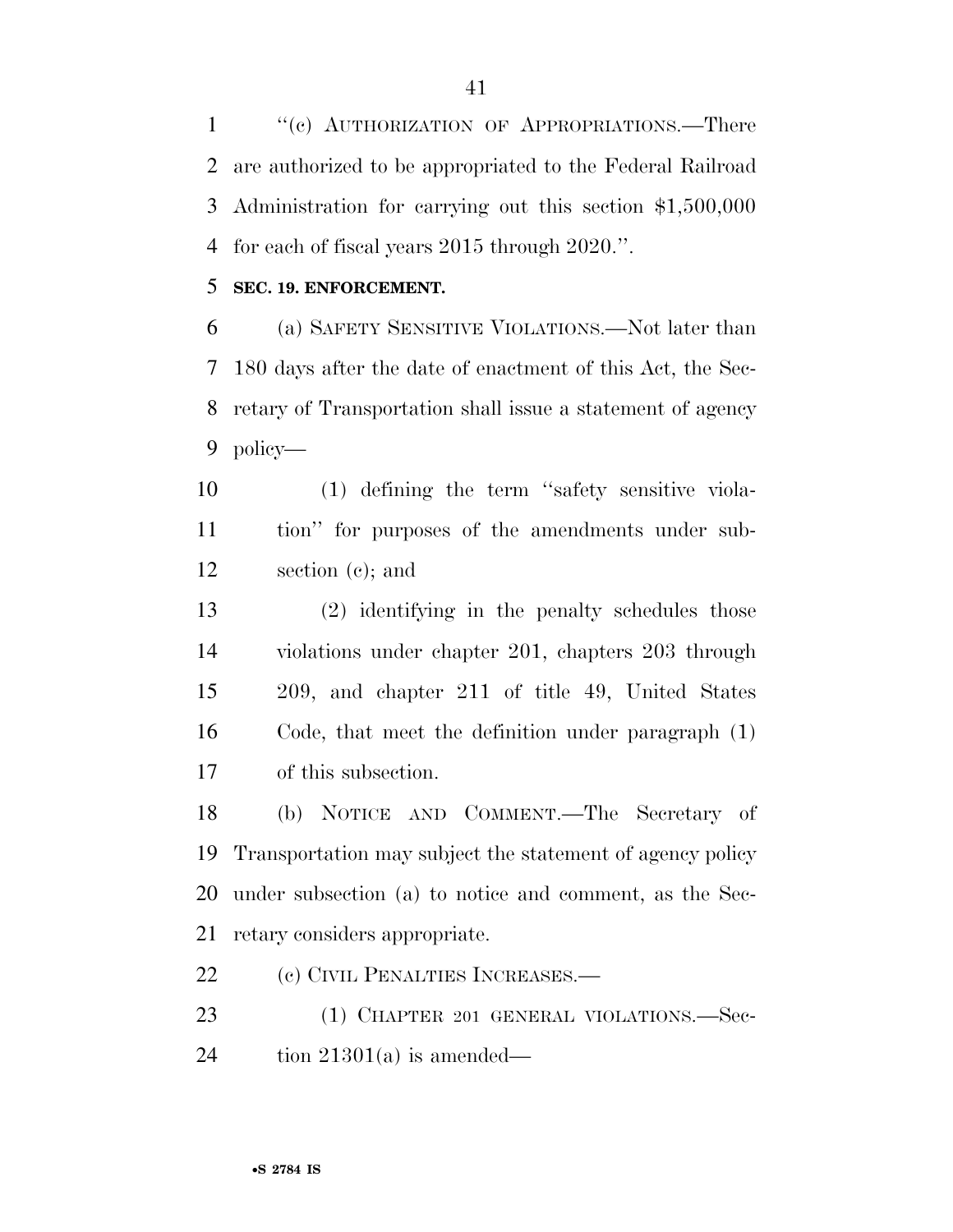| $\mathbf{1}$   | $(A)$ by inserting ", except that if the viola-       |
|----------------|-------------------------------------------------------|
| $\overline{2}$ | tion is a safety sensitive violation the amount of    |
| 3              | the penalty shall be at least $$13,000"$ after        |
| $\overline{4}$ | " $$25,000$ ";                                        |
| 5              | (B) by striking " $$25,000"$ and inserting            |
| 6              | " $$500,000$ ";                                       |
| $\overline{7}$ | (C) by striking "the amount may be not                |
| 8              | than $$100,000"$ and inserting "the<br>more           |
| 9              | amount shall be at least $$1,000,000$ "; and          |
| 10             | (D) in paragraph $(3)$ , by inserting ", or           |
| 11             | $$13,000$ if the violation is a safety sensitive vio- |
| 12             | lation," after " $$500"$ .                            |
| 13             | (2) CHAPTER 201 ACCIDENT AND INCIDENT VIO-            |
| 14             | LATIONS;<br>CHAPTERS 203<br>THROUGH<br>209<br>VIOLA-  |
| 15             | TIONS.—Section $21302(a)(2)$ is amended—              |
| 16             | $(A)$ by inserting ", except that if the viola-       |
| 17             | tion is a safety sensitive violation the amount of    |
| 18             | the penalty shall be at least $$13,000"$ after        |
| 19             | " $$25,000$ ";                                        |
| 20             | (B) by striking " $$25,000"$ and inserting            |
| 21             | " $$500,000"$ ; and                                   |
| 22             | (C) by striking "the amount may be not                |
| 23             | more than \$100,000" and inserting "the               |
| 24             | amount shall be at least $$1,000,000$ ".              |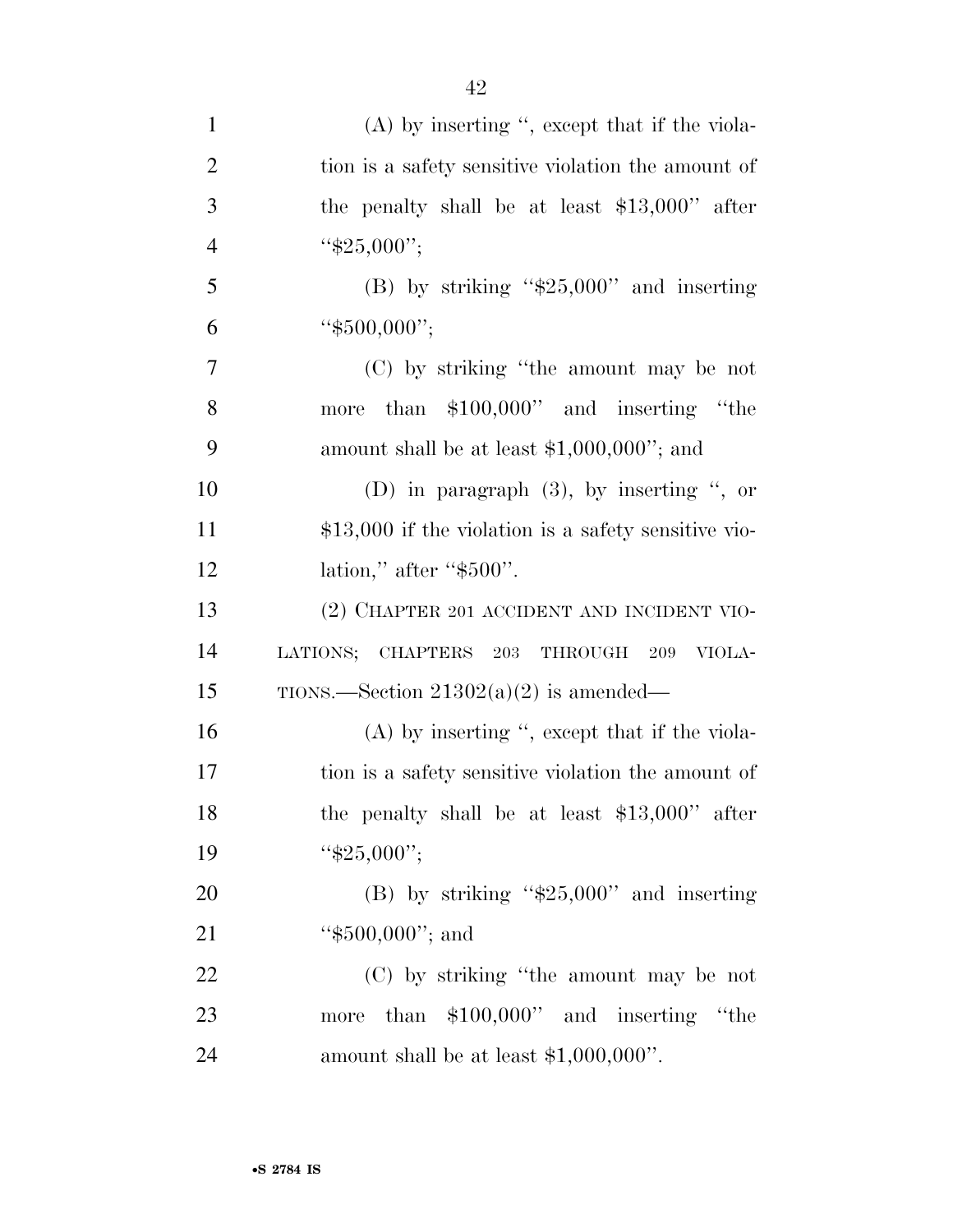| $\mathbf{1}$   | (3)<br><b>CHAPTER</b><br>VIOLATIONS.—Section<br>211   |
|----------------|-------------------------------------------------------|
| $\overline{2}$ | $21303(a)(2)$ is amended—                             |
| 3              | $(A)$ by inserting ", except that if the viola-       |
| $\overline{4}$ | tion is a safety sensitive violation the amount of    |
| 5              | the penalty shall be at least $$13,000"$ after        |
| 6              | " $$25,000$ ";                                        |
| $\overline{7}$ | (B) by striking " $$25,000"$ and inserting            |
| 8              | "\$500,000"; and                                      |
| 9              | (C) by striking "the amount may be not                |
| 10             | than $$100,000"$ and inserting "the<br>more           |
| 11             | amount shall be at least $$1,000,000$ ".              |
| 12             | (4) INFLATION ADJUSTMENTS; STATEMENTS OF              |
| 13             | AGENCY POLICY.—The Secretary of Transportation        |
| 14             | shall issue a statement of agency policy adjusting    |
| 15             | the penalty schedules for violations of chapter 201,  |
| 16             | chapters 203 through 209, and chapter 211 of title    |
| 17             | 49, United States Code, as necessary to account for   |
| 18             | inflation, each time the Secretary is required by law |
| 19             | to review the minimum and maximum civil monetary      |
| 20             | penalty for inflation under the Federal Civil Pen-    |
| 21             | alties Inflation Adjustment Act of 1990. The Sec-     |
| 22             | retary may subject the statement of agency policy to  |
| 23             | notice and comment, as the Secretary considers ap-    |
| 24             | propriate.                                            |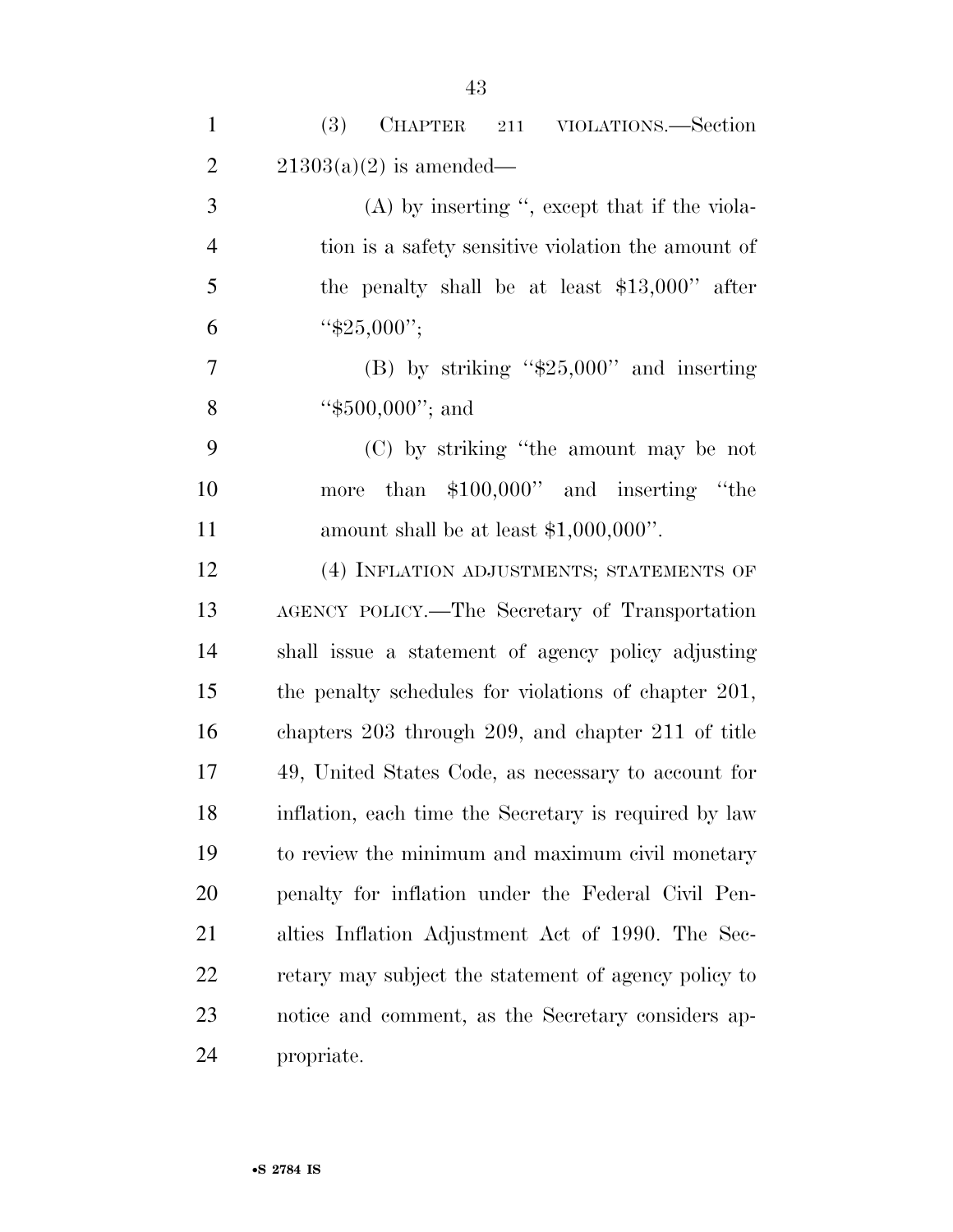1 (d) ENFORCEMENT REPORT.—Section  $20120(a)(2)$  is amended by inserting after ''prior fiscal year,'' the fol- lowing: ''for both ordinary and safety-sensitive viola-tions,''.

 (e) EFFECTIVE DATE.—The amendments under sub-6 paragraphs (A) and (D) of subsection  $(e)(1)$ , under sub-7 section  $(c)(2)(A)$ , and under subsection  $(c)(3)(A)$  shall take effect on the date that is 180 days after the date that the Secretary of Transportation defines the term ''safety sensitive violation'' under subsection (a).

#### **SEC. 20. CONFIDENTIAL CLOSE CALL REPORTING SYSTEMS.**

 (a) IN GENERAL.—Subchapter II of chapter 201, as amended by section 10, is further amended by adding at the end the following:

### **''§ 20173. Confidential close call reporting systems**

 ''(a) IN GENERAL.—Not later than 2 years after the date of enactment of the Rail Safety Improvement Act of 2014, each applicable railroad carrier shall establish a confidential close call reporting system.

20 "(b) REGULATIONS.—Not later than 1 year after the Rail Safety Improvement Act of 2014, the Secretary shall promulgate regulations setting forth the requirements for an applicable railroad carrier to follow in establishing a confidential close call reporting system program. The Sec-retary may use any information and experience gathered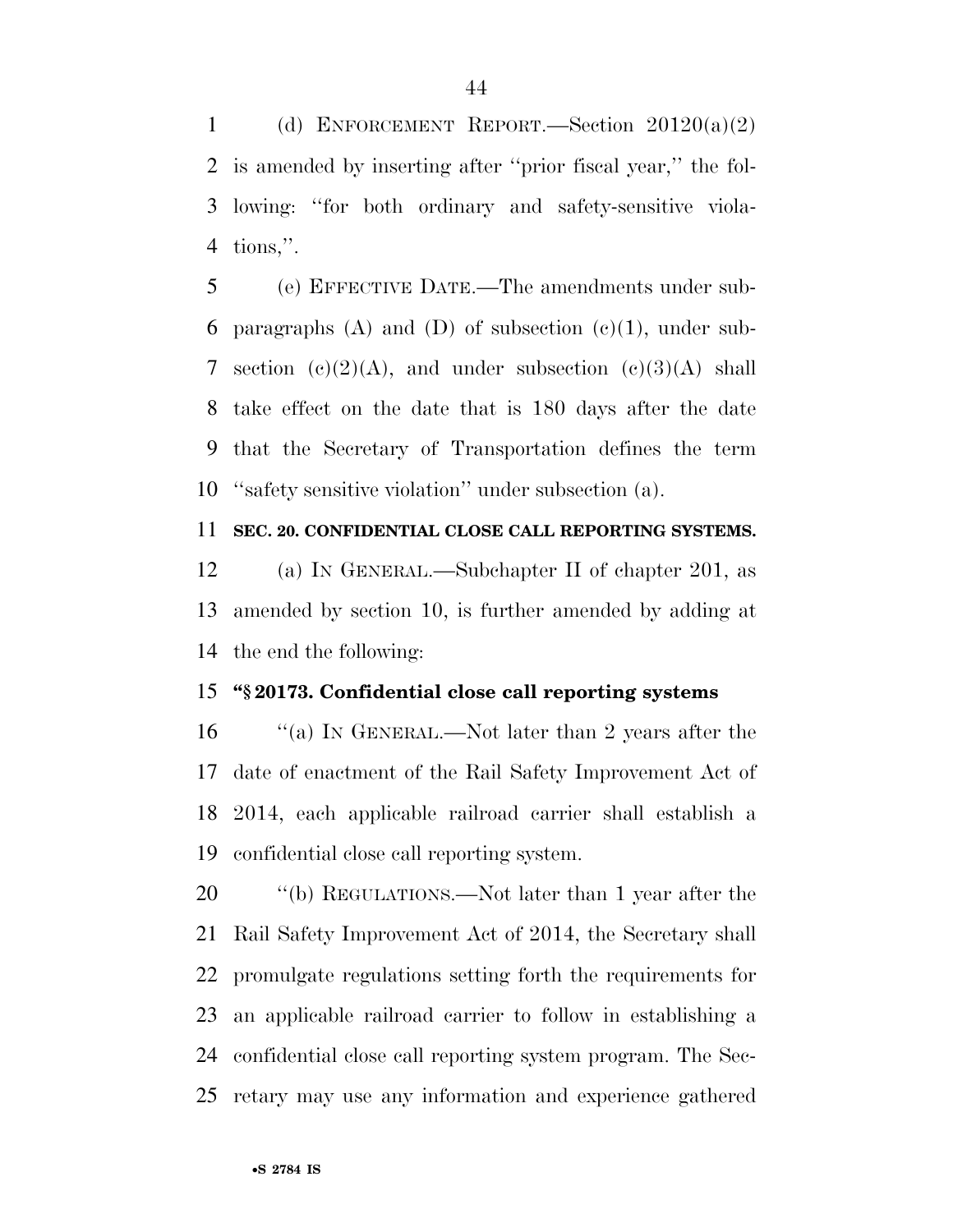through research and pilot programs on confidential close call reporting systems in developing the regulations, in- cluding continuing the use of third parties for the collec- tion of close call reports and distribution of close call data. The Secretary shall ensure that an applicable railroad car- rier's employees receive protection under its program from any related Federal Railroad Administration enforcement actions.

9 ""(c) PROGRAM DEVELOPMENT AND OVERSIGHT.—

10 ''(1) In GENERAL.—Not later than 180 days after the date of the final regulations under sub- section (b), an applicable railroad carrier shall de- velop a proposed program and submit it to the Sec-retary for review and approval.

 ''(2) CONTENTS.—A railroad carrier shall de- scribe its proposed program's core principles and values, explain the rights, roles, and responsibilities of program stakeholders, identify concerns and inter-ests, and describe how the program will operate.

20 "(3) REVIEW.—

21 "'(A) In GENERAL.—The Secretary shall review and approve or disapprove each proposed program within a reasonable amount of time. If a proposed program is not approved, the Sec-retary shall notify the applicable railroad car-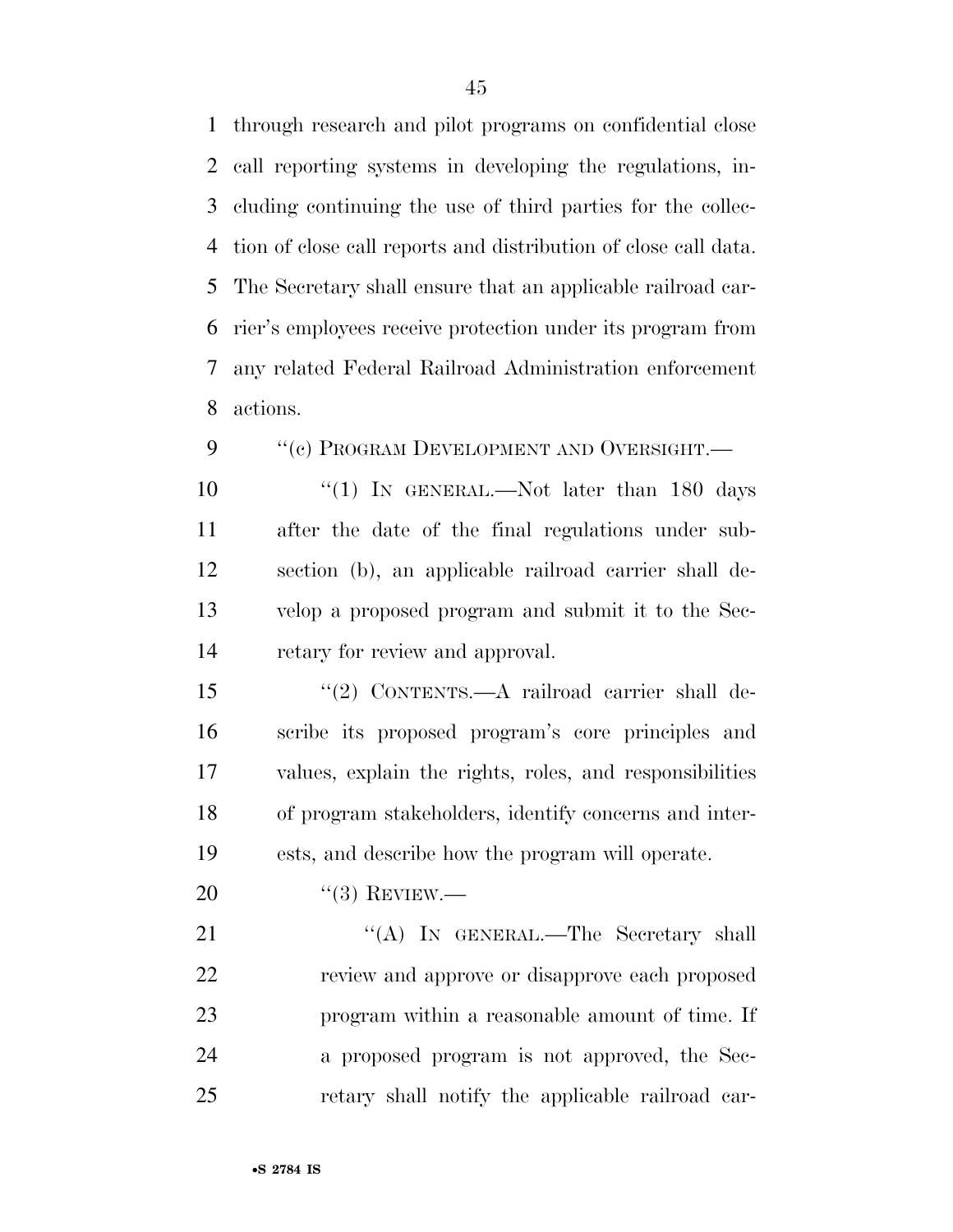| $\mathbf{1}$   | rier in writing as to the specific areas in which               |
|----------------|-----------------------------------------------------------------|
| $\overline{2}$ | the proposed program is deficient. The applica-                 |
| 3              | ble railroad carrier shall correct all deficiencies             |
| $\overline{4}$ | within a reasonable period of time following re-                |
| 5              | ceipt of written notice from the Secretary.                     |
| 6              | "(B) UPDATES.—An applicable railroad                            |
| $\overline{7}$ | carrier shall update its program as needed and                  |
| 8              | obtain the Secretary's approval prior to making                 |
| 9              | any major changes to its program.                               |
| 10             | "(C) ANNUAL REVIEWS.—The Secretary                              |
| 11             | shall conduct an annual review to ensure that                   |
| 12             | each applicable railroad carrier is in compliance               |
| 13             | with its program.                                               |
| 14             | "(d) PROGRAM ELEMENTS.—Each applicable rail-                    |
| 15             | road carrier shall—                                             |
| 16             | $\lq(1)$ provide a safe environment for its employ-             |
| 17             | ees to report unsafe events and conditions;                     |
| 18             | $(2)$ for unsafe events and conditions reported                 |
| 19             | within the scope of a confidential close call reporting         |
| 20             | system, ensure its employees are protected from rail-           |
| 21             | road carrier discipline;                                        |
| 22             | $\cdot\cdot\cdot(3)$ use information collected through the con- |
| 23             | fidential close call reporting system to develop and            |
| 24             | implement targeted corrective actions, as appro-                |
| 25             | priate; and                                                     |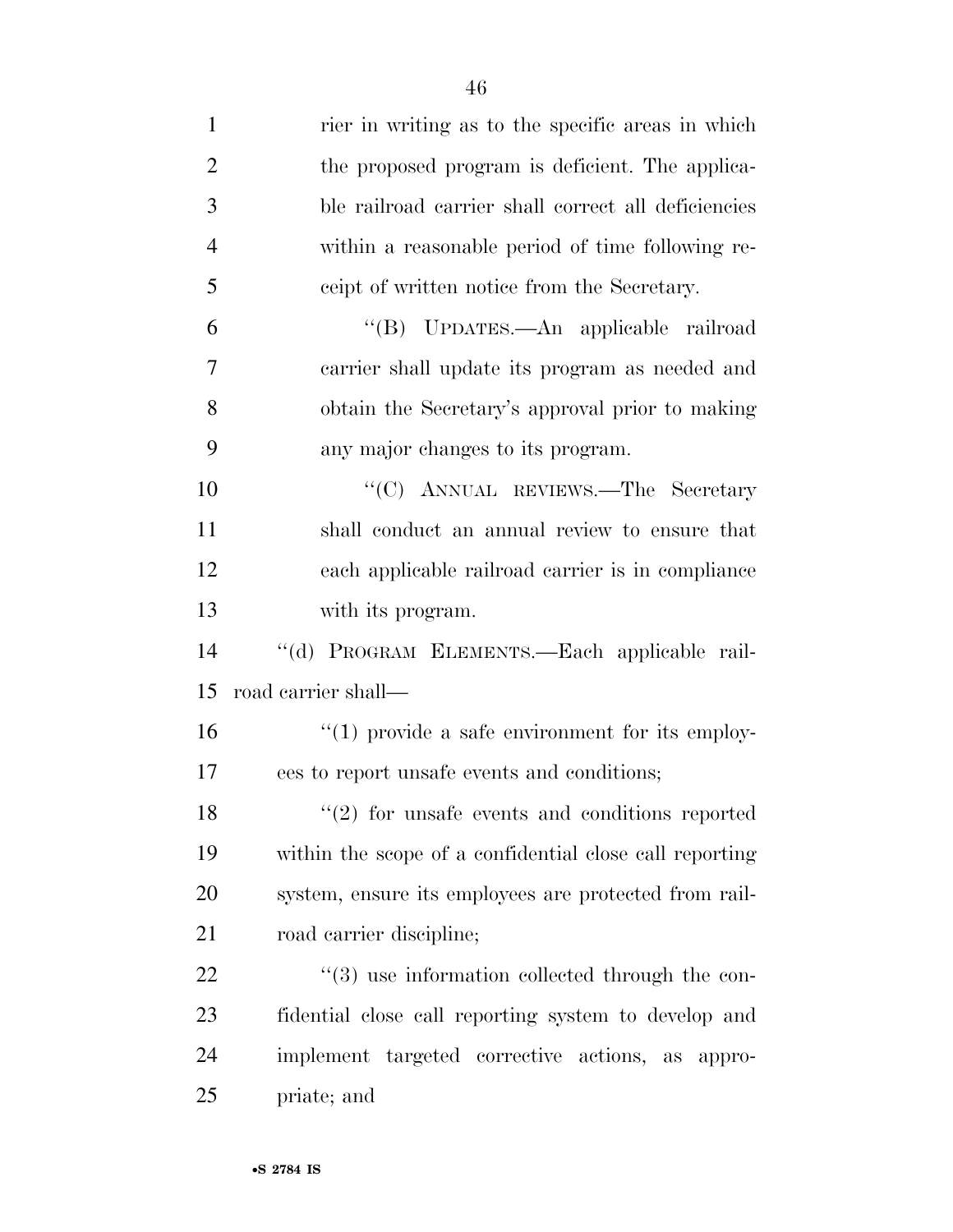1 ''(4) use information collected by the programs to supplement inspection data in identifying safety issues and emerging risks before they develop into accidents.

''(e) CONSENSUS.—

 ''(1) IN GENERAL.—Each applicable railroad carrier shall consult with, employ good faith with, and use its best efforts to reach agreement with all of its directly affected employees, including any non- profit employee labor organization representing a class or craft of directly affected employees of the applicable railroad carrier, on the development and implementation of the proposed program.

 ''(2) STATEMENTS.—If an applicable railroad carrier and its directly affected employees, including any nonprofit employee labor organization rep- resenting a class or craft of directly affected employ- ees of the applicable railroad carrier, cannot reach consensus on the development and implementation of the proposed program, then directly affected employ- ees and such organization may file a statement with the Secretary explaining their views on the proposed program on which consensus was not reached. The Secretary shall consider such views during review of 25 the proposed program under subsection  $(c)(3)(A)$ .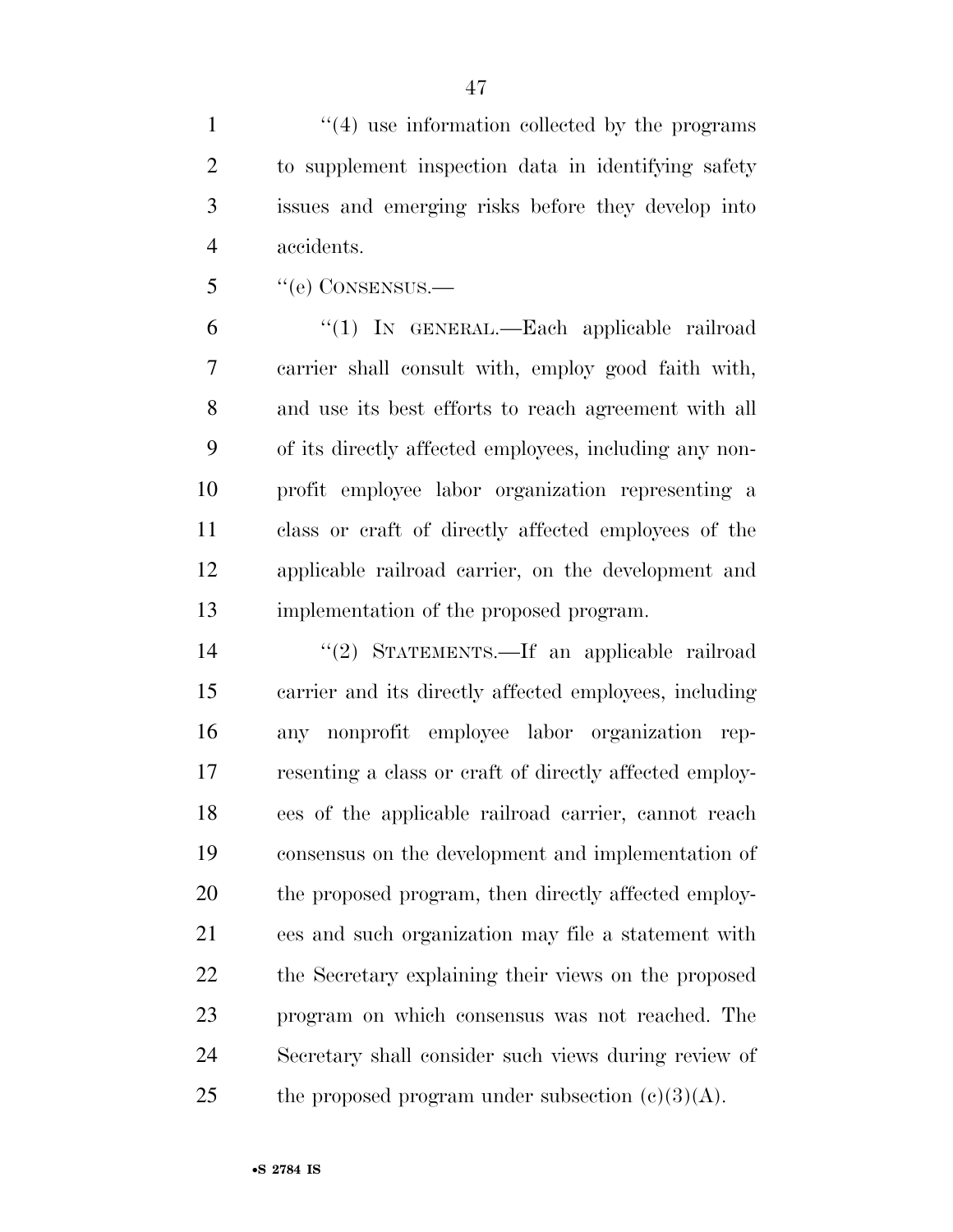''(f) VOLUNTARY PROGRAM ESTABLISHMENT.—Any railroad carrier that is not an applicable railroad carrier may voluntarily establish a program under this section. This section, and any regulations promulgated under this section, shall apply to a program that is voluntarily estab-lished.

 ''(g) USE OF DATA.—The Secretary may use the con-fidential close call reporting data—

9 "(1) when implementing or updating the Fed- eral Railroad Administration's National Inspection Plan;

12  $\frac{1}{2}$   $\frac{1}{2}$  when performing focused inspections; or

13 ''(3) when developing agency rulemakings and guidance, as appropriate.

 ''(h) DEFINITION OF APPLICABLE RAILROAD CAR- RIER.—In this section, the term 'applicable railroad car-rier' means—

18  $\frac{1}{2}$  (1) a railroad carrier that is a Class I rail-road;

 ''(2) a railroad carrier that has inadequate safe- ty performance, as determined by the Secretary; or 22 ''(3) a railroad carrier that provides intercity rail passenger or commuter rail passenger transpor-tation.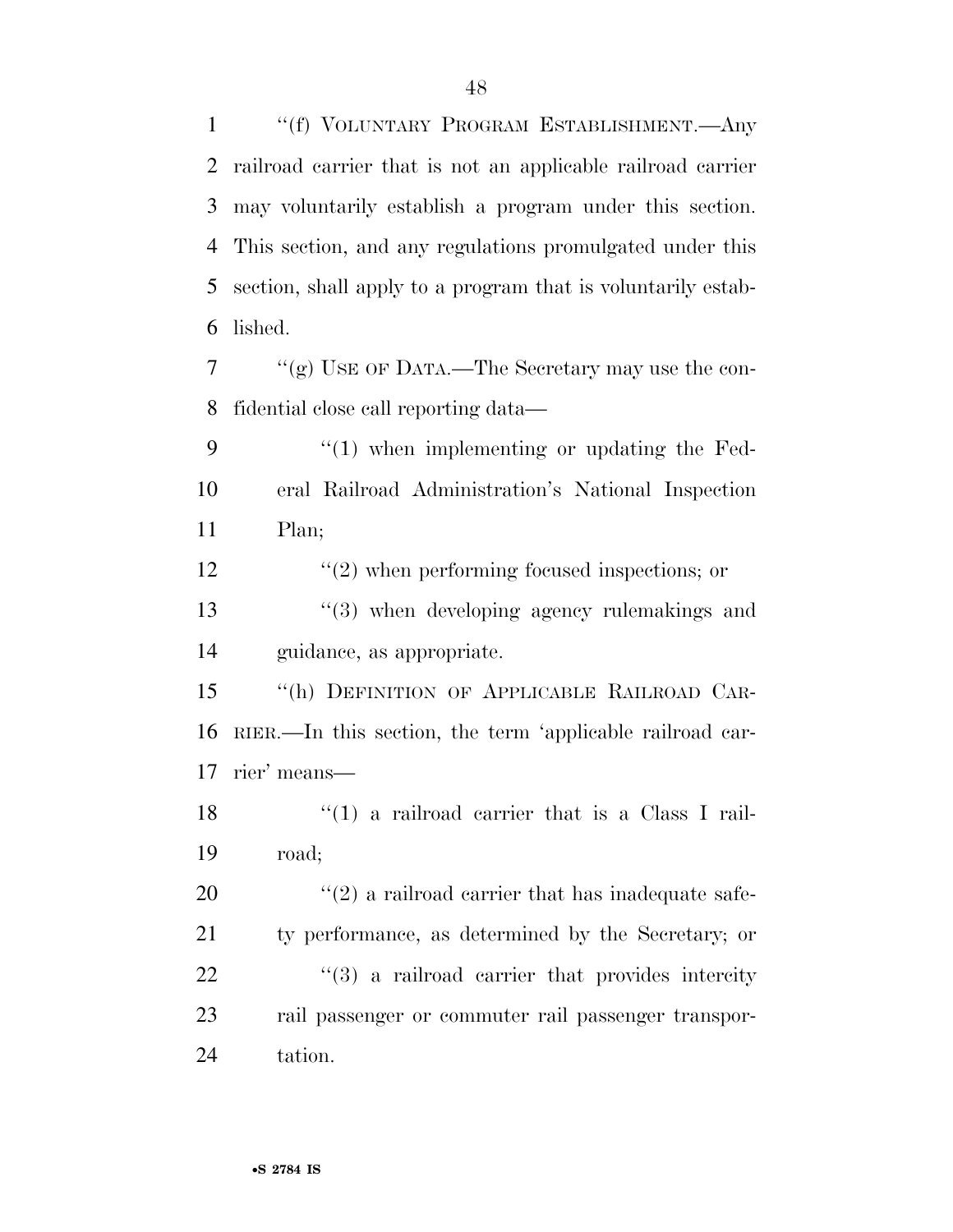''(i) AUTHORIZATION OF APPROPRIATIONS.—There is authorized to be appropriated to the Secretary such sums as may be necessary to implement this section and support the nationwide implementation, as the Secretary deter- mines appropriate, of confidential close call reporting sys-tem programs.''.

 (b) CONFORMING AMENDMENT.—The table of con- tents for subchapter II of chapter 201, as amended by section 10 of this Act, is further amended by adding at the end the following:

''20173. Confidential close call reporting systems.''.

#### **SEC. 21. FREIGHT TRAIN CREW SIZE.**

 (a) IN GENERAL.—Subchapter II of chapter 201, as amended by section 20 of this Act, is further amended by adding at the end the following:

#### **''§ 20174. Freight train crew size**

 ''(a) IN GENERAL.—No freight train or light engine used in connection with the movement of freight may be operated unless it has a crew of at least 2 individuals of which—

 ''(1) 1 individual is certified as a locomotive op-erator under section 20135; and

  $(2)$  1 individual is certified as a train con-ductor under section 20163.